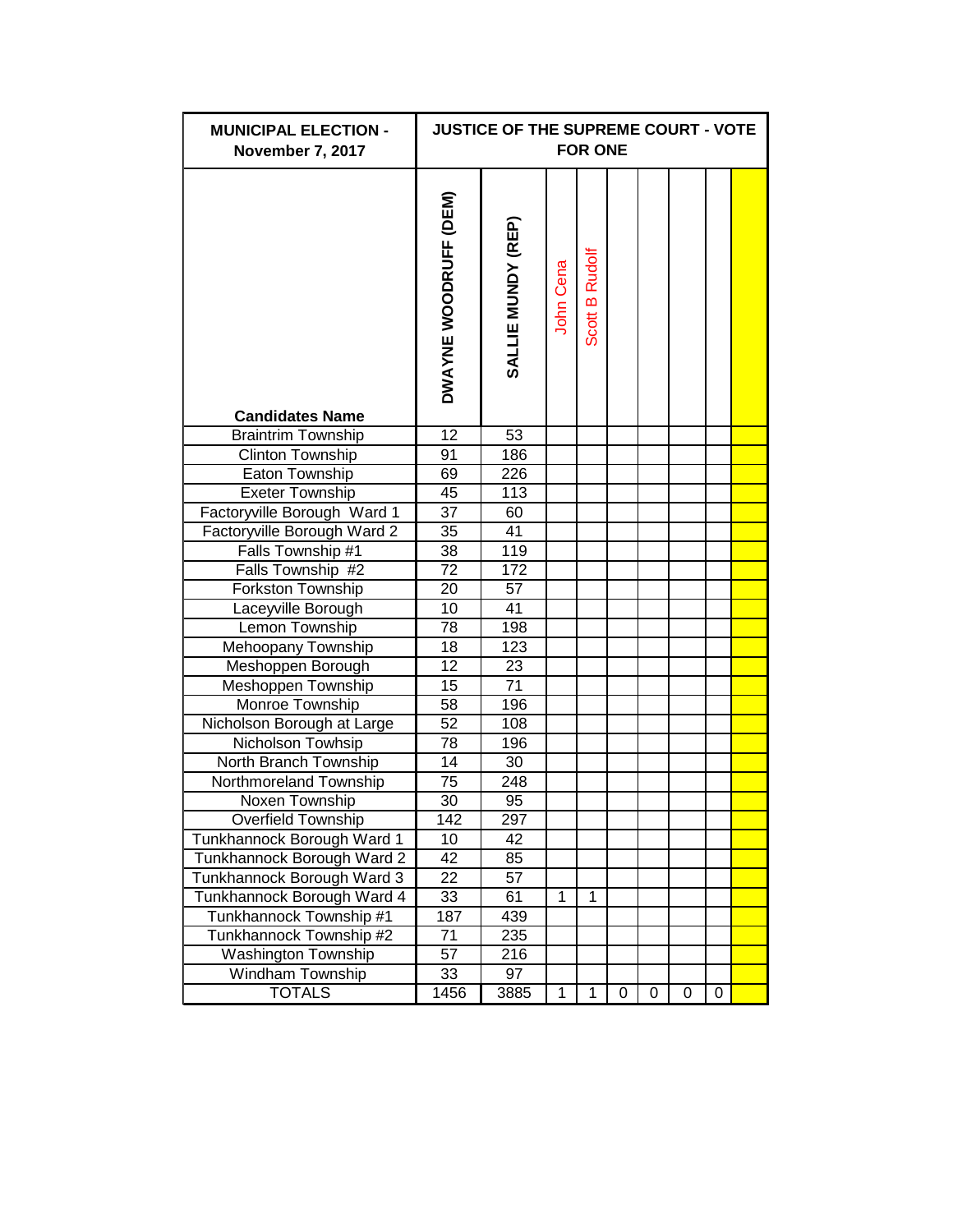| <b>MUNICIPAL ELECTION -</b><br>November 7, 2017      |                               |                          |                        |                     | JUDGE OF THE SUPERIOR COURT - VOTE FOR FOUR |                     |                                  |                          |                                |                   |              |              |                          |             |
|------------------------------------------------------|-------------------------------|--------------------------|------------------------|---------------------|---------------------------------------------|---------------------|----------------------------------|--------------------------|--------------------------------|-------------------|--------------|--------------|--------------------------|-------------|
| <b>Candidates Name</b>                               | <b>MARIA MCLAUGHLIN (DEM)</b> | CAROLYN H. NICHOLS (DEM) | DEBBIE KUNSELMAN (Dem) | GEOFF MOULTON (DEM) | CRAIG STEDMAN (REP)                         | EMIL GIORDANO (REP) | A. KAGARISE (Rep)<br><b>WADE</b> | <b>MARY MURRAY (rep)</b> | <b>JULES MERMELSTEIN (GRN)</b> | Jacqueline Shogan | Rhea Baldwin | Louis Marcho | <b>Balewski</b><br>Tammy |             |
|                                                      | 22                            | 16                       | $\overline{17}$        | 10                  | 43                                          | 43                  | $\overline{38}$                  | 41                       | $\,6$                          |                   |              |              |                          |             |
| <b>Braintrim Township</b><br><b>Clinton Township</b> | 109                           | 97                       | 97                     | 74                  | 145                                         | 152                 | 133                              | 158                      | 23                             |                   |              |              |                          |             |
| Eaton Township                                       | 100                           | 83                       | 104                    | 62                  | 169                                         | 172                 | 153                              | 200                      | $\overline{20}$                |                   |              |              |                          |             |
| <b>Exeter Township</b>                               | $\overline{54}$               | 45                       | $\overline{53}$        | $\overline{42}$     | 80                                          | $\overline{87}$     | $\overline{82}$                  | 96                       | $\overline{15}$                |                   |              |              |                          |             |
| Factoryville Borough Ward 1                          | 41                            | 40                       | 43                     | $\overline{33}$     | 44                                          | 52                  | 44                               | 49                       | 10                             |                   |              |              |                          |             |
| Factoryville Borough Ward 2                          | $\overline{37}$               | 30                       | $\overline{32}$        | $\overline{25}$     | 33                                          | 33                  | $\overline{27}$                  | $\overline{41}$          | $\overline{5}$                 |                   |              |              |                          |             |
| Falls Township #1                                    | 59                            | 43                       | 44                     | 33                  | 88                                          | 95                  | 71                               | 100                      | $\overline{22}$                |                   |              |              |                          |             |
| Falls Township #2                                    | 94                            | $\overline{75}$          | 83                     | 60                  | 139                                         | 136                 | 127                              | 147                      | 23                             | 1                 |              |              |                          |             |
| Forkston Township                                    | 26                            | 22                       | 24                     | 17                  | 46                                          | 50                  | 44                               | 47                       | 3                              |                   |              |              |                          |             |
| Laceyville Borough                                   | 11                            | 8                        | 13                     | 9                   | 33                                          | 36                  | 31                               | $\overline{36}$          | $\overline{2}$                 |                   |              |              |                          |             |
| Lemon Township                                       | 100                           | $\overline{82}$          | 91                     | $\overline{73}$     | 136                                         | 144                 | 133                              | 144                      | 27                             |                   |              |              |                          |             |
| Mehoopany Township                                   | $\overline{25}$               | 22                       | 23                     | $\overline{16}$     | 106                                         | 94                  | 93                               | 112                      | 15                             |                   |              |              |                          |             |
| Meshoppen Borough                                    | 13                            | 10                       | 10                     | $\boldsymbol{9}$    | 20                                          | 22                  | 21                               | 22                       | $\mathbf{1}$                   |                   |              |              |                          |             |
| Meshoppen Township                                   | $\overline{20}$               | 18                       | 20                     | $\overline{14}$     | $\overline{54}$                             | $\overline{55}$     | 50                               | 62                       | $\overline{4}$                 |                   |              |              |                          |             |
| Monroe Township                                      | $\overline{73}$               | 60                       | 75                     | 46                  | 165                                         | 156                 | 153                              | 169                      | $\overline{22}$                |                   |              |              |                          |             |
| Nicholson Borough aat Large                          | 66                            | 58                       | 58                     | 50                  | 81                                          | 86                  | 74                               | 82                       | 16                             |                   |              |              |                          |             |
| Nicholson Towhsip                                    | 90                            | 78                       | 77                     | 57                  | 170                                         | 163                 | 155                              | 169                      | 24                             |                   | 1            |              |                          |             |
| North Branch Township                                | $\overline{15}$               | 14                       | 14                     | 10                  | 23                                          | 21                  | $\overline{25}$                  | 30                       | $\mathbf{1}$                   |                   |              |              |                          |             |
| Northmoreland Township                               | 99                            | 80                       | 89                     | 71                  | 193                                         | 202                 | 181                              | 196                      | $\overline{21}$                |                   |              |              |                          |             |
| Noxen Township                                       | 48                            | 35                       | 39                     | 28                  | 65                                          | 63                  | 60                               | 64                       | 24                             |                   |              |              |                          |             |
| Overfield Township                                   | 184                           | 153                      | 161                    | 119                 | 205                                         | 217                 | 187                              | 228                      | 35                             |                   |              | 3            |                          |             |
| Tunkhannock Borough Ward 1                           | 11                            | 11                       | 13                     | 9                   | 34                                          | 36                  | 35                               | 40                       | $\mathbf{1}$                   |                   |              |              |                          |             |
| Tunkhannock Borough Ward 2                           | 47                            | 47                       | 52                     | 43                  | 69                                          | 68                  | 68                               | 70                       | 10                             |                   |              |              |                          |             |
| Tunkhannock Borough Ward 3                           | 25                            | 26                       | 29                     | 24                  | 44                                          | 48                  | 40                               | 50                       | $\overline{7}$                 |                   |              |              |                          |             |
| Tunkhannock Borough Ward 4                           | 42                            | 31                       | 39                     | 29                  | 48                                          | 51                  | 42                               | 52                       | 10                             |                   |              |              |                          |             |
| Tunkhannock Township #1                              | 235                           | 196                      | 214                    | 154                 | 319                                         | 331                 | 295                              | 353                      | 53                             |                   |              |              | 1                        |             |
| Tunkhannock Township #2                              | 104                           | 91                       | 101                    | 67                  | 180                                         | 189                 | 167                              | 208                      | 21                             |                   |              |              |                          |             |
| <b>Washington Township</b>                           | $\overline{77}$               | 61                       | 63                     | 39                  | 170                                         | 174                 | 159                              | 187                      | 23                             |                   |              |              |                          |             |
| Windham Township                                     | 45                            | 41                       | 39                     | 33                  | 76                                          | 73                  | 71                               | 76                       | $\overline{7}$                 |                   |              |              |                          |             |
| <b>TOTALS</b>                                        | 1872                          | 1573                     | 1717                   |                     | 1256 2978 3049 2759 3229 451                |                     |                                  |                          |                                | 1                 | 1            | 3            | 1                        | $\mathbf 0$ |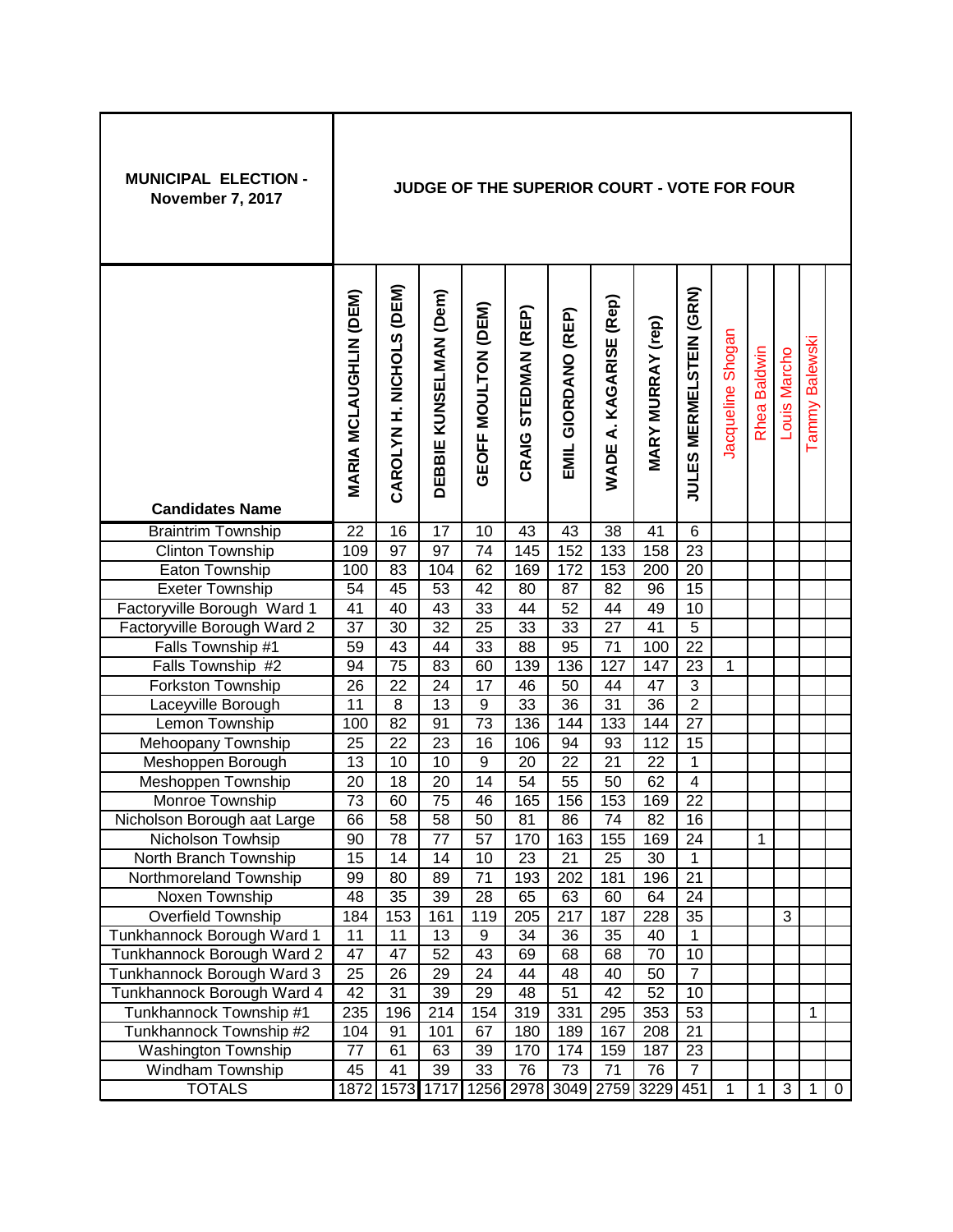| <b>MUNICIPAL ELECTION -</b><br><b>NOVEMBER 7, 2017</b> |                     |                                |                   | JUDGE OF THE COMMONWEALTH COURT -<br><b>VOTE FOR TWO</b> |                 |   |   |   |   |  |
|--------------------------------------------------------|---------------------|--------------------------------|-------------------|----------------------------------------------------------|-----------------|---|---|---|---|--|
| <b>Candidates Name</b>                                 | ELLEN CEISLER (DEM) | M. CLARK (DEM)<br><b>IRENE</b> | PAUL LALLEY (REP) | CHRISTINE FIZANO CANNON<br>(REP)                         | Barbara Grimaud |   |   |   |   |  |
| <b>Braintrim Township</b>                              | 16                  | 18                             | 43                | 45                                                       |                 |   |   |   |   |  |
| Clinton Township                                       | 92                  | $\overline{90}$                | 156               | 167                                                      |                 |   |   |   |   |  |
| Eaton Township                                         | 73                  | 82                             | 186               | 188                                                      | 1               |   |   |   |   |  |
| <b>Exeter Township</b>                                 | 45                  | 52                             | 85                | 98                                                       |                 |   |   |   |   |  |
| Factoryville Borough Ward 1                            | 34                  | 42                             | 46                | $\overline{52}$                                          |                 |   |   |   |   |  |
| Factoryville Borough Ward 2                            | 31                  | 33                             | 39                | 36                                                       |                 |   |   |   |   |  |
| Falls Township #1                                      | 36                  | 52                             | 96                | 106                                                      |                 |   |   |   |   |  |
| Falls Township #2                                      | 77                  | 77                             | 144               | 156                                                      | 1               |   |   |   |   |  |
| Forkston Township                                      | 24                  | 19                             | 47                | 52                                                       |                 |   |   |   |   |  |
| Laceyville Borough                                     | 10                  | 12                             | 35                | 38                                                       |                 |   |   |   |   |  |
| Lemon Township                                         | 82                  | 84                             | 160               | 154                                                      |                 |   |   |   |   |  |
| Mehoopany Township                                     | 17                  | 21                             | 108               | 111                                                      |                 |   |   |   |   |  |
| Meshoppen Borough                                      | 11                  | 14                             | 20                | 22                                                       |                 |   |   |   |   |  |
| Meshoppen Township                                     | 16                  | 17                             | 62                | 63                                                       |                 |   |   |   |   |  |
| Monroe Township                                        | 50                  | 69                             | 168               | 169                                                      |                 |   |   |   |   |  |
| Nicholson Borough aat Large                            | 57                  | 55                             | 91                | 93                                                       |                 |   |   |   |   |  |
| Nicholson Towhsip                                      | 74                  | 88                             | 178               | 174                                                      |                 |   |   |   |   |  |
| North Branch Township                                  | 12                  | 13                             | 27                | 28                                                       |                 |   |   |   |   |  |
| Northmoreland Township                                 | 64                  | 82                             | 205               | 214                                                      |                 |   |   |   |   |  |
| Noxen Township                                         | 34                  | 38                             | 65                | 71                                                       |                 |   |   |   |   |  |
| Overfield Township                                     | 149                 | 158                            | 220               | 252                                                      |                 |   |   |   |   |  |
| Tunkhannock Borough Ward 1                             | 9                   | 10                             | 40                | 35                                                       |                 |   |   |   |   |  |
| Tunkhannock Borough Ward 2                             | 46                  | 40                             | 72                | 73                                                       |                 |   |   |   |   |  |
| Tunkhannock Borough Ward 3                             | 21                  | 23                             | 44                | 50                                                       | 1               |   |   |   |   |  |
| Tunkhannock Borough Ward 4                             | 32                  | 35                             | 55                | 57                                                       |                 |   |   |   |   |  |
| Tunkhannock Township #1                                | 169                 | 204                            | 354               | 362                                                      |                 |   |   |   |   |  |
| Tunkhannock Township #2                                | 86                  | 77                             | 195               | 201                                                      |                 |   |   |   |   |  |
| <b>Washington Township</b><br>Windham Township         | 59<br>29            | 60<br>41                       | 177<br>81         | 191<br>82                                                |                 |   |   |   |   |  |
| <b>TOTALS</b>                                          | 1455                | 1606                           | 3199              | 3340                                                     | 3               | 0 | 0 | 0 | 0 |  |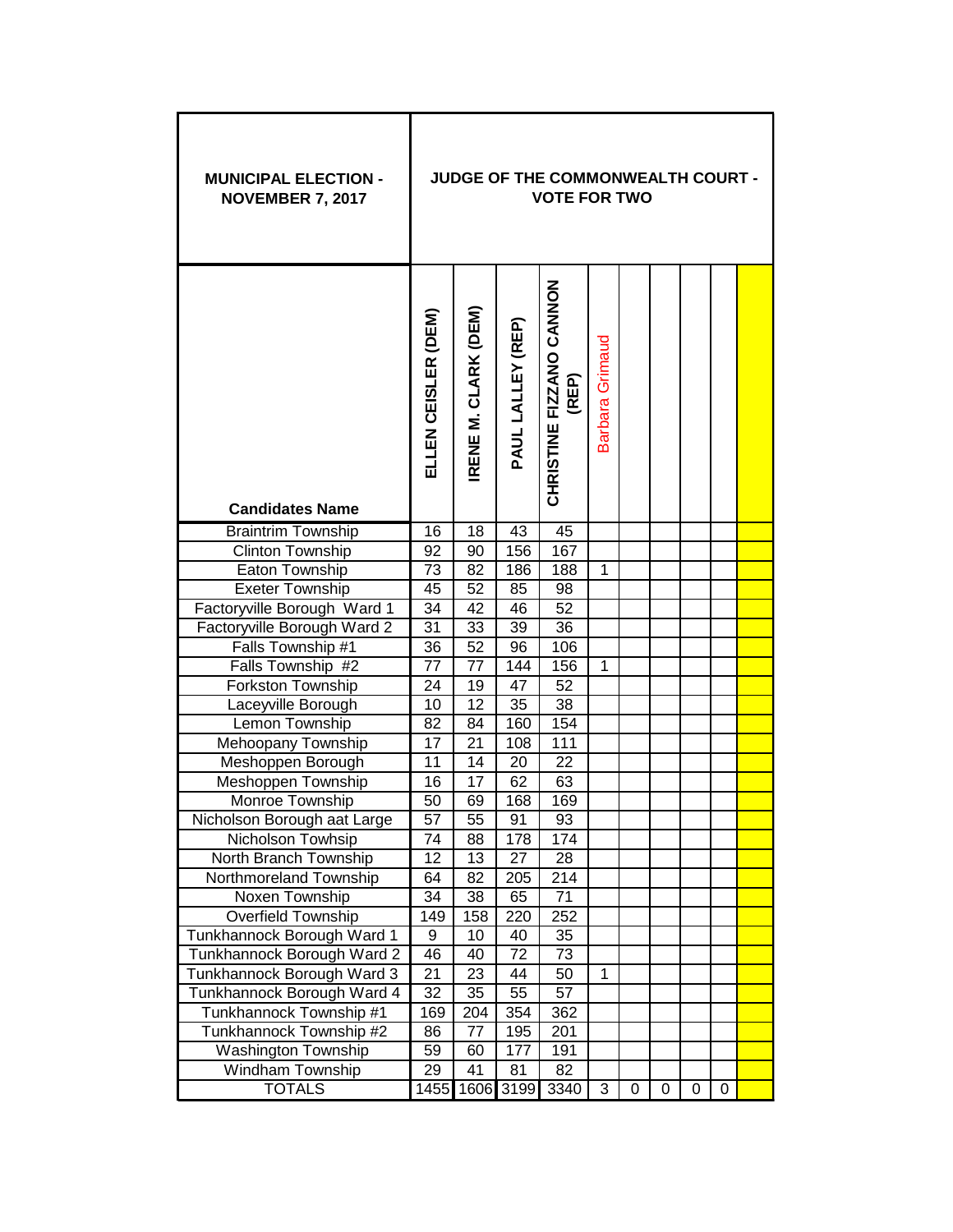| <b>Municipal Election</b><br><b>NOVEMBER 7, 2017</b> | <b>MAGISTERIAL DISTRICT JUSTICE</b> | <b>6 YEAR TERM - VOTE FOR ONE</b> | 44-3-01 |             |          |   |
|------------------------------------------------------|-------------------------------------|-----------------------------------|---------|-------------|----------|---|
| <b>Candidates Name</b>                               | BARBARA R. GRIMAUD (DEM)            | DAVID K. PLUMMER (REP)            | Robin   | lohn Tidbal |          |   |
| <b>CLINTON TOWNSHIP</b>                              | 109                                 | 191                               |         |             |          |   |
| <b>EXETER TOWNSHIP</b>                               | 74                                  | 87                                |         |             |          |   |
| FACTORYVILLE BOROUGH WARD 1                          | 38                                  | 67                                |         |             |          |   |
| FACTORYVILLE BOROUGH WARD 2                          | 28                                  | 60                                |         |             |          |   |
| <b>FALLS TOWNSHIP #1</b>                             | 84                                  | 79                                |         |             |          |   |
| <b>FALLS TOWNSHIP #2</b>                             | 113                                 | 151                               | 1       |             |          |   |
| <b>LEMON TOWNSHIP</b>                                | 143                                 | 140                               |         | 1           |          |   |
| NICHOLSON BOROUGH at Large                           | 57                                  | 112                               |         |             |          |   |
| NICHOLSON TOWNSHIP                                   | 84                                  | 217                               |         |             |          |   |
| <b>OVERFIELD TOWNSHIP</b>                            | 211                                 | 268                               |         |             |          |   |
| TUNKHANNOCK TOWNSHIP #1                              | 357                                 | 308                               |         |             |          |   |
| TUNKHANNOCK TOWNSHIP #2                              | 156                                 | 168                               |         |             |          |   |
| <b>WASHINGTON TOWNSHIP</b>                           | 141                                 | 151                               |         |             |          |   |
| <b>TOTALS</b>                                        | 1595                                | 1999                              | 1       | 1           | $\Omega$ | 0 |
| 96 Mathewson Terrace<br>Factoryville PA 18419        |                                     |                                   |         |             |          |   |
| Certificate issued                                   |                                     |                                   |         |             |          |   |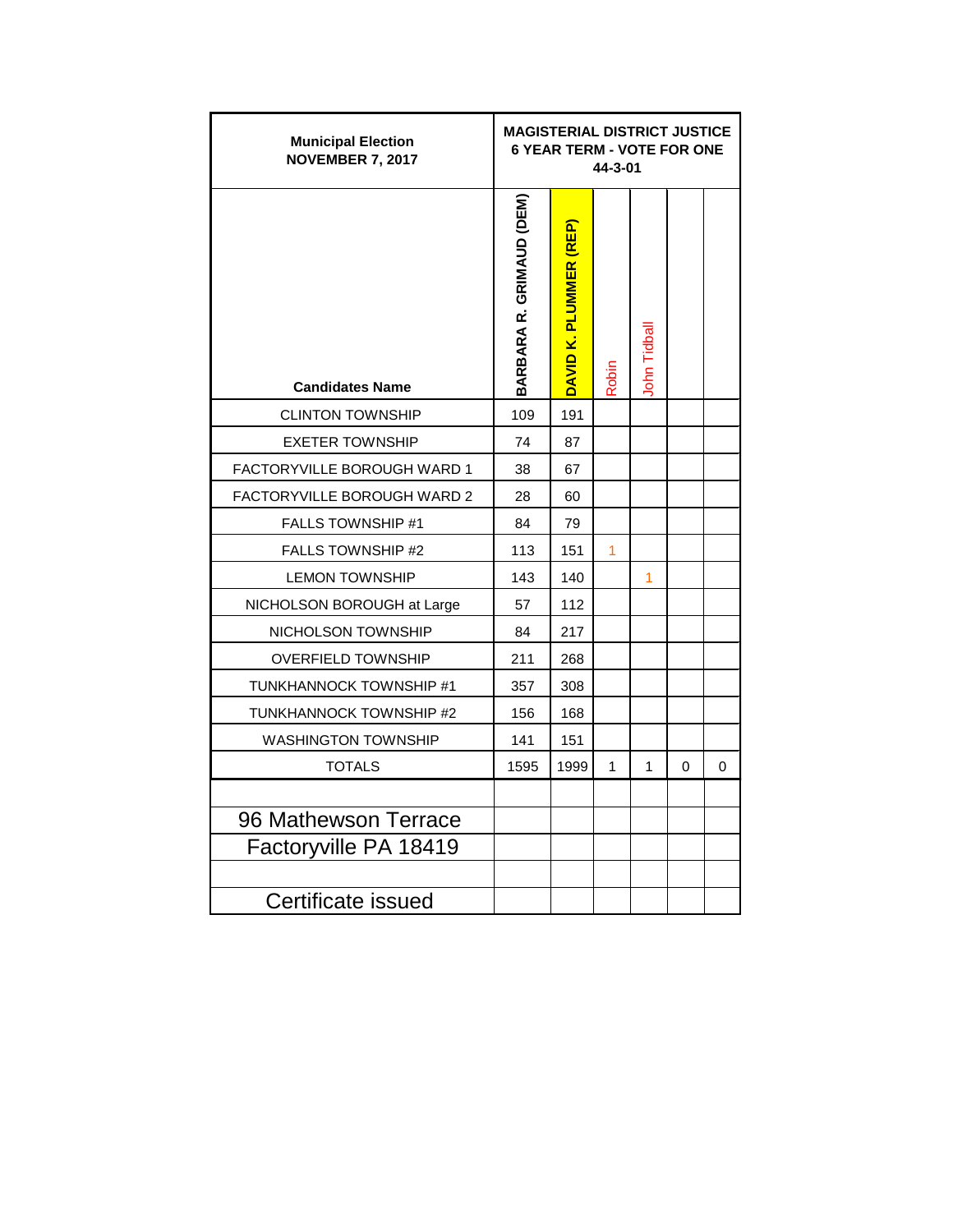| <b>Municipal Election</b><br><b>NOVEMBER 7, 2017</b> | <b>ELK LAKE SCHOOL</b><br><b>DISTRICT - REGION</b><br><b>5 - 4 YEAR TERM -</b><br><b>VOTE FOR ONE</b> |                |
|------------------------------------------------------|-------------------------------------------------------------------------------------------------------|----------------|
| <b>Candidates Name</b>                               | ARDEN TEWKSBURY<br>(DEM/REP)                                                                          | David Jennings |
| Meshoppen Township                                   | 79                                                                                                    |                |
| Totals                                               | 79                                                                                                    |                |
|                                                      |                                                                                                       |                |
| 1300 Rattle Snake Hill                               |                                                                                                       |                |
| Meshoppen PA 18630                                   |                                                                                                       |                |
|                                                      |                                                                                                       |                |
| certificate issued                                   |                                                                                                       |                |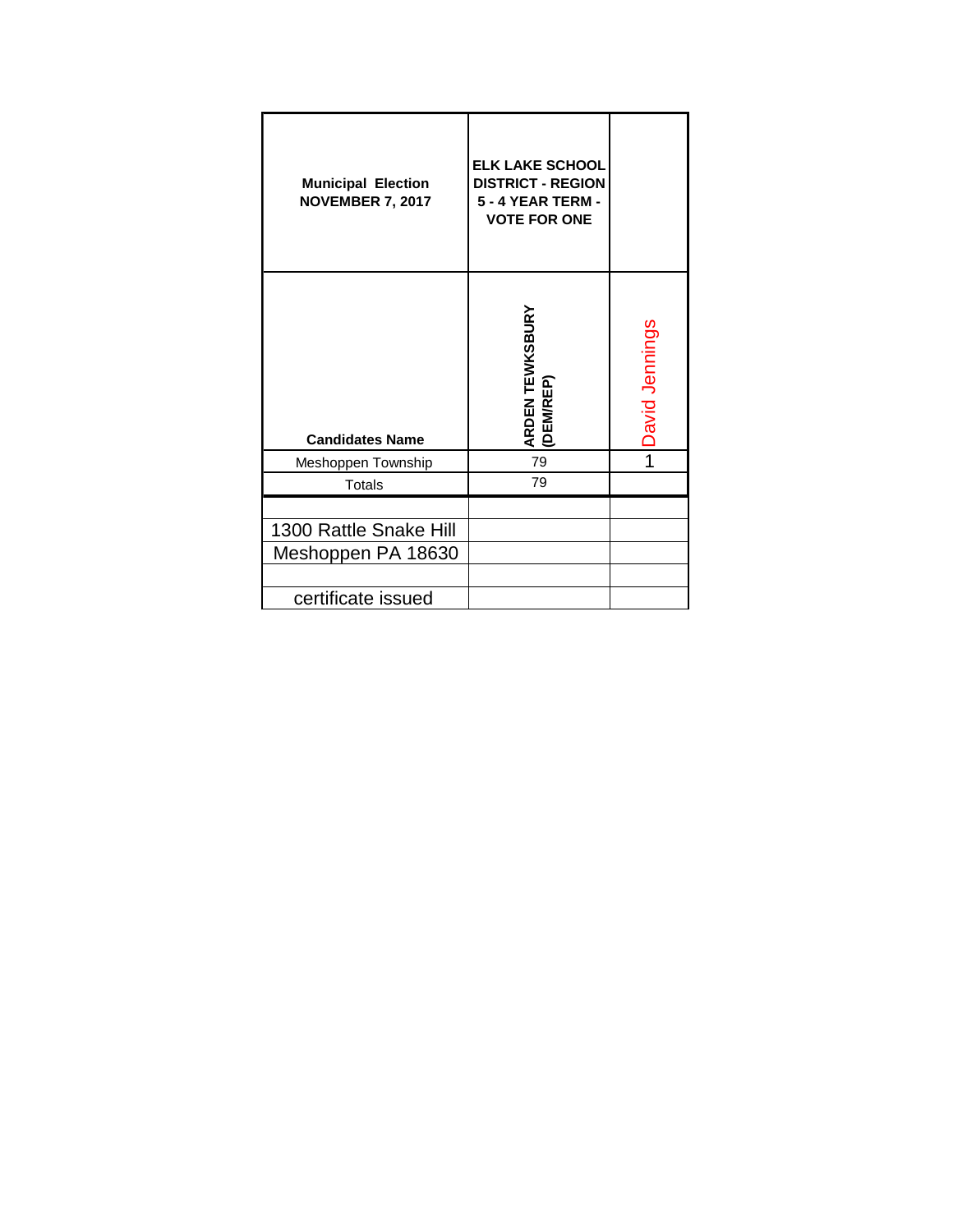| <b>Municipal Election</b><br><b>NOVEMBER 7, 2017</b> |                               |           |                             |                |                     |                |               |               | <b>LACKAWANNA TRAIL SCHOOL DISTRICT - REGION 1</b><br><b>TERM - VOTE FOR ONE</b>        |                    |                   |                       |                    |                       |                     |            | 4 YEAR                  |          |  |
|------------------------------------------------------|-------------------------------|-----------|-----------------------------|----------------|---------------------|----------------|---------------|---------------|-----------------------------------------------------------------------------------------|--------------------|-------------------|-----------------------|--------------------|-----------------------|---------------------|------------|-------------------------|----------|--|
| <b>Candidates Name</b>                               | (DEM/REP)<br>KEVIN J. MULHERN | Mark June | <b>Vichole Walton Stone</b> | Richard Lochen | <b>Brian Ritter</b> | Hannah Whitney | Humpty Dumpty | Jaclyn Litwin | Joanne Ritter                                                                           | <b>Joe Strauch</b> | Kristine Prutzman | <b>Linda Fauquier</b> | <b>Vlark Vanko</b> | <b>Marshal Decker</b> | <b>Mickey Mouse</b> | Tom Cawley | တ်<br><b>Tony Vanko</b> |          |  |
| <b>Clinton Township</b>                              | 250                           |           |                             |                |                     |                |               |               |                                                                                         |                    |                   |                       |                    |                       |                     |            |                         |          |  |
| Nicholson Borough at Large                           | 148                           | 1         | 1                           | 1              |                     |                |               |               |                                                                                         |                    |                   |                       |                    |                       |                     |            |                         |          |  |
| Nicholson Towhsip                                    | 228                           |           |                             |                | $\overline{2}$      | $\mathbf{1}$   | 1             | 1             | 1                                                                                       | $\overline{4}$     | $\mathbf 1$       | $\mathbf 1$           | 1                  | $\overline{4}$        | $\overline{2}$      | 1          | 1                       |          |  |
|                                                      |                               |           |                             |                |                     |                |               |               |                                                                                         |                    |                   |                       |                    |                       |                     |            |                         |          |  |
| <b>Totals</b>                                        | 626                           | 1         | 1                           | 1              | $\overline{2}$      | 1              |               |               |                                                                                         |                    |                   |                       | 1                  | 4                     | 2                   | 1          | 1                       | $\Omega$ |  |
| <b>Municipal Election</b><br><b>NOVEMBER 7, 2017</b> |                               |           |                             |                |                     |                |               |               | <b>LACKAWANNA TRAIL SCHOOL DISTRICT - REGION 2</b><br><b>4 YEAR TERM - VOTE FOR ONE</b> |                    |                   |                       |                    |                       |                     |            |                         |          |  |
| <b>Candidates Name</b>                               | ADRIAN BIANCHI                | (DEM/REP) | Carl Tylutki                | Dave Patterson | Elena Oconner       |                |               |               |                                                                                         |                    |                   |                       |                    |                       |                     |            |                         |          |  |
| Factoryville Borough Ward 1                          | 84                            |           | $\mathbf{1}$                | $\mathbf{1}$   |                     |                |               |               |                                                                                         |                    |                   |                       |                    |                       |                     |            |                         |          |  |
| Factoryville Borough Ward 2                          | 64                            |           |                             |                | 1                   |                |               |               |                                                                                         |                    |                   |                       |                    |                       |                     |            |                         |          |  |
| <b>TOTAL</b>                                         |                               | 148       |                             |                |                     |                |               |               |                                                                                         |                    |                   |                       |                    |                       |                     |            |                         |          |  |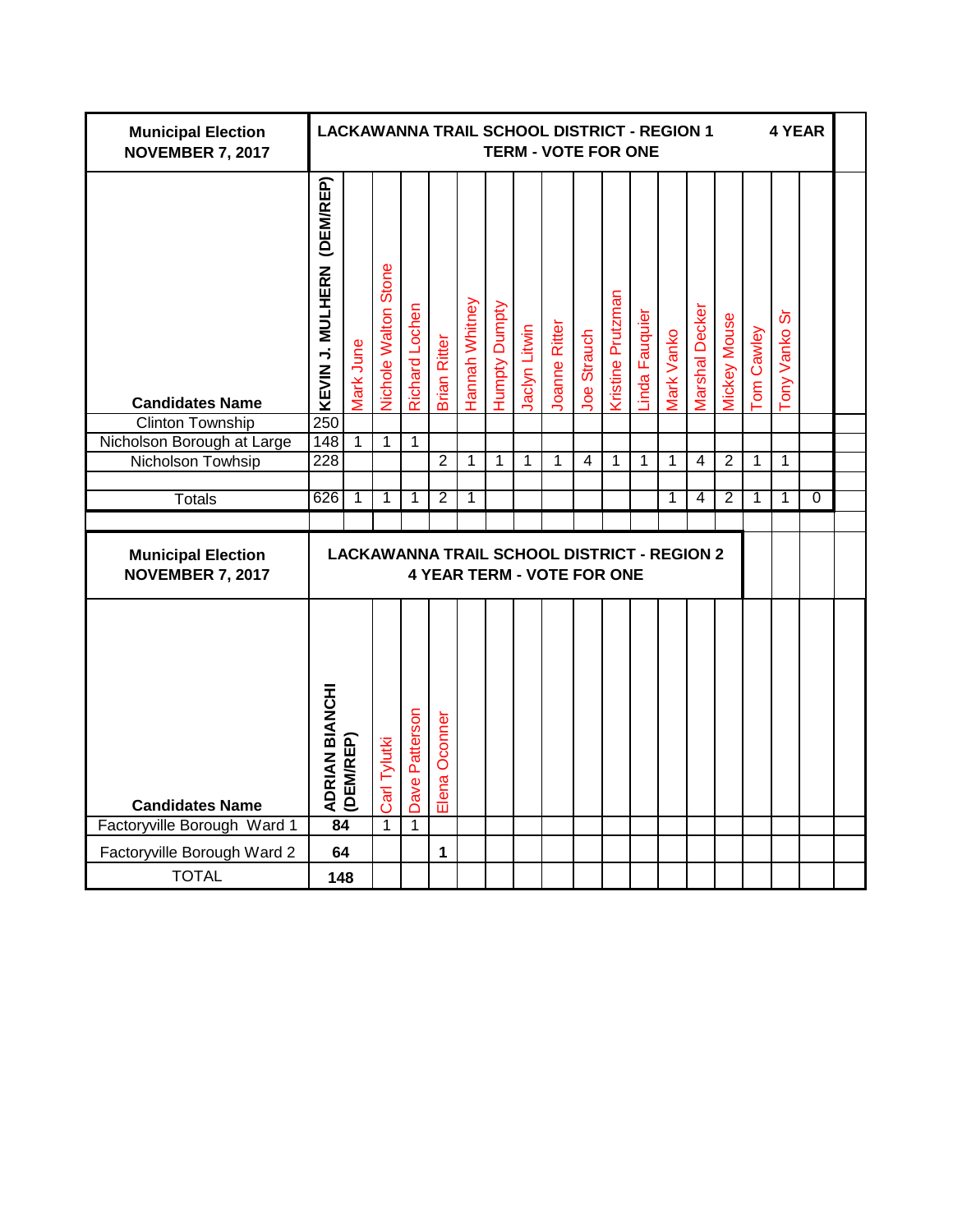| <b>Municipal Election</b><br><b>NOVEMBER 7, 2017</b> |                             | 1 - 4 YEAR TERM        |                  | LAKE LEHMAN SCHOOL DISTRICT - REGION<br><b>VOTE FOR ONE</b> |
|------------------------------------------------------|-----------------------------|------------------------|------------------|-------------------------------------------------------------|
| <b>Candidates Name</b>                               | KEVIN J. CAREY<br>(DEM/REP) | <b>Butch Deangilis</b> | Kevin Partash Sr | Star Gubbiotti                                              |
| Noxen Township                                       | 120                         | $\overline{1}$         | $\overline{1}$   | $\overline{1}$                                              |
| <b>Totals</b>                                        | 120                         |                        |                  | $\mathbf{1}$                                                |
|                                                      |                             |                        |                  |                                                             |
|                                                      |                             |                        |                  |                                                             |
|                                                      |                             |                        |                  |                                                             |
|                                                      |                             |                        |                  |                                                             |
|                                                      |                             |                        |                  |                                                             |
|                                                      |                             |                        |                  |                                                             |
|                                                      |                             |                        |                  |                                                             |
|                                                      |                             |                        |                  |                                                             |
|                                                      |                             |                        |                  |                                                             |
|                                                      |                             |                        |                  |                                                             |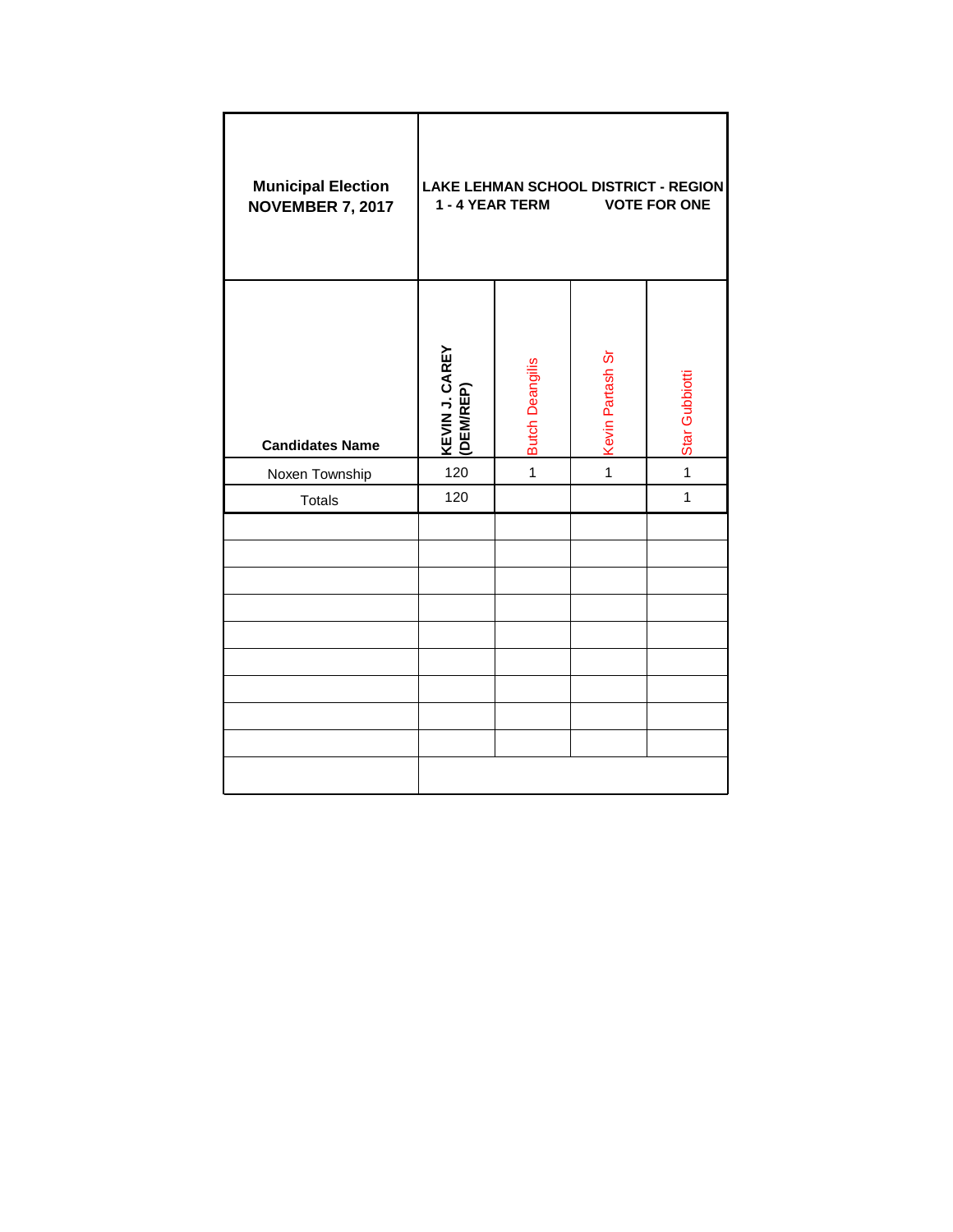| <b>Municipal Election</b><br><b>NOVEMBER 7, 2017</b> | 1                               | TUNKHANNOCK AREA SCHOOL DISTRICT REGION |                |                    |                  |                       |                    |              |                  | <b>TERM - VOTE FOR TWO</b> |               |                        |             | 4 YEAR      |           |
|------------------------------------------------------|---------------------------------|-----------------------------------------|----------------|--------------------|------------------|-----------------------|--------------------|--------------|------------------|----------------------------|---------------|------------------------|-------------|-------------|-----------|
| <b>Candidates Name</b>                               | <b>PHILIP O. FARR (DEM/REP)</b> | BILL SWILLEY (REP)                      | Scott Kukuchka | Lauren M Colbenson | Paul Spangenberg | <b>Richard Culver</b> | Anyone But Swilley | Eugene Adams | Rebecca Peterson | <b>Bruce Stankus</b>       | Annie Shaffer | <b>Timothy J Poole</b> |             |             |           |
| Eaton Township                                       | 218                             | 199                                     | $\mathbf{1}$   | $\mathbf{1}$       | $\mathbf{1}$     | $\mathbf{1}$          |                    |              |                  |                            |               |                        |             |             |           |
| Forkston Township                                    | 57                              | 57                                      |                |                    |                  |                       |                    |              |                  |                            |               |                        |             |             |           |
| Lemon Township                                       | 214                             | 150                                     |                |                    |                  |                       | 1                  |              |                  |                            |               |                        |             |             |           |
| Mehoopany Township                                   | 101                             | 109                                     |                |                    |                  |                       |                    | 1            | 1                |                            |               |                        |             |             |           |
| North Branch Township                                | 32                              | 33                                      |                |                    |                  |                       |                    |              |                  | $\overline{2}$             | 1             | 1                      |             |             |           |
| <b>Washington Township</b>                           | 195                             | 187                                     |                |                    |                  |                       |                    |              |                  |                            |               |                        |             |             |           |
| Windham Township                                     | 54                              | 41                                      |                |                    |                  |                       |                    |              |                  |                            |               |                        |             |             |           |
| <b>Totals</b>                                        | 871                             | 776                                     | 1              | 1                  | $\mathbf{1}$     | 1                     | 1                  | 1            | 1                | $\overline{2}$             | 1             | 1                      | $\mathbf 0$ | $\mathbf 0$ | $\pmb{0}$ |
| Farr: 171 Pan Meadow Ln Mehoopany PA<br>18629        |                                 |                                         |                |                    |                  |                       |                    |              |                  |                            |               |                        |             |             |           |
| certificate issued                                   |                                 |                                         |                |                    |                  |                       |                    |              |                  |                            |               |                        |             |             |           |
| Swilley: 143 Swilley Ln                              |                                 |                                         |                |                    |                  |                       |                    |              |                  |                            |               |                        |             |             |           |
| Mehopany PA 18629                                    |                                 |                                         |                |                    |                  |                       |                    |              |                  |                            |               |                        |             |             |           |
| certificate issued                                   |                                 |                                         |                |                    |                  |                       |                    |              |                  |                            |               |                        |             |             |           |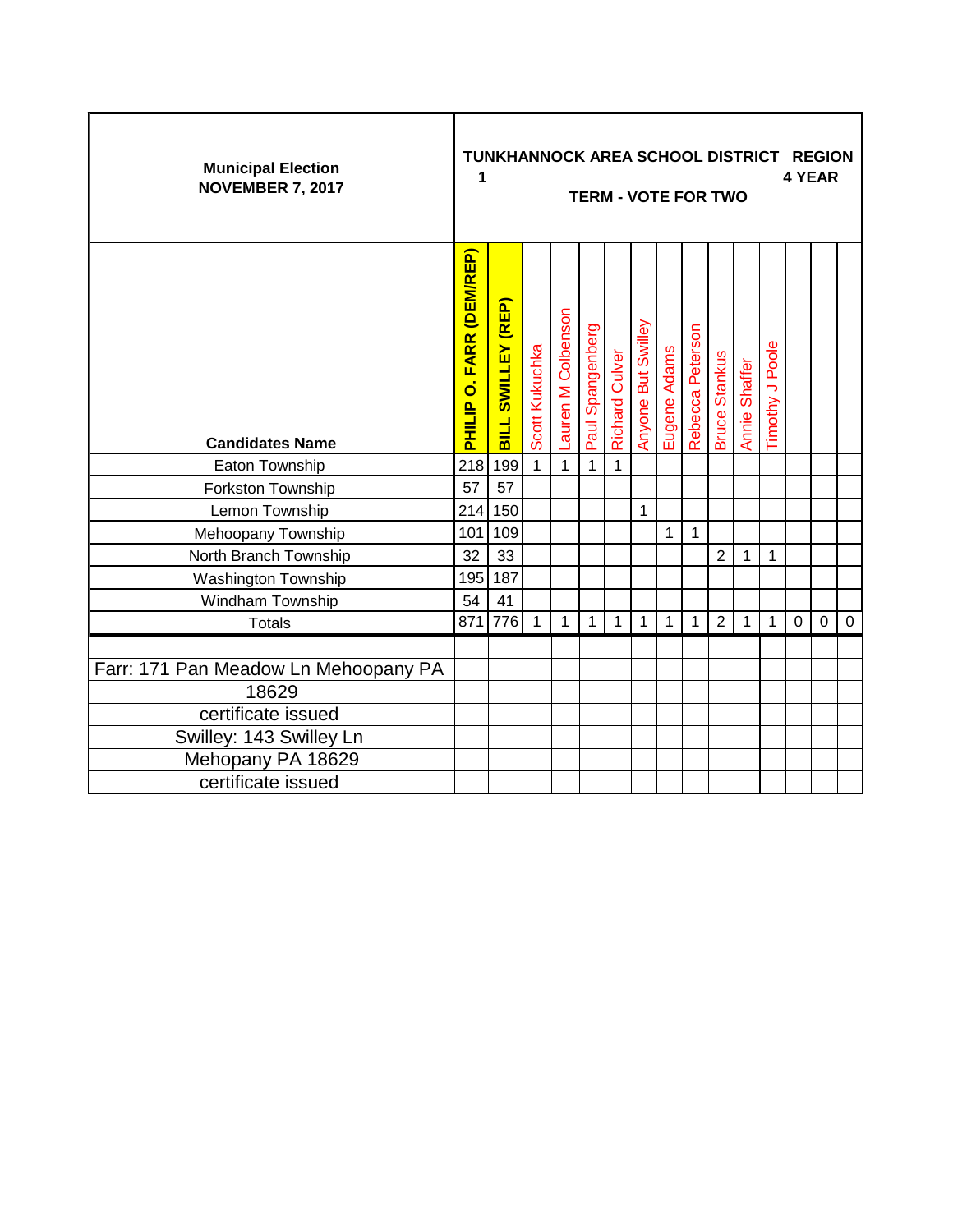| <b>Municipal Election</b><br><b>NOVEMBER 7, 2017</b> |                                   |      | <b>TUNKHANNOCK AREA SCHOOL DISTRICT - REGION 2</b> |                |              |               |            | <b>4 YEAR TERM - VOTE FOR ONE</b> |                |             |             |          |          |             |   |   |   |             |
|------------------------------------------------------|-----------------------------------|------|----------------------------------------------------|----------------|--------------|---------------|------------|-----------------------------------|----------------|-------------|-------------|----------|----------|-------------|---|---|---|-------------|
| <b>Candidates Name</b>                               | <b>SHANA GREGORY</b><br>(DEM/REP) | none | other                                              | George Charney | Mary Jurista | Paul Lupinski | aura Goble | Michael Bach                      | Gorham<br>Tina |             |             |          |          |             |   |   |   |             |
| Falls Township #1                                    | 145                               |      |                                                    |                |              |               |            |                                   |                |             |             |          |          |             |   |   |   |             |
| Falls Township #2                                    | 219                               | 1    | 1                                                  |                |              |               |            |                                   |                |             |             |          |          |             |   |   |   |             |
| Monroe Township                                      | 221                               |      |                                                    | 1              | $\mathbf{1}$ |               |            |                                   |                |             |             |          |          |             |   |   |   |             |
| Northmoreland Township                               | 291                               |      |                                                    |                |              | 1             |            |                                   |                |             |             |          |          |             |   |   |   |             |
| Overfield Township                                   | 408                               |      |                                                    |                |              |               | 1          | 1                                 | $\overline{2}$ |             |             |          |          |             |   |   |   |             |
| <b>Totals</b>                                        | 1284                              | 1    | 1                                                  | 1              | 1            | 1             | 1          | 1                                 | $\overline{2}$ | $\mathbf 0$ | $\mathbf 0$ | $\Omega$ | $\Omega$ | $\mathbf 0$ | 0 | 0 | 0 | $\mathbf 0$ |
|                                                      |                                   |      |                                                    |                |              |               |            |                                   |                |             |             |          |          |             |   |   |   |             |
| 923 Dalton Rd                                        |                                   |      |                                                    |                |              |               |            |                                   |                |             |             |          |          |             |   |   |   |             |
| Dalton PA 18414                                      |                                   |      |                                                    |                |              |               |            |                                   |                |             |             |          |          |             |   |   |   |             |
| certificate issued                                   |                                   |      |                                                    |                |              |               |            |                                   |                |             |             |          |          |             |   |   |   |             |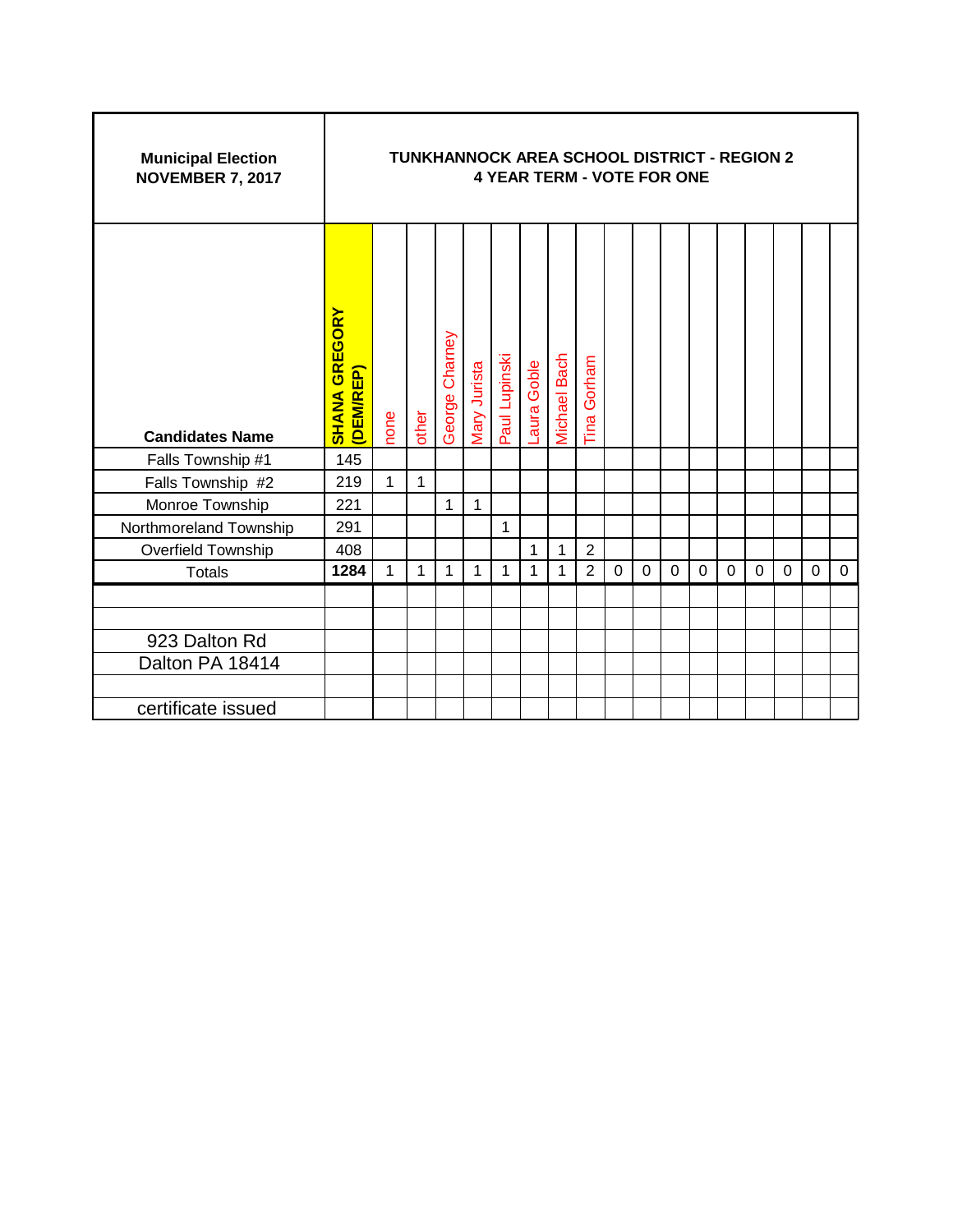| <b>Municipal Election</b><br><b>NOVEMBER 7, 2017</b> |                              | <b>TUNKHANNOCK AREA SCHOOL DISTRICT - REGION 3</b> |                |                      |                    |                  |                  |               |                    |            |                    |                      | <b>FOR TWO</b> |                    |                     |               |                |              |                 |               |                 |                  | <b>4 YEAR TERM - VOTE</b> |                      |
|------------------------------------------------------|------------------------------|----------------------------------------------------|----------------|----------------------|--------------------|------------------|------------------|---------------|--------------------|------------|--------------------|----------------------|----------------|--------------------|---------------------|---------------|----------------|--------------|-----------------|---------------|-----------------|------------------|---------------------------|----------------------|
| <b>Candidates Name</b>                               | (REP)<br><b>HOLLY ARNOLD</b> | (REP)<br>ROB PARRY                                 | Abe Kukuchka   | <b>Kevin Deibert</b> | <b>Joe Moffitt</b> | Terrance Chilson | Carlton Williams | Joseph B Sick | <b>Donald Duck</b> | -onda Voda | <b>Anyone Else</b> | <b>Bob Cingolani</b> | David Mikulka  | <b>Jim Hopkins</b> | <b>Vichael Bach</b> | Nelson Pogson | Robert Galella | Mickey Mouse | Ryan Werkheiser | Tom Huslander | James Dickenson | Tomasovitch<br>운 | <b>Kelley Cosner</b>      | <b>Bridget White</b> |
| Tunkhannock Borough Ward 1                           | 38                           | 40                                                 | $\overline{1}$ | 1                    |                    |                  |                  |               |                    |            |                    |                      |                |                    |                     |               |                |              |                 |               |                 |                  |                           |                      |
| Tunkhannock Borough Ward 2                           | 99                           | $\overline{88}$                                    |                |                      | 1                  |                  |                  |               |                    |            |                    |                      |                |                    |                     |               |                |              |                 |               |                 |                  |                           |                      |
| Tunkhannock Borough Ward 3                           | 54                           | 56                                                 |                |                      |                    | 1                |                  |               |                    |            |                    |                      |                |                    |                     |               |                |              |                 |               |                 |                  |                           |                      |
| Tunkhannock Borough Ward 4                           | 67                           | 66                                                 |                |                      |                    |                  | 1                | 1             |                    |            |                    |                      |                |                    |                     |               |                |              |                 |               |                 |                  |                           |                      |
| Tunkhannock Township #1                              | 428                          | 387                                                |                |                      |                    |                  |                  |               | 1                  | 1          |                    | $\mathbf{1}$         | 1              | 1                  | 6                   | 1             | 1              | 1            | $\mathbf 1$     | 1             | 1               | 1                | 1                         |                      |
| Tunkhannock Township #2                              | 227                          | 220                                                | $\mathbf{1}$   |                      |                    |                  |                  |               |                    |            |                    |                      |                |                    |                     |               |                |              |                 |               |                 |                  |                           | $\mathbf{1}$         |
| <b>Totals</b>                                        | 913                          | 857                                                | $\overline{2}$ | 1                    | 1                  |                  |                  |               |                    |            |                    | 1                    | 1              |                    | 6                   | 1             | -1             | 1            | 1               | 1             |                 |                  |                           | 1                    |
|                                                      |                              |                                                    |                |                      |                    |                  |                  |               |                    |            |                    |                      |                |                    |                     |               |                |              |                 |               |                 |                  |                           |                      |
| Arnold: 3 Thunderbird Trl                            |                              |                                                    |                |                      |                    |                  |                  |               |                    |            |                    |                      |                |                    |                     |               |                |              |                 |               |                 |                  |                           |                      |
| Tunkhannock PA 18657                                 |                              |                                                    |                |                      |                    |                  |                  |               |                    |            |                    |                      |                |                    |                     |               |                |              |                 |               |                 |                  |                           |                      |
| certificate issued                                   |                              |                                                    |                |                      |                    |                  |                  |               |                    |            |                    |                      |                |                    |                     |               |                |              |                 |               |                 |                  |                           |                      |
| Parry: 251 Billings Mill Rd                          |                              |                                                    |                |                      |                    |                  |                  |               |                    |            |                    |                      |                |                    |                     |               |                |              |                 |               |                 |                  |                           |                      |
| Tunkhannock PA 18657                                 |                              |                                                    |                |                      |                    |                  |                  |               |                    |            |                    |                      |                |                    |                     |               |                |              |                 |               |                 |                  |                           |                      |
| certificate issued                                   |                              |                                                    |                |                      |                    |                  |                  |               |                    |            |                    |                      |                |                    |                     |               |                |              |                 |               |                 |                  |                           |                      |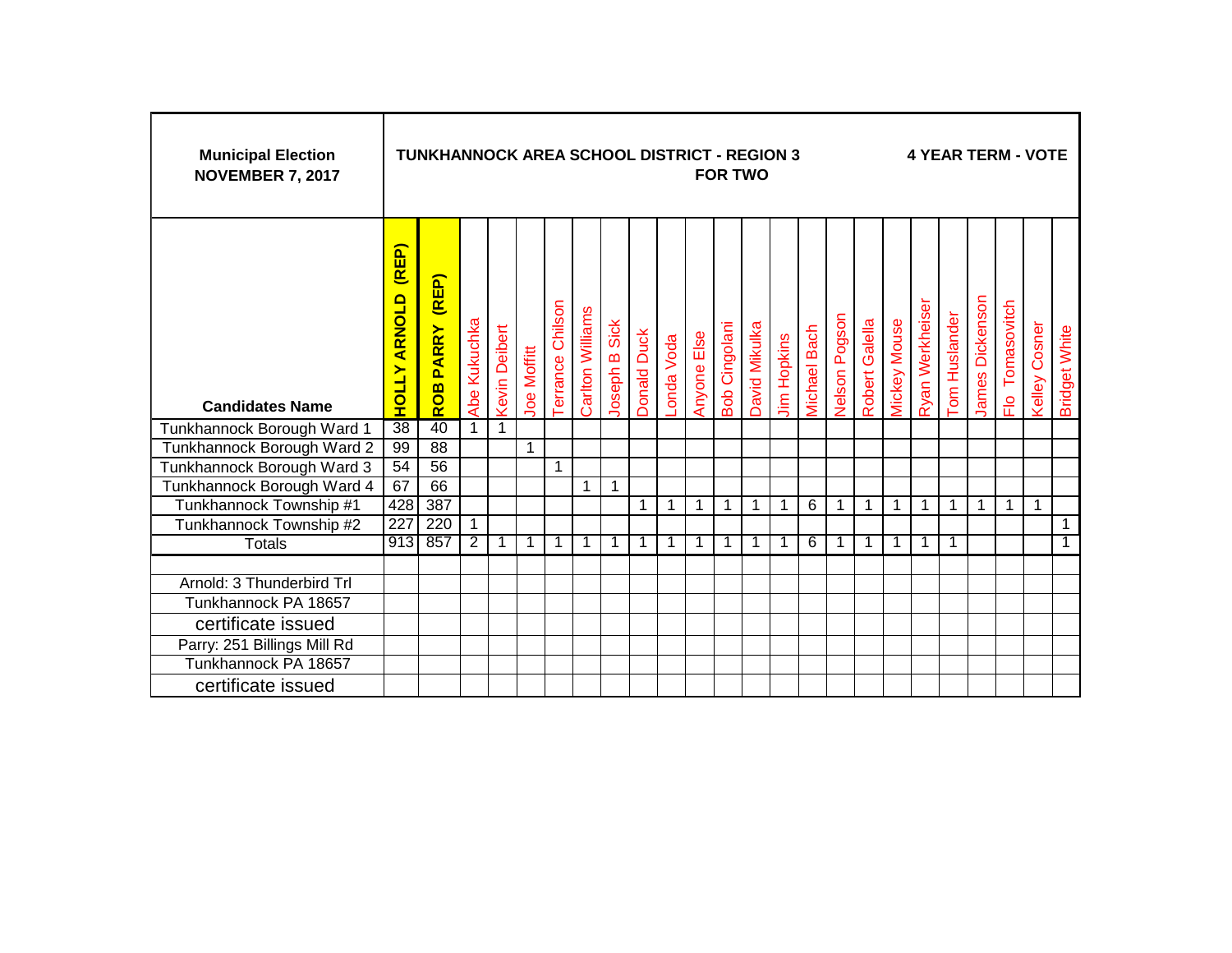| <b>Municipal Election</b><br>November 7, 2017 |                                   |                    |   | <b>DISTRICT - REGION 3</b> | <b>WYALUSING AREA SCHOOL</b><br><b>4 YEAR TERM - VOTE FOR ONE</b> |          |
|-----------------------------------------------|-----------------------------------|--------------------|---|----------------------------|-------------------------------------------------------------------|----------|
| <b>Candidates Name</b>                        | (REP)<br>MATTHEW<br><b>MUENCH</b> | <b>Donald Duck</b> |   |                            |                                                                   |          |
| <b>Braintrim Township</b>                     | 62                                |                    |   |                            |                                                                   |          |
| Laceyville Borough                            | 51                                |                    |   |                            |                                                                   |          |
| Windham Township                              | 59                                | 1                  |   |                            |                                                                   |          |
| TOTAL                                         | 172                               | 1                  | 0 |                            |                                                                   | $\Omega$ |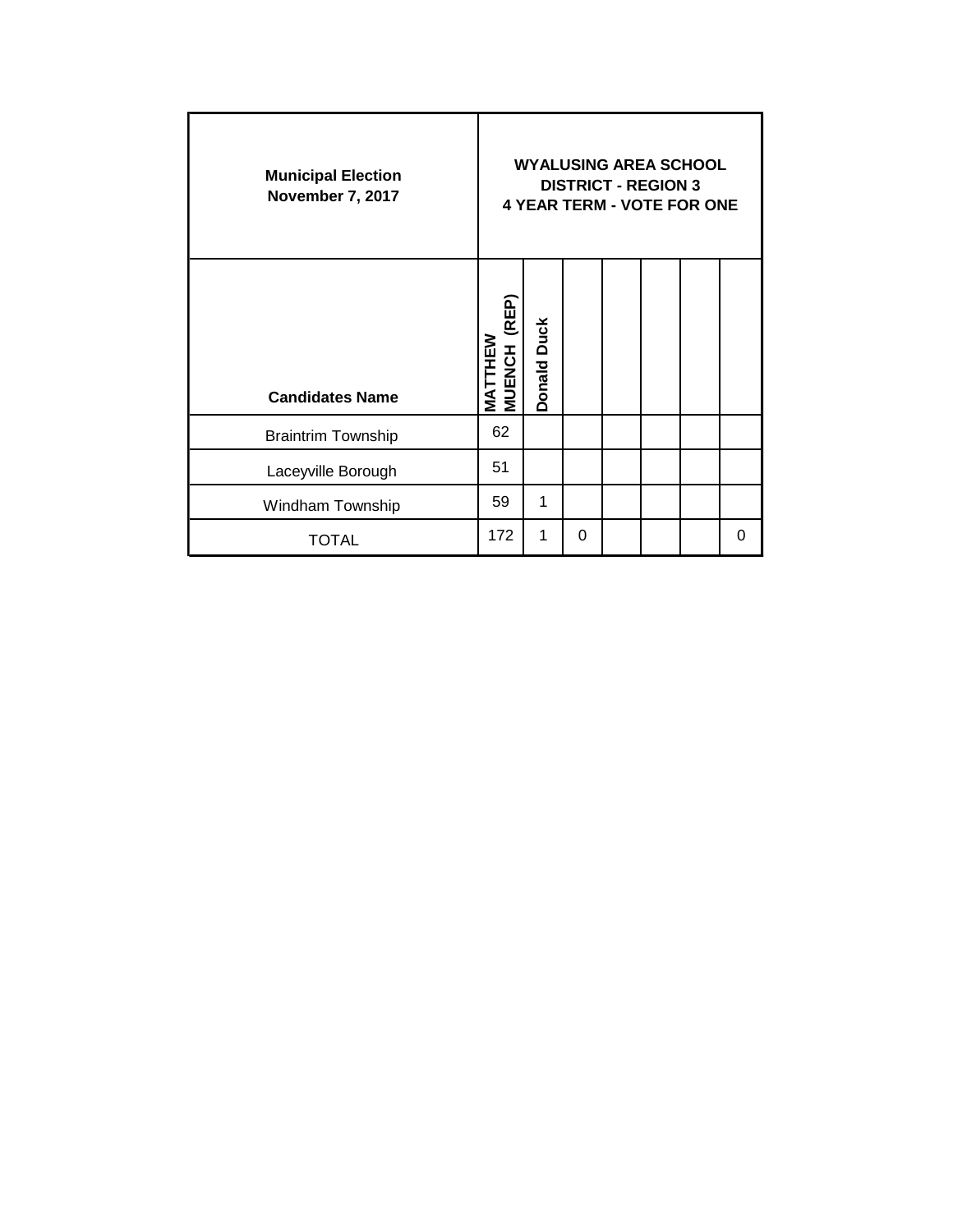| <b>MUNICIPAL ELECTION</b><br><b>NOVEMBER 7, 2017</b> |                                |                                     |                                |                                         |               |               | WYOMING AREA SCHOOL DISTRICT AT LARGE<br><b>4 YEAR TERM - VOTE FOR NOT MORE THAN FOUR</b> |                                 |   |   |   |   |
|------------------------------------------------------|--------------------------------|-------------------------------------|--------------------------------|-----------------------------------------|---------------|---------------|-------------------------------------------------------------------------------------------|---------------------------------|---|---|---|---|
| <b>Candidates Name</b>                               | (DEM/REP)<br>CARMEN JOHN BOLIN | (DEM/REP)<br><b>JOHN MARIANACCI</b> | <b>NICK DEANGELO (DEM/REP)</b> | (DEM/REP)<br>PREBOLA YOCHEM<br>KIMBERLY | Kenneth Darby | Raymond Smith | Szewszyk<br><b>Theresa</b>                                                                | Laosansky<br>Linda <sup>l</sup> |   |   |   |   |
| <b>Exeter Township</b>                               | 118                            | 113                                 | 119                            | 118                                     | 1             | 1             | 1                                                                                         | $\overline{2}$                  |   |   |   |   |
| <b>TOTAL</b>                                         | 118                            | 113                                 | 119                            | 118                                     | 1             | 1             | 1                                                                                         | $\overline{2}$                  | 0 | 0 | 0 | 0 |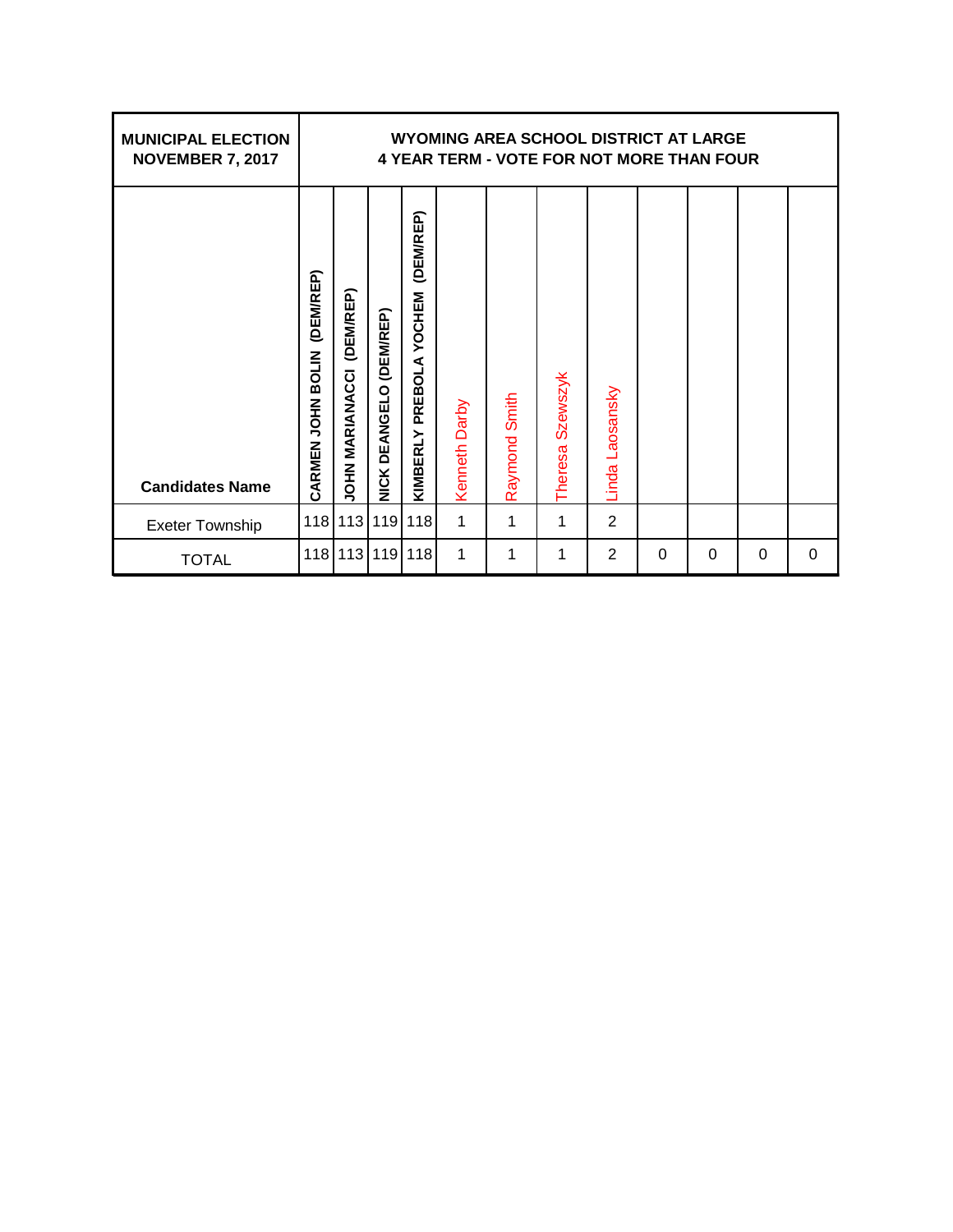| <b>MUNICIPAL ELECTION -</b><br><b>NOVEMBER 7, 2017</b> |                               |                         |                       |                     |                |              |               |              |                    |                                    |                 |                          |                  |                    |              |                  |                    |                | WYOMING COUNTY DISTRICT ATTORNEY 4 YEAR TERM VOTE FOR ONE |              |                |              |              |                |                       |                      |                |                |               |                |             |
|--------------------------------------------------------|-------------------------------|-------------------------|-----------------------|---------------------|----------------|--------------|---------------|--------------|--------------------|------------------------------------|-----------------|--------------------------|------------------|--------------------|--------------|------------------|--------------------|----------------|-----------------------------------------------------------|--------------|----------------|--------------|--------------|----------------|-----------------------|----------------------|----------------|----------------|---------------|----------------|-------------|
| <b>CANDIDATES</b><br><b>NAME</b>                       | <b>JEFF MITCHELL (DEM/Rep</b> | <b>Madeleine Forrer</b> | <b>Richard Culver</b> | Russell D Shurtleff | Steve Franko   | Mark Powell  | David Plummer | Erik Greenip | <b>Tom Daniels</b> | <b>His Brother Joseph Mitchell</b> | Barbara Grimaud | <b>Richard Huffsmith</b> | lared Novojoshky | Debra Albert Heise | Santa        | George Skumanick | <b>Bill Peters</b> | Gerald Idec    | <b>Timothy Chimock</b>                                    | Vou          | Anyone But Him | Anyone Else  | Jane Allen   | Jeff Franko    | Atty Timothy Michaels | <b>Bill Williams</b> | Paul Ohearn    | Aaron Hovan    | Craig Stedman | Douglas Thomas |             |
| <b>Braintrim Township</b>                              | 69                            |                         |                       |                     |                |              |               |              |                    |                                    |                 |                          |                  |                    |              |                  |                    |                |                                                           |              |                |              |              |                |                       |                      |                |                |               |                |             |
| Clinton Township                                       | 262                           | $\mathbf{1}$            |                       |                     |                |              |               |              |                    |                                    |                 |                          |                  |                    |              |                  |                    |                |                                                           |              |                |              |              |                |                       |                      |                |                |               |                |             |
| Eaton Township                                         | 279                           |                         | $\mathbf{1}$          | $\overline{1}$      | $\overline{2}$ |              |               |              |                    |                                    |                 |                          |                  |                    |              |                  |                    |                |                                                           |              |                |              |              |                |                       |                      |                |                |               |                |             |
| <b>Exeter Township</b>                                 | 145                           |                         |                       |                     |                |              |               |              |                    |                                    |                 |                          |                  |                    |              |                  |                    |                |                                                           |              |                |              |              |                |                       |                      |                |                |               |                |             |
| Factoryville Borough Ward 1                            | 95                            |                         |                       |                     |                | $\mathbf{1}$ |               |              |                    |                                    |                 |                          |                  |                    |              |                  |                    |                |                                                           |              |                |              |              |                |                       |                      |                |                |               |                |             |
| Factoryville Borough Ward 2                            | 76                            |                         |                       |                     |                |              |               |              |                    |                                    |                 |                          |                  |                    |              |                  |                    |                |                                                           |              |                |              |              |                |                       |                      |                |                |               |                |             |
| Falls Township #1                                      | 147                           |                         |                       |                     | $\mathbf{1}$   |              | $\mathbf{1}$  | $\mathbf{1}$ |                    |                                    |                 |                          |                  |                    |              |                  |                    |                |                                                           |              |                |              |              |                |                       |                      |                |                |               |                |             |
| Falls Township #2                                      | 233                           |                         |                       |                     | $\mathbf{1}$   |              |               |              | $\mathbf{1}$       |                                    |                 |                          |                  |                    |              |                  |                    |                |                                                           |              |                |              |              |                |                       |                      |                |                |               |                |             |
| <b>Forkston Township</b>                               | 74                            |                         |                       |                     |                |              |               |              |                    |                                    |                 |                          |                  |                    |              |                  |                    |                |                                                           |              |                |              |              |                |                       |                      |                |                |               |                |             |
| Laceyville Borough                                     | 50                            |                         |                       |                     |                |              |               |              |                    | $\overline{1}$                     |                 |                          |                  |                    |              |                  |                    |                |                                                           |              |                |              |              |                |                       |                      |                |                |               |                |             |
| Lemon Township                                         | 259                           |                         |                       |                     | $\mathbf{1}$   |              |               |              |                    |                                    |                 |                          |                  |                    |              |                  |                    |                |                                                           |              |                |              |              |                |                       |                      |                |                |               |                |             |
| Mehoopany Township                                     | 134                           |                         |                       |                     |                |              |               |              |                    |                                    | $\mathbf{1}$    | $\overline{1}$           |                  |                    |              |                  |                    |                |                                                           |              |                |              |              |                |                       |                      |                |                |               |                |             |
| Meshoppen Borough                                      | 35                            |                         |                       |                     |                |              |               |              |                    |                                    |                 |                          |                  |                    |              |                  |                    |                |                                                           |              |                |              |              |                |                       |                      |                |                |               |                |             |
| Meshoppen Township                                     | 85                            |                         |                       |                     |                |              |               |              |                    |                                    |                 |                          | $\mathbf{1}$     |                    |              |                  |                    |                |                                                           |              |                |              |              |                |                       |                      |                |                |               |                |             |
| Monroe Township                                        | 237                           |                         |                       |                     |                |              |               |              |                    |                                    |                 |                          |                  | $\mathbf{1}$       | $\mathbf{1}$ |                  |                    |                |                                                           |              |                |              |              |                |                       |                      |                |                |               |                |             |
| Nicholson Borough at Large                             | 151                           |                         |                       |                     |                |              |               |              |                    |                                    |                 |                          |                  |                    |              | $\mathbf{1}$     |                    |                |                                                           |              |                |              |              |                |                       |                      |                |                |               |                |             |
| Nicholson Towhsip                                      | 265                           |                         |                       |                     | 4              |              |               |              |                    |                                    | $\mathbf{1}$    |                          |                  |                    |              |                  | $\mathbf{1}$       |                |                                                           |              |                |              |              |                |                       |                      |                |                |               |                |             |
| North Branch Township                                  | 45                            |                         |                       |                     | $\mathbf{1}$   |              |               |              |                    |                                    |                 |                          |                  |                    |              |                  |                    |                |                                                           |              |                |              |              |                |                       |                      |                |                |               |                |             |
| Northmoreland Township                                 | 303                           |                         |                       |                     |                |              |               |              |                    |                                    | $\mathbf{1}$    |                          |                  |                    |              |                  |                    | $\overline{2}$ | $\overline{2}$                                            | $\mathbf{1}$ |                |              |              |                |                       |                      |                |                |               |                |             |
| Noxen Township                                         | 113                           |                         |                       |                     | 2              |              |               |              |                    |                                    |                 |                          |                  |                    |              |                  |                    |                |                                                           |              | $\mathbf{1}$   | $\mathbf{1}$ |              |                |                       |                      |                |                |               |                |             |
| Overfield Township                                     | 429                           |                         |                       |                     |                |              |               |              |                    |                                    |                 |                          |                  |                    |              |                  |                    |                |                                                           |              |                |              |              |                |                       |                      |                |                |               |                |             |
| Tunkhannock Borough Ward 1                             | 46                            |                         |                       |                     |                |              |               |              |                    |                                    |                 |                          |                  |                    |              |                  |                    |                |                                                           |              |                |              |              |                |                       |                      |                |                |               |                |             |
| Tunkhannock Borough Ward 2                             | 133                           |                         |                       |                     |                |              |               |              |                    |                                    |                 |                          |                  |                    |              |                  |                    |                |                                                           |              |                |              |              |                |                       |                      |                |                |               |                |             |
| Tunkhannock Borough Ward 3                             | 76                            |                         |                       |                     |                |              |               |              |                    |                                    | $\mathbf{1}$    |                          |                  |                    |              |                  |                    |                |                                                           |              |                |              |              |                |                       |                      |                |                |               |                |             |
| Tunkhannock Borough Ward 4                             | 95                            |                         |                       |                     |                |              |               |              |                    |                                    |                 |                          |                  |                    |              |                  |                    |                |                                                           |              |                |              | $\mathbf{1}$ | $\overline{1}$ |                       |                      |                |                |               |                |             |
| Tunkhannock Township #1                                | 602                           |                         |                       |                     | $\mathbf{1}$   |              |               |              |                    |                                    |                 |                          |                  | $\mathbf{1}$       |              |                  |                    |                |                                                           |              |                |              |              |                | $\mathbf{1}$          | $\mathbf{1}$         | $\overline{1}$ |                |               |                |             |
| Tunkhannock Township #2                                | 301                           |                         |                       |                     |                |              |               |              |                    |                                    |                 |                          |                  |                    |              |                  |                    |                |                                                           |              | $\mathbf{1}$   |              |              |                |                       |                      |                | $\overline{1}$ |               |                |             |
| <b>Washington Township</b>                             | 269                           |                         |                       |                     |                |              |               |              |                    |                                    |                 |                          |                  |                    |              |                  |                    |                |                                                           |              |                |              |              |                |                       |                      |                |                | $\mathbf{1}$  |                |             |
| Windham Township                                       | 132                           |                         |                       |                     |                |              |               |              |                    |                                    |                 |                          |                  |                    |              |                  |                    |                |                                                           |              |                |              |              |                |                       |                      |                |                |               | $\mathbf{1}$   |             |
| <b>TOTALS</b>                                          | 5140                          | $\mathbf{1}$            | $\mathbf{1}$          | $\mathbf{1}$        | 13             | $\mathbf{1}$ | $\mathbf{1}$  | $\mathbf{1}$ | $\mathbf{1}$       | $\mathbf{1}$                       | 4               | $\mathbf{1}$             | $\mathbf{1}$     | $\overline{2}$     | $\mathbf{1}$ | $\mathbf{1}$     | $\overline{1}$     | $\overline{2}$ | $\overline{2}$                                            | $\mathbf{1}$ | $\overline{2}$ | $\mathbf{1}$ | $\mathbf{1}$ | $\mathbf{1}$   | $\mathbf{1}$          | $\mathbf{1}$         | $\mathbf{1}$   | $\mathbf{1}$   | $\mathbf{1}$  | $\mathbf{1}$   | $\mathbf 0$ |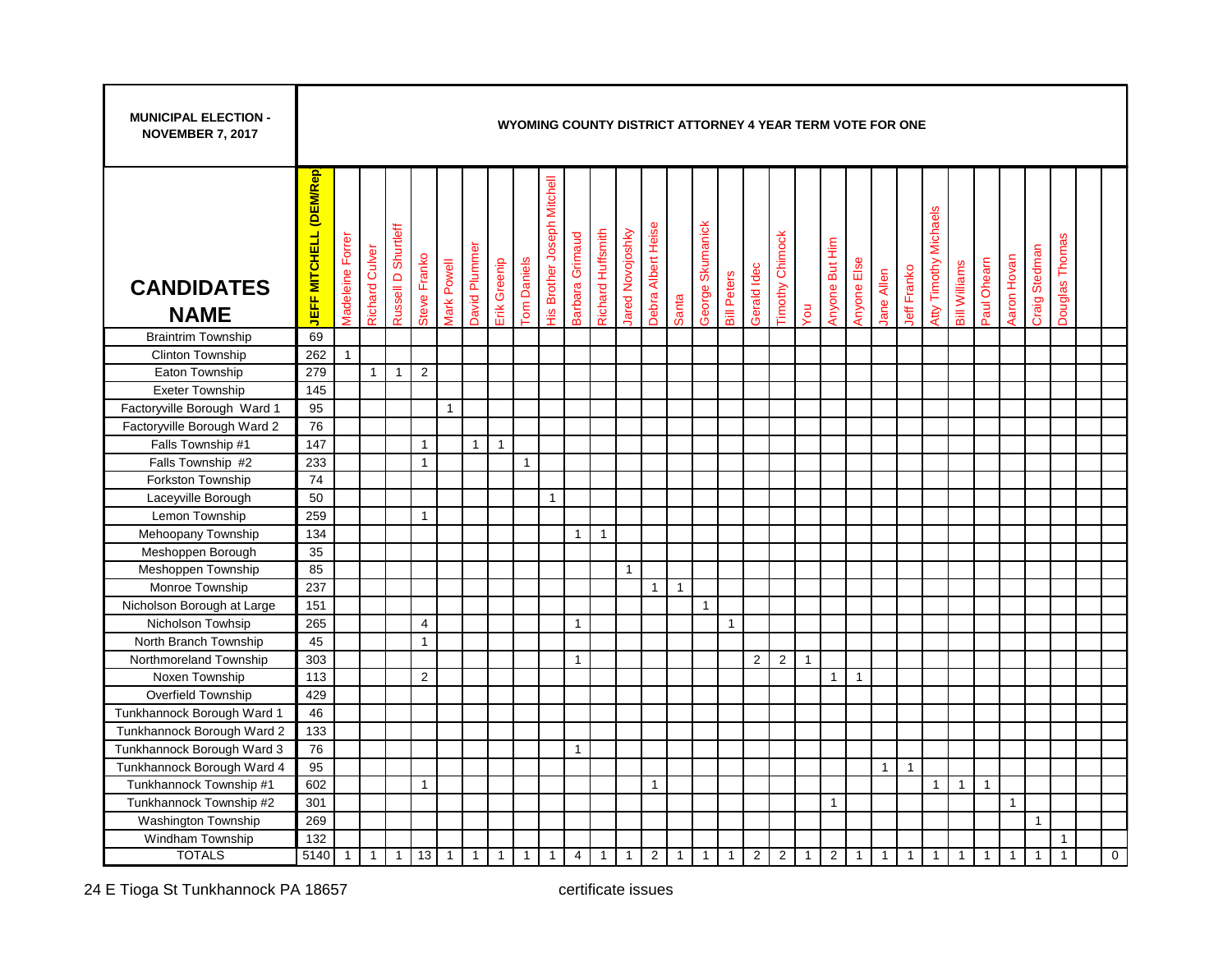| <b>MUNICIPAL ELECTION -</b><br><b>NOVEMBER 7, 2017</b>         |                                                  | WYOMING COUNTY CORONER - 4 YEAR TERM - VOTE FOR ONE |              |              |                |                       |                      |              |              |               |              |              |                            |              |                 |               |              |                   |              |             |
|----------------------------------------------------------------|--------------------------------------------------|-----------------------------------------------------|--------------|--------------|----------------|-----------------------|----------------------|--------------|--------------|---------------|--------------|--------------|----------------------------|--------------|-----------------|---------------|--------------|-------------------|--------------|-------------|
| <b>CANDIDATES</b><br><b>NAME</b>                               | <b>KUKUCHKA</b><br><b>THOMAS G.</b><br>(DEM/REP) | Colin Lunger                                        | Maria Thorne | Paul Litwin  | Shannon Forrer | <b>Richard Culver</b> | <b>Bryce Saeldon</b> | Leon Sidorek | Chuck Litwin | Rajan Mulloff | e            | mickey Mouse | ⋾<br>Gerald Thomas Jenkins | Litwin       | Barbara Grimaud | Eric Kukuchka | Robert Jones | Little Gus Pelosi | Cyril Wecht  |             |
| <b>Braintrim Township</b>                                      | 70                                               |                                                     |              |              |                |                       |                      |              |              |               |              |              |                            |              |                 |               |              |                   |              |             |
| Clinton Township                                               | 272                                              | $\mathbf{1}$                                        | 1            | 1            | $\mathbf{1}$   |                       |                      |              |              |               |              |              |                            |              |                 |               |              |                   |              |             |
| Eaton Township                                                 | 284                                              | 1                                                   |              |              |                | 1                     |                      |              |              |               |              |              |                            |              |                 |               |              |                   |              |             |
| <b>Exeter Township</b>                                         | 146                                              |                                                     |              |              |                |                       |                      |              |              |               |              |              |                            |              |                 |               |              |                   |              |             |
| Factoryville Borough Ward 1                                    | 95                                               |                                                     |              |              |                |                       |                      |              |              |               |              |              |                            |              |                 |               |              |                   |              |             |
| Factoryville Borough Ward 2                                    | 75                                               | $\mathbf{1}$                                        |              |              |                |                       |                      |              |              |               |              |              |                            |              |                 |               |              |                   |              |             |
| Falls Township #1                                              | 156                                              |                                                     |              |              |                |                       |                      |              |              |               |              |              |                            |              |                 |               |              |                   |              |             |
| Falls Township #2                                              | 246                                              | 1                                                   |              |              |                |                       |                      |              |              |               |              |              |                            |              |                 |               |              |                   |              |             |
| Forkston Township                                              | 74                                               |                                                     |              |              |                |                       |                      |              |              |               |              |              |                            |              |                 |               |              |                   |              |             |
| Laceyville Borough                                             | 51                                               |                                                     |              |              |                |                       |                      |              |              |               |              |              |                            |              |                 |               |              |                   |              |             |
| Lemon Township                                                 | 265                                              | 6                                                   |              |              |                |                       |                      |              |              |               |              |              |                            |              |                 |               |              |                   |              |             |
| Mehoopany Township                                             | 140                                              | $\mathbf{1}$                                        |              |              |                |                       |                      |              |              |               |              |              |                            |              |                 |               |              |                   |              |             |
| Meshoppen Borough                                              | 38                                               | $\mathbf{1}$                                        |              |              |                |                       |                      |              |              |               |              |              |                            |              |                 |               |              |                   |              |             |
| Meshoppen Township                                             | 82                                               | $\mathbf{3}$                                        |              |              |                |                       | $\mathbf{1}$         |              |              |               |              |              |                            |              |                 |               |              |                   |              |             |
| Monroe Township                                                | 247                                              | 1                                                   |              |              |                |                       |                      | 1            |              |               |              |              |                            |              |                 |               |              |                   |              |             |
| Nicholson Borough at Large                                     | 149                                              |                                                     |              |              |                |                       |                      |              | $\mathbf{1}$ |               |              |              |                            |              |                 |               |              |                   |              |             |
| Nicholson Towhsip                                              | 275                                              | 1                                                   |              |              |                |                       |                      |              |              | 1             |              |              |                            |              |                 |               |              |                   |              |             |
| North Branch Township                                          | 48                                               |                                                     |              |              |                |                       |                      |              |              |               |              |              |                            |              |                 |               |              |                   |              |             |
| Northmoreland Township                                         | 318                                              |                                                     |              |              |                |                       |                      |              |              |               | 1            | 1            |                            |              |                 |               |              |                   |              |             |
| Noxen Township                                                 | 126                                              |                                                     |              |              |                |                       |                      |              |              |               |              |              |                            |              |                 |               |              |                   |              |             |
| Overfield Township                                             | 444                                              | $\overline{2}$                                      |              |              |                |                       |                      |              |              |               |              |              | 1                          |              |                 |               |              |                   |              |             |
| Tunkhannock Borough Ward 1                                     | 53                                               |                                                     |              |              |                |                       |                      |              |              |               |              |              |                            |              |                 |               |              |                   |              |             |
| Tunkhannock Borough Ward 2                                     | 128                                              |                                                     |              |              |                |                       |                      |              |              |               |              |              |                            | 1            |                 |               |              |                   |              |             |
| Tunkhannock Borough Ward 3                                     | 78                                               | 1                                                   |              |              |                |                       |                      |              |              |               |              |              |                            |              |                 |               |              |                   |              |             |
| Tunkhannock Borough Ward 4                                     | 90                                               |                                                     |              |              |                |                       |                      |              |              |               |              |              |                            |              | 1               | 1             | 1            |                   |              |             |
| Tunkhannock Township #1                                        | 605                                              | 5                                                   |              |              |                |                       |                      |              |              |               |              |              |                            |              |                 | $\mathbf{1}$  |              | $\mathbf{1}$      |              |             |
| Tunkhannock Township #2                                        | 304                                              | 3                                                   |              |              |                |                       |                      |              |              |               |              |              |                            |              |                 |               |              |                   | $\mathbf{1}$ |             |
| Washington Township<br>Windham Township                        | 270                                              | 6                                                   |              |              |                |                       |                      |              |              |               |              |              |                            |              |                 |               |              |                   |              |             |
| <b>TOTALS</b>                                                  | 132<br>5261                                      | $\mathbf{1}$<br>35                                  | $\mathbf{1}$ | $\mathbf{1}$ | $\mathbf{1}$   | 1                     | $\mathbf{1}$         | $\mathbf{1}$ | $\mathbf{1}$ | $\mathbf{1}$  | $\mathbf{1}$ | $\mathbf{1}$ | 1                          | $\mathbf{1}$ | $\mathbf{1}$    | 2             | $\mathbf{1}$ | $\mathbf{1}$      |              | $\mathbf 0$ |
|                                                                |                                                  |                                                     |              |              |                |                       |                      |              |              |               |              |              |                            |              |                 |               |              |                   |              |             |
| 10 Eaton Terrace<br>Tunkhannock PA 18657<br>certificate issued |                                                  |                                                     |              |              |                |                       |                      |              |              |               |              |              |                            |              |                 |               |              |                   |              |             |

Г

т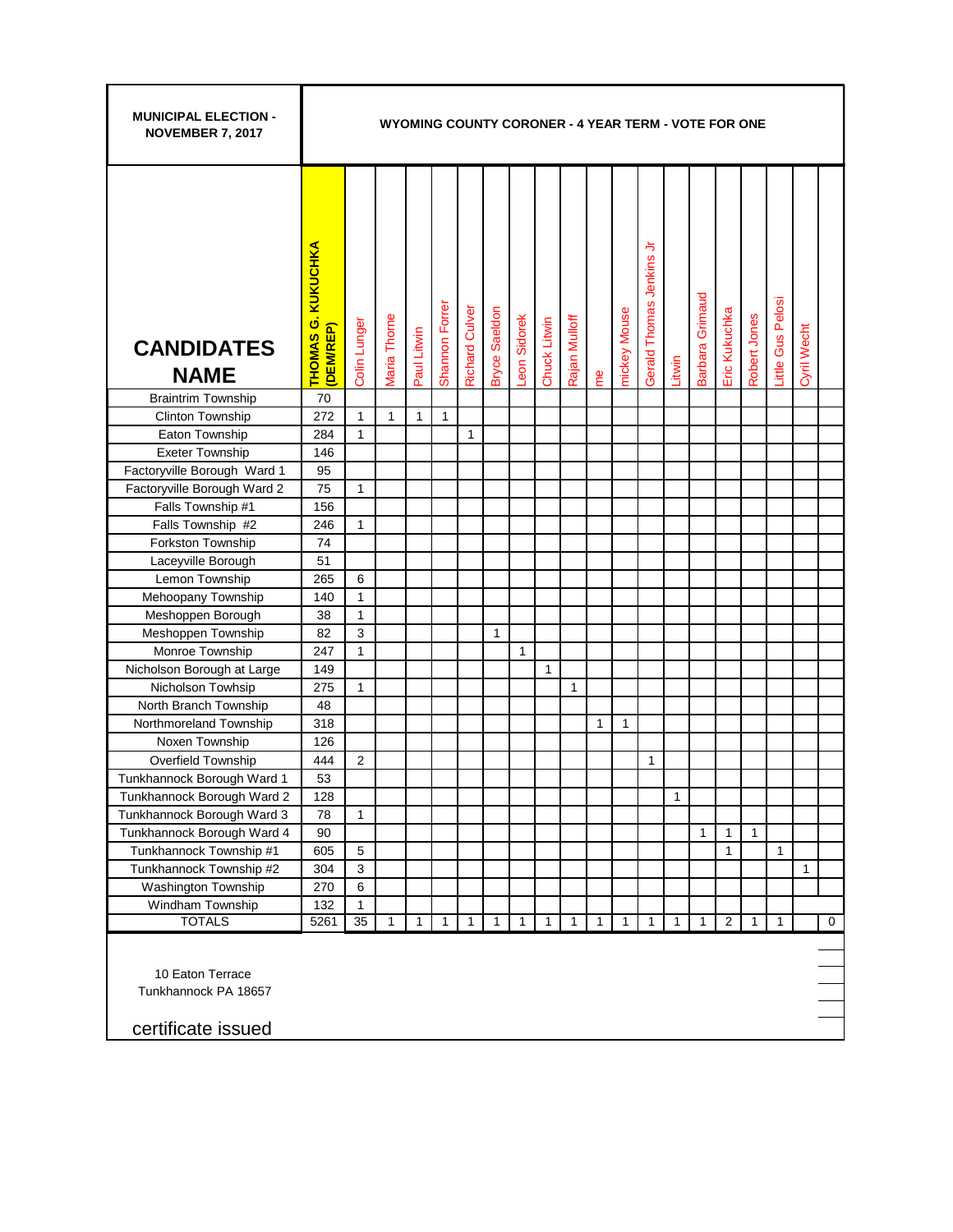| <b>MUNICIPAL ELECTION -</b><br><b>NOVEMBER 7, 2017</b> | WYOMING COUNTY TREASURER - 4 YEAR TERM - VOTE FOR ONE |                |                        |                 |                  |                 |               |              |              |                  |                   |               |              |                  |              |                    |             |                   |                      |                |                |              |              |                |  |
|--------------------------------------------------------|-------------------------------------------------------|----------------|------------------------|-----------------|------------------|-----------------|---------------|--------------|--------------|------------------|-------------------|---------------|--------------|------------------|--------------|--------------------|-------------|-------------------|----------------------|----------------|----------------|--------------|--------------|----------------|--|
| <b>CANDIDATES</b><br><b>NAME</b>                       | <b>PATRICIA CRANDAL</b><br><b>MEAD (DEM/REP)</b>      | Douglas Forrer | <b>Hillary Clinton</b> | Linda Lapsansky | arine Vanderburg | <b>10 Repub</b> | <b>Batman</b> | None         | Dick Jones   | Darlene Marshall | <b>John Sands</b> | Lick My Balls | Dan Gay      | Laverna Cashmark | Ann Anderson | <b>Bruce Cizik</b> | Darth Vader | <b>Ken Feeney</b> | <b>Kristine Rose</b> | Thomas Edwards | Howard Bartron | Rick Hyduck  | David R Reel | Sharon Dickson |  |
| <b>Braintrim Township</b>                              | 64                                                    |                |                        |                 |                  |                 |               |              |              |                  |                   |               |              |                  |              |                    |             |                   |                      |                |                |              |              |                |  |
| <b>Clinton Township</b>                                | 211                                                   | $\mathbf{1}$   | $\mathbf{1}$           |                 |                  |                 |               |              |              |                  |                   |               |              |                  |              |                    |             |                   |                      |                |                |              |              |                |  |
| Eaton Township                                         | 255                                                   |                |                        |                 |                  |                 |               |              |              |                  |                   |               |              |                  |              |                    |             |                   |                      |                |                |              |              |                |  |
| <b>Exeter Township</b>                                 | 117                                                   |                |                        | $\mathbf{1}$    |                  |                 |               |              |              |                  |                   |               |              |                  |              |                    |             |                   |                      |                |                |              |              |                |  |
| Factoryville Borough Ward 1                            | 79                                                    |                |                        |                 | $\mathbf{1}$     | $\mathbf{1}$    |               |              |              |                  |                   |               |              |                  |              |                    |             |                   |                      |                |                |              |              |                |  |
| Factoryville Borough Ward 2                            | 60                                                    |                |                        |                 |                  |                 |               |              |              |                  |                   |               |              |                  |              |                    |             |                   |                      |                |                |              |              |                |  |
| Falls Township #1                                      | 134                                                   |                |                        |                 |                  |                 |               |              |              |                  |                   |               |              |                  |              |                    |             |                   |                      |                |                |              |              |                |  |
| Falls Township #2                                      | 201                                                   |                |                        |                 |                  |                 | $\mathbf{1}$  | $\mathbf{1}$ |              |                  |                   |               |              |                  |              |                    |             |                   |                      |                |                |              |              |                |  |
| Forkston Township                                      | 66                                                    |                |                        |                 |                  |                 |               |              |              |                  |                   |               |              |                  |              |                    |             |                   |                      |                |                |              |              |                |  |
| Laceyville Borough                                     | 49                                                    |                |                        |                 |                  |                 |               |              |              |                  |                   |               |              |                  |              |                    |             |                   |                      |                |                |              |              |                |  |
| Lemon Township                                         | 240                                                   |                |                        |                 |                  |                 |               |              |              |                  |                   |               |              |                  |              |                    |             |                   |                      |                |                |              |              |                |  |
| Mehoopany Township                                     | 130                                                   |                |                        |                 |                  |                 |               |              |              |                  |                   |               |              |                  |              |                    |             |                   |                      |                |                |              |              |                |  |
| Meshoppen Borough                                      | 32                                                    |                |                        |                 |                  |                 |               |              |              |                  |                   |               |              |                  |              |                    |             |                   |                      |                |                |              |              |                |  |
| Meshoppen Township                                     | 80                                                    |                |                        |                 |                  |                 |               |              |              |                  |                   |               |              |                  |              |                    |             |                   |                      |                |                |              |              |                |  |
| Monroe Township                                        | 211                                                   |                |                        |                 |                  |                 |               |              |              |                  |                   |               |              |                  |              |                    |             |                   |                      |                |                |              |              |                |  |
| Nicholson Borough at Large                             | 131                                                   |                |                        |                 |                  |                 |               |              |              |                  |                   |               |              |                  |              |                    |             |                   |                      |                |                |              |              |                |  |
| Nicholson Towhsip                                      | 235                                                   |                |                        |                 |                  |                 |               |              | $\mathbf{1}$ |                  |                   |               |              |                  |              |                    |             |                   |                      |                |                |              | $\mathbf{1}$ |                |  |
| North Branch Township                                  | 44                                                    |                |                        |                 |                  |                 |               |              |              |                  |                   |               |              |                  |              |                    |             |                   |                      |                |                |              |              |                |  |
| Northmoreland Township                                 | 274                                                   |                |                        |                 |                  |                 |               |              |              | 2                | $\mathbf{1}$      |               |              |                  |              |                    |             |                   |                      |                |                |              |              |                |  |
| Noxen Township                                         | 106                                                   |                |                        |                 |                  |                 |               |              |              |                  |                   |               |              |                  |              |                    |             |                   |                      |                |                |              |              |                |  |
| Overfield Township                                     | 353                                                   |                |                        |                 |                  |                 |               |              |              |                  |                   | $\mathbf{1}$  |              |                  |              |                    |             |                   |                      |                |                |              |              |                |  |
| Tunkhannock Borough Ward 1                             | 48                                                    |                |                        |                 |                  |                 |               |              |              |                  |                   |               | $\mathbf{1}$ |                  |              |                    |             |                   |                      |                |                |              |              |                |  |
| Tunkhannock Borough Ward 2                             | 116                                                   |                |                        |                 |                  |                 |               |              |              |                  |                   |               |              |                  |              |                    |             |                   |                      |                |                |              |              |                |  |
| Tunkhannock Borough Ward 3                             | 73                                                    |                |                        |                 |                  |                 |               |              |              |                  |                   |               |              |                  |              |                    |             |                   |                      |                |                |              |              |                |  |
| Tunkhannock Borough Ward 4                             | 81                                                    |                |                        |                 |                  |                 |               |              |              |                  |                   |               |              | $\mathbf{1}$     |              |                    |             |                   |                      |                |                |              |              |                |  |
| Tunkhannock Township #1                                | 520                                                   |                |                        |                 |                  |                 |               |              |              |                  |                   |               |              |                  | 1            | $\overline{1}$     | 1           | 1                 | $\mathbf{1}$         | $\mathbf{1}$   |                |              |              |                |  |
| Tunkhannock Township #2                                | 281                                                   |                |                        |                 |                  |                 |               |              |              |                  |                   |               |              |                  |              |                    |             |                   |                      |                |                |              |              | 2              |  |
| Washington Township                                    | 257                                                   |                |                        |                 |                  |                 |               |              |              |                  |                   |               |              |                  |              |                    |             |                   |                      |                | $\mathbf{1}$   |              |              |                |  |
| Windham Township                                       | 115                                                   |                |                        |                 |                  |                 |               |              |              |                  |                   |               |              |                  |              |                    |             |                   |                      |                |                | 1            |              |                |  |
| <b>TOTALS</b>                                          | 4563                                                  | 1              | $\mathbf{1}$           | $\mathbf{1}$    | 1                | 1               | 1             | 1            | 1            | 2                | 1                 | 1             | 1            | 1                | $\mathbf{1}$ | $\mathbf{1}$       | 1           | 1                 | 1                    | 1              | 1              | $\mathbf{1}$ | 1            | $\overline{2}$ |  |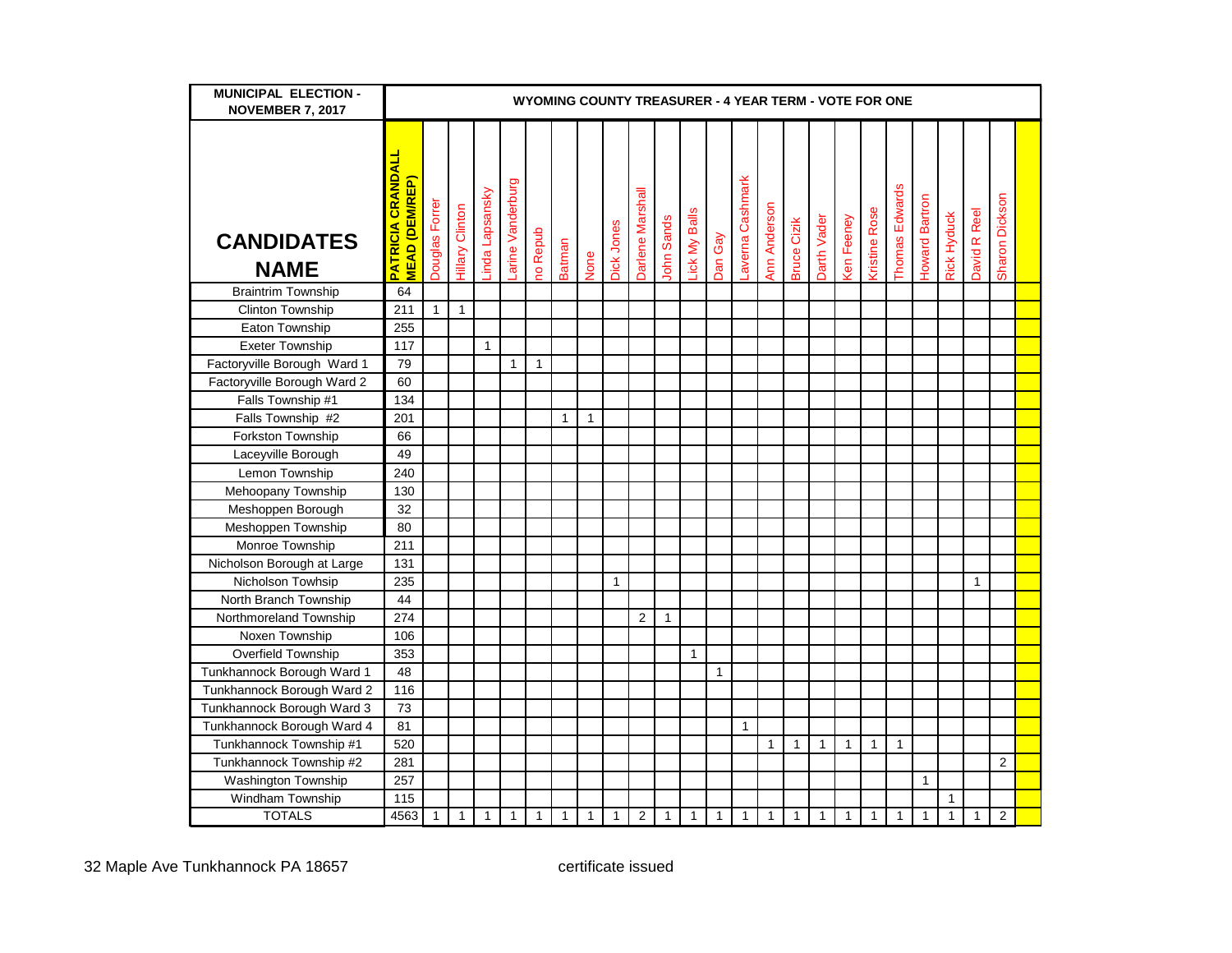| <b>BRAINTRIM TOWNSHIP</b><br>MUNICIPAL ELECTION<br><b>NOVEMBER 7, 2017</b> | PARTY      | Votes Cast   |                       |
|----------------------------------------------------------------------------|------------|--------------|-----------------------|
| <b>AUDITOR 6 YEARS -- VOTE ONE</b>                                         |            |              |                       |
| Mark Weisgold: NOT REGISTERED                                              |            | 1            |                       |
| Sherri Boyanowski: 104 Heller Hill Rd Laceyville                           |            | 1            | <b>NOT INTERESTED</b> |
| Iva Fassett: 11020 SR 6 Laceyville                                         |            | $\mathbf{1}$ | <b>NOT INTERESTED</b> |
| <b>SUPERVISOR 6 YEARS -- VOTE ONE</b>                                      |            |              |                       |
| <b>FRANK HOLDREN</b>                                                       | <b>REP</b> | 72           | Certificate issued    |
|                                                                            |            |              |                       |
|                                                                            |            |              |                       |
| <b>TAX COLLECTOR 4 YEARS -- VOTE ONE</b>                                   |            |              |                       |
| <b>IVA FASSETT</b>                                                         | <b>REP</b> | 72           | Certificate issued    |
|                                                                            |            |              |                       |
| <b>JUDGE OF ELECTIONS 4 YEARS -- VOTE ONE</b>                              |            |              |                       |
| <b>ANN MARIE RUANE</b>                                                     | DEM        | 56           | Certificate issued    |
|                                                                            |            |              |                       |
|                                                                            |            |              |                       |
| <b>INSPECTOR OF ELECTIONS 4 YEARS -- VOTE ONE</b>                          |            |              |                       |
| <b>SHERRE BOYANOWSKI</b>                                                   | <b>DEM</b> | 16           | Certificate issued    |
| <b>JOANNE R. SANDS</b>                                                     | <b>REP</b> | 58           | Certificate issued    |
|                                                                            |            |              |                       |
|                                                                            |            |              |                       |
| <b>SCHOOL DIRECTOR WYALUSING AREA REGION 3</b>                             |            |              |                       |
| <b>4 YEARS -- VOTE ONE</b>                                                 |            |              |                       |
| <b>MATTHEW MUENCH</b>                                                      | <b>REP</b> | 62           |                       |
|                                                                            |            |              |                       |
|                                                                            |            |              |                       |
|                                                                            |            |              |                       |
|                                                                            |            |              |                       |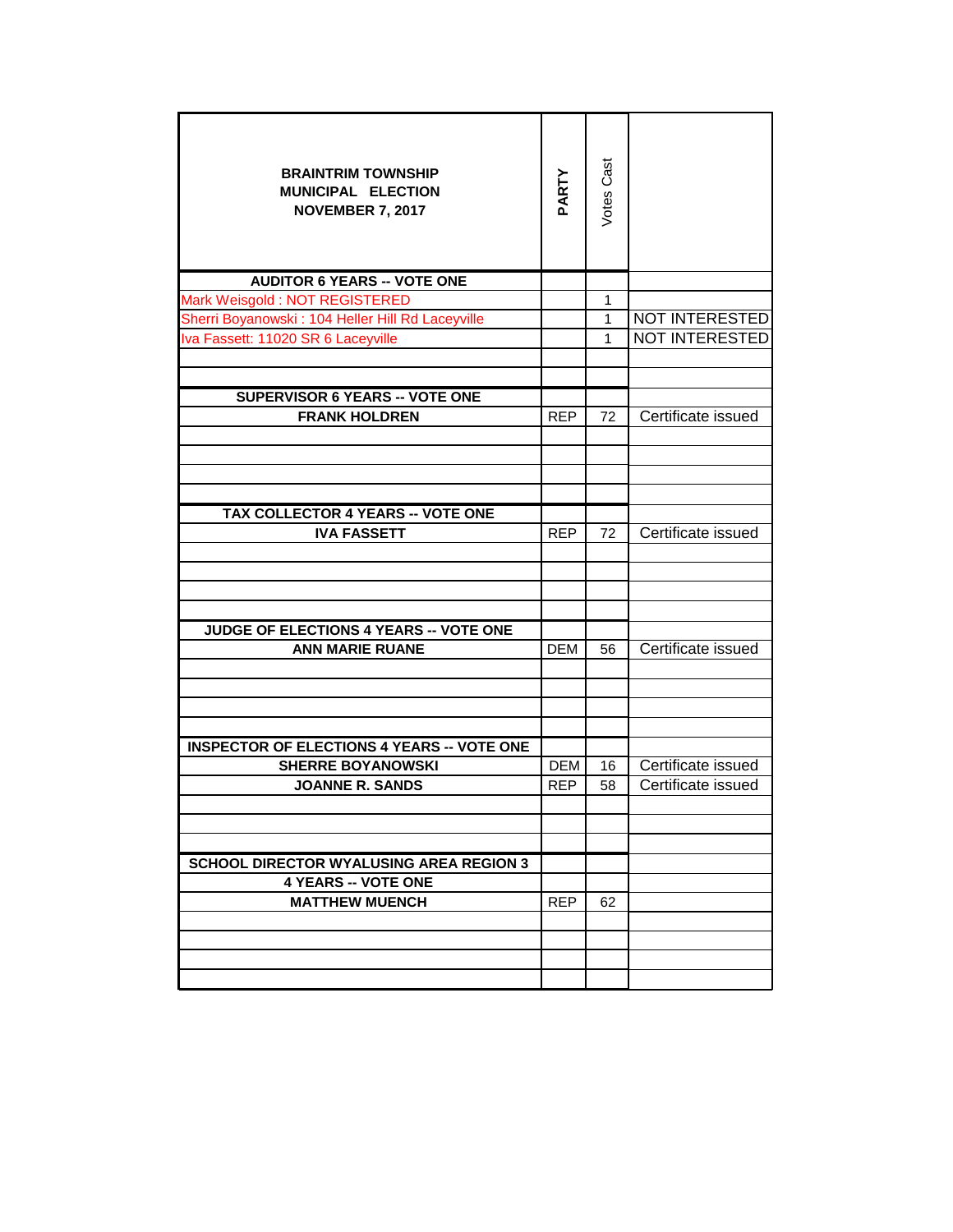| <b>CLINTON TOWNSHIP</b><br><b>MUNICIPAL ELECTION</b><br><b>NOVEMBER 7, 2017</b> | PARTY          | Votes Cast     | Write In |                       |  |
|---------------------------------------------------------------------------------|----------------|----------------|----------|-----------------------|--|
| <b>AUDITOR 6 YEARS -- VOTE ONE</b>                                              |                |                |          |                       |  |
| Cathy Strauch: 11 Concord Ave Factoryville PA 18419                             |                | 1              |          | <b>NOT INTERESTED</b> |  |
| Chris Wagner: 122 Highland Ave Factoryville PA 18419                            |                | 1              |          | <b>NOT INTERESTED</b> |  |
| Christy Clarke: 235 Kehrli Rd Factoryville PA 18419                             |                | 1              |          | <b>NOT INTERESTED</b> |  |
| Joe Strauch: 11 Concord Ave Factoryville PA 18419                               |                | $\mathbf 1$    |          | <b>NOT INTERESTED</b> |  |
| Sandra Williams: NOT REGISTERED                                                 |                | $\mathbf 1$    |          |                       |  |
| William Eggleston: 120 Clark Rd Factoyville PA 18419                            |                | $\mathbf{1}$   |          | <b>NOT INTERESTED</b> |  |
| <b>SUPERVISOR 6 YEARS -- VOTE ONE</b>                                           |                |                |          |                       |  |
| <b>JAMES B DAVIS</b>                                                            | <b>DEM/REP</b> | 261            |          | Certificate issued    |  |
| <b>Kathleen Thorne</b>                                                          |                | $\mathbf{1}$   |          |                       |  |
| <b>Robert Schupp</b>                                                            |                |                |          |                       |  |
|                                                                                 |                |                |          |                       |  |
| <b>TAX COLLECTOR 4 YEARS -- VOTE ONE</b>                                        |                |                |          |                       |  |
| <b>CHELSEY GUMBLE</b>                                                           | <b>DEM</b>     | 118            |          |                       |  |
| <b>WALTER WARRING</b>                                                           | <b>REP</b>     | 182            |          | Certificate issued    |  |
|                                                                                 |                |                |          |                       |  |
|                                                                                 |                |                |          |                       |  |
| JUDGE OF ELECTION 4 YEAR -- VOTE ONE                                            |                |                |          |                       |  |
| <b>MISTY MECCA</b>                                                              | <b>DEM</b>     | 204            |          | Certificate issued    |  |
|                                                                                 |                |                |          |                       |  |
|                                                                                 |                |                |          |                       |  |
|                                                                                 |                |                |          |                       |  |
| <b>INSPECTOR OF ELECTIONS 4 YEAR -- VOTE ONE</b>                                |                |                |          |                       |  |
| <b>Cris Wagner</b>                                                              |                | 1              |          |                       |  |
| <b>Harold Flowers</b>                                                           |                | $\mathbf{1}$   |          |                       |  |
| Vincent Bevilacqua: 39 Tunnel Hill Rd Factoryville PA                           |                | 10             |          | Certificate issued    |  |
| William Eggleston: 120 Clark Rd Factoryville PA                                 |                | $\overline{2}$ |          | <b>NOT INTERESTED</b> |  |
|                                                                                 |                |                |          |                       |  |
| <b>SCHOOL DIRECTOR LACKAWANNA TRAIL REGION 1</b>                                |                |                |          |                       |  |
| <b>4 YEAR VOTE ONE</b>                                                          |                |                |          |                       |  |
| <b>KEVIN J. MULHERN</b>                                                         | <b>DEM/REP</b> | 250            |          |                       |  |
| <b>Adrian Bianchi</b>                                                           |                | 1              |          |                       |  |
| <b>Andrew Stevens</b><br><b>Diane Dalton</b>                                    |                | 1<br>1         |          |                       |  |
| <b>Douglas Forrer</b>                                                           |                | 1              |          |                       |  |
| <b>Robert Clarke</b>                                                            |                | 1              |          |                       |  |
| <b>Steven Colvin</b>                                                            |                | $\mathbf{1}$   |          |                       |  |
|                                                                                 |                |                |          |                       |  |
|                                                                                 |                |                |          |                       |  |
|                                                                                 |                |                |          |                       |  |
|                                                                                 |                |                |          |                       |  |
|                                                                                 |                |                |          |                       |  |
|                                                                                 |                |                |          |                       |  |
|                                                                                 |                |                |          |                       |  |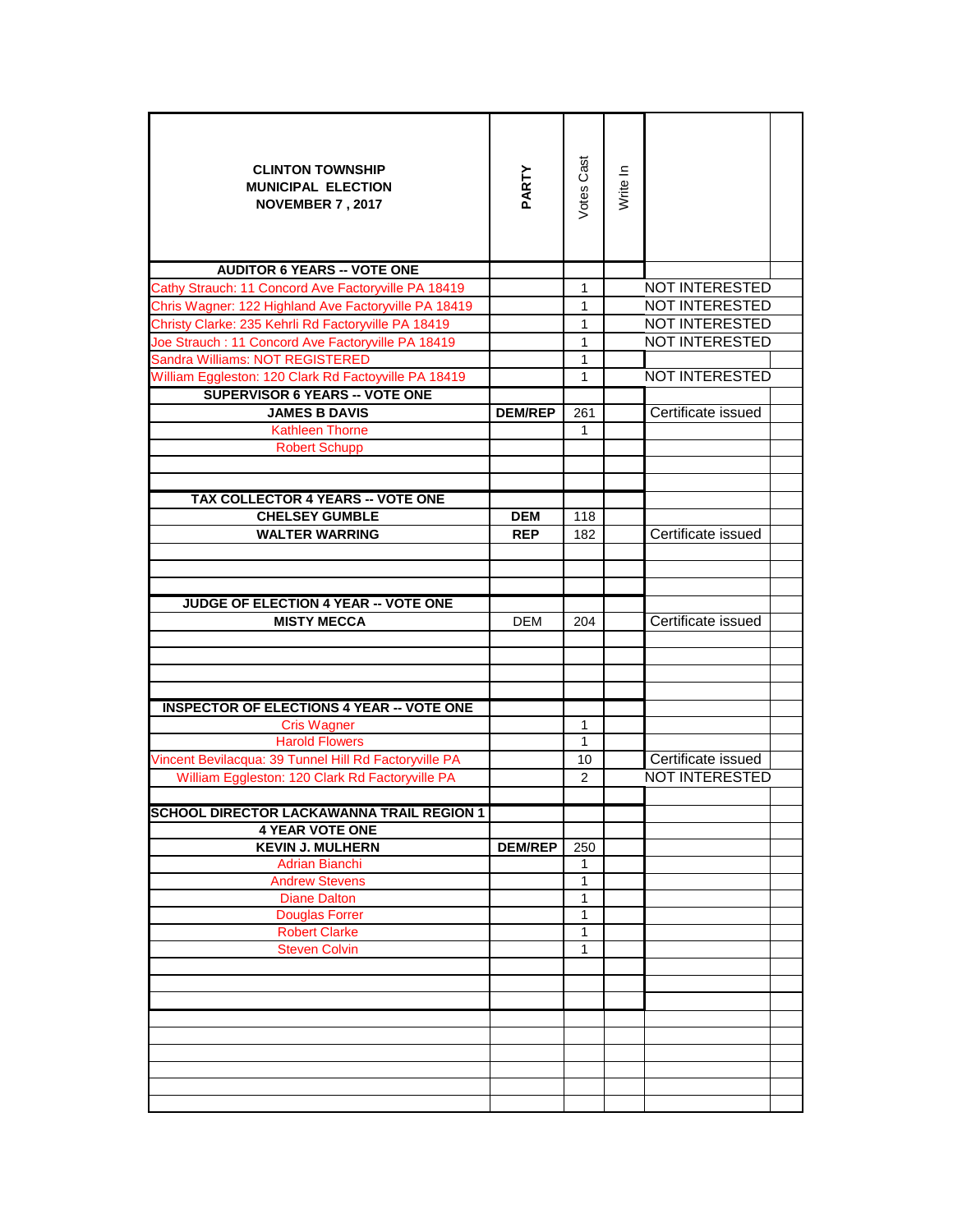| <b>EATON TOWNSHIP</b><br><b>MUNICIPAL ELECTION</b><br><b>NOVEMBER 7, 2017</b>             | PARTY                        | <b>Votes Cast</b> | Write In |                           |
|-------------------------------------------------------------------------------------------|------------------------------|-------------------|----------|---------------------------|
| <b>AUDITOR 6 YEARS VOTE ONE</b>                                                           |                              |                   |          |                           |
| <b>Charles Harris</b>                                                                     |                              | 1                 |          |                           |
| <b>Elvis</b>                                                                              |                              | $\mathbf{1}$      |          |                           |
| <b>Joe Sick</b>                                                                           |                              | 1                 |          |                           |
| <b>None</b>                                                                               |                              | $\mathbf{1}$      |          |                           |
| <b>Richard Culver</b>                                                                     |                              | 1                 |          | <b>Certificate Issued</b> |
| Ryan Rowe: 21 Rocky Ln Tunkhannock PA 18657                                               |                              | $\overline{4}$    |          |                           |
| <b>SUPERVISOR 6 YEARS -- VOTE ONE</b>                                                     |                              |                   |          |                           |
| <b>ABE KUKUCHKA</b>                                                                       | <b>DEM/REP</b>               | 263               |          | Certificate issued        |
| <b>Dick Kendig</b>                                                                        |                              | 1                 |          |                           |
| <b>Jeremy Watkins</b>                                                                     |                              | 3                 |          |                           |
| <b>Jim Neary</b>                                                                          |                              | 1                 |          |                           |
| <b>Paul Rowker</b>                                                                        |                              | 1                 |          |                           |
| <b>Richard Culver</b>                                                                     |                              | 1<br>$\mathbf{1}$ |          |                           |
| <b>Ryan Goble</b>                                                                         |                              |                   |          |                           |
| <b>TAX COLLECTOR 4 YEARS -- VOTE ONE</b>                                                  |                              |                   |          |                           |
| <b>BECKY WATKINS</b>                                                                      | <b>DEM/REP</b>               | 288               |          | Certificate issued        |
| Plummer                                                                                   |                              | 1                 |          |                           |
| <b>Richard Culver</b>                                                                     |                              | 1                 |          |                           |
|                                                                                           |                              |                   |          |                           |
|                                                                                           |                              |                   |          |                           |
| JUDGE OF ELECTION 4 YEAR -- VOTE ONE<br>Joe Sick: NOT IN DISTRICT                         |                              | 1                 |          |                           |
|                                                                                           |                              |                   |          | #3                        |
| Nancy Rowker: 93 Keelersburg Rd Tunkhannock PA<br>Pat Palson: NOT REGISTERED              |                              | 1<br>1            |          |                           |
|                                                                                           |                              |                   |          | Letter Sent 11/22/17      |
| Pat Rowe: 21 Rocky Ln Tunkhannock PA<br>Richard Culver: 554 Keelersburg Rd Tunkhannock PA |                              | 1<br>1            |          | #2                        |
|                                                                                           |                              |                   |          |                           |
| <b>INSPECTOR OF ELECTIONS 4 YEARS -- VOTE ONE</b>                                         |                              |                   |          |                           |
| George Zinger: 76 Church Rd Tunkhannock PA                                                |                              | $\mathbf{1}$      |          | certificate issued        |
| Janet M Kristunas: 322 Keelersburg Rd Tunkhannock PA                                      |                              | 1                 |          | <b>NOT INTERESTED</b>     |
| Joe Sick: NOT IN DISTRICT                                                                 |                              | $\mathbf{1}$      |          |                           |
| Kristin Rowe: 21 Rocky In Tunkhannock PA                                                  |                              | $\overline{c}$    |          | Certificate issued        |
| Richard Culver: 554 Keelersburg Rd Tunkhannock                                            |                              | 1                 |          | #3                        |
| <b>SCHOOL DIRECTOR TUNKHANNOCK AREA REGION 1</b>                                          |                              |                   |          |                           |
| FOUR YEARS VOTE FOR TWO                                                                   |                              |                   |          |                           |
| PHILIP O. FARR<br><b>BILL SWILLEY</b>                                                     | <b>DEM/REP</b><br><b>REP</b> | 218<br>199        |          |                           |
| <b>Scott Kukuchka</b>                                                                     |                              | 1                 |          |                           |
| Lauren Colbenson                                                                          |                              | 1                 |          |                           |
| <b>Paul Spangenberg</b>                                                                   |                              | 1                 |          |                           |
| <b>Richard Culver</b>                                                                     |                              | 1                 |          |                           |
|                                                                                           |                              |                   |          |                           |
|                                                                                           |                              |                   |          |                           |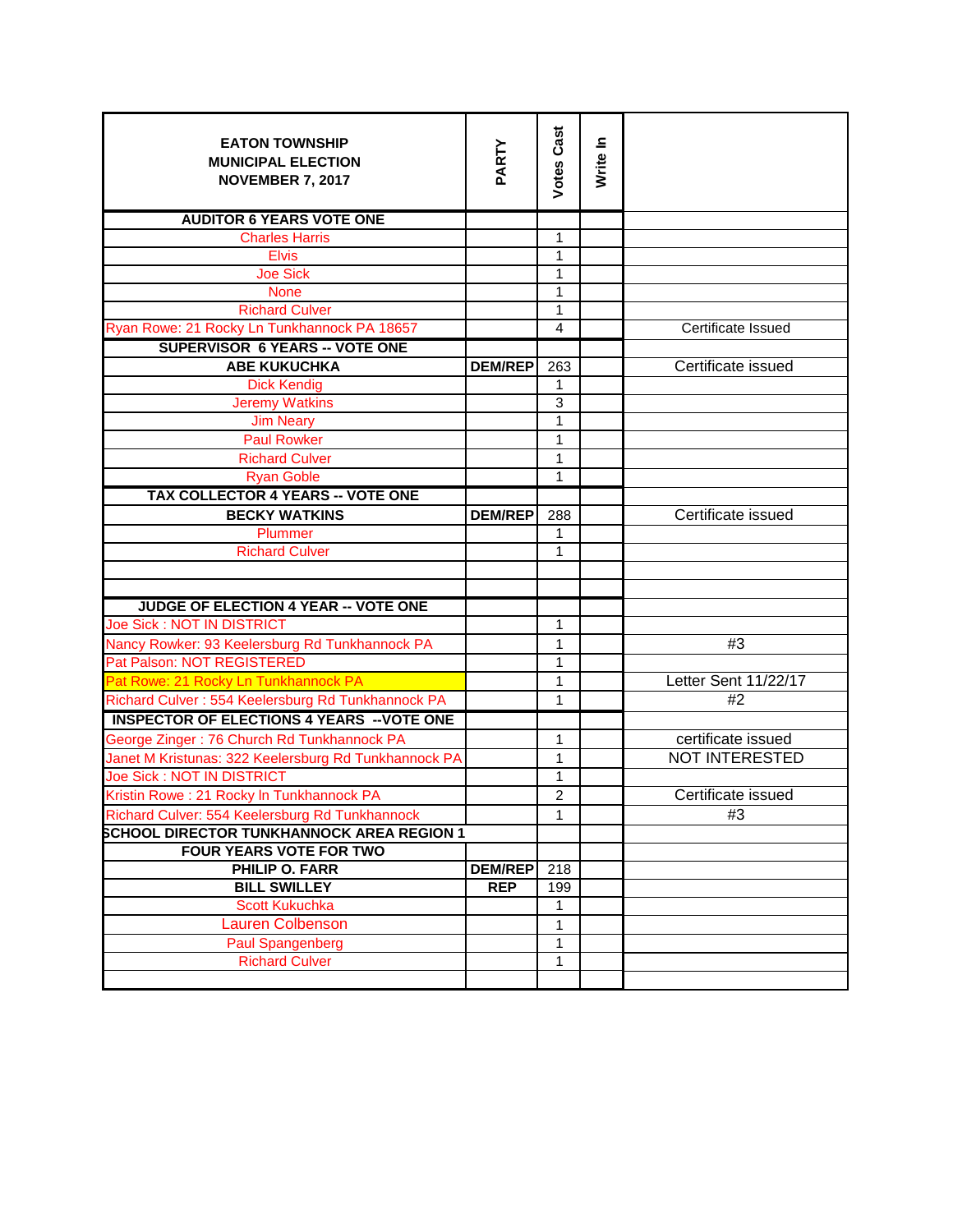| <b>EXETER TOWNSHIP</b><br><b>MUNICIPAL ELECTION</b><br><b>NOVEMBER 7, 2017</b> | PARTY                            | Votes Cast     | Write In |                    |
|--------------------------------------------------------------------------------|----------------------------------|----------------|----------|--------------------|
| <b>AUDITOR 6 YEARS -- VOTE ONE</b>                                             |                                  |                |          |                    |
| <b>Harry Reese</b>                                                             |                                  | 1              |          |                    |
| Linda Lapsansky: 194 James Ln Falls PA 18615                                   |                                  | 3              |          | Letter 11/14/2017  |
| M Farley                                                                       |                                  | 1              |          |                    |
| <b>Mark Reese</b>                                                              |                                  | 1              |          |                    |
| Paul Johnson<br><b>Steve Casey</b>                                             |                                  | 1<br>1         |          |                    |
| <b>AUDITOR 4 YEARS -- VOTE ONE</b>                                             |                                  |                |          |                    |
| <b>Leanne Hopkins</b>                                                          |                                  | 1              |          |                    |
| Linda Lapsansky: 194 James Ln Falls PA 18615                                   |                                  | $\overline{2}$ |          | Letter 11/14/2017  |
| <b>Mark Reese</b>                                                              |                                  | 1              |          |                    |
| <b>Steve Casey</b>                                                             |                                  | 1              |          |                    |
|                                                                                |                                  |                |          |                    |
| <b>AUDITOR 2 YEARS -- VOTE ONE</b>                                             |                                  |                |          |                    |
| Linda Lapsansky: 194 James Ln Falls PA 18615                                   |                                  | 2              |          | Letter 11/14/2017  |
| <b>Rebecca Pierce</b>                                                          |                                  | $\mathbf{1}$   |          |                    |
| <b>Steve Casey</b>                                                             |                                  | 1              |          |                    |
|                                                                                |                                  |                |          |                    |
|                                                                                |                                  |                |          |                    |
| <b>SUPERVISOR 6 YEARS -- VOTE ONE</b>                                          |                                  |                |          |                    |
| <b>ANN MARIE WILLIS</b>                                                        | <b>REP</b>                       | 117            |          | Certificate issued |
| <b>Allan Szewczyk</b><br><b>Harry Hopkins</b>                                  |                                  | 1<br>1         |          |                    |
| <b>Maichael Lapsansky</b>                                                      |                                  | $\overline{2}$ |          |                    |
|                                                                                |                                  |                |          |                    |
| TAX COLLECTOR 4 YEARS -- VOTE ONE                                              |                                  |                |          |                    |
| <b>ANN MARIE FARLEY</b>                                                        | <b>DEM</b>                       | 90             |          | Certificate issued |
| <b>GORDON BARDZEL</b>                                                          | <b>REP</b>                       | 76             |          |                    |
|                                                                                |                                  |                |          |                    |
|                                                                                |                                  |                |          |                    |
|                                                                                |                                  |                |          |                    |
| <b>JUDGE OF ELECTIONS 4 YEARS -- VOTE ONE</b>                                  |                                  |                |          |                    |
| Gayle Bodin: 2556 High Mountain Rd Falls PA 18615                              |                                  | 4              |          | Letter 11/14/2017  |
|                                                                                |                                  |                |          |                    |
|                                                                                |                                  |                |          |                    |
|                                                                                |                                  |                |          |                    |
| <b>INSPECTOR OF ELECTIONS 4 YEARS -- VOTE ONE</b>                              |                                  |                |          |                    |
| Daniel Kettel: 216 Old State Rd Falls PA 18615                                 |                                  | 3              |          | Certificate issued |
| <b>Jeanette Line</b>                                                           |                                  | $\mathbf{1}$   |          |                    |
| Steve Casey: 2981 Sullivans Trail Falls PA 18615                               |                                  | $\overline{2}$ |          | Letter 11/14/2017  |
|                                                                                |                                  |                |          |                    |
|                                                                                |                                  |                |          |                    |
| <b>SCHOOL DIRECTOR WYOMING AREA AT LARGE</b>                                   |                                  |                |          |                    |
| <b>FOUR YEARS -- VOTE FOUR</b>                                                 |                                  |                |          |                    |
| <b>CARMEN JOHN BOLIN</b><br><b>JOHM MARIANACCI</b>                             | <b>DEM/REP</b><br><b>DEM/REP</b> | 118<br>113     |          |                    |
| <b>NICK DEANGELO</b>                                                           | <b>DEM/REP</b>                   | 119            |          |                    |
| KIMBERLY PREBOLA YOCHEM                                                        | <b>DEM/REP</b>                   | 118            |          |                    |
| <b>Kenneth Darby</b>                                                           |                                  | 1              |          |                    |
| <b>Raymond Smith</b>                                                           |                                  | 1              |          |                    |
| <b>Theresa Szewczyk</b>                                                        |                                  | 1              |          |                    |
| <b>Linda Lapsansky</b>                                                         |                                  | 1              |          |                    |
|                                                                                |                                  |                |          |                    |
|                                                                                |                                  |                |          |                    |
|                                                                                |                                  |                |          |                    |
|                                                                                |                                  |                |          |                    |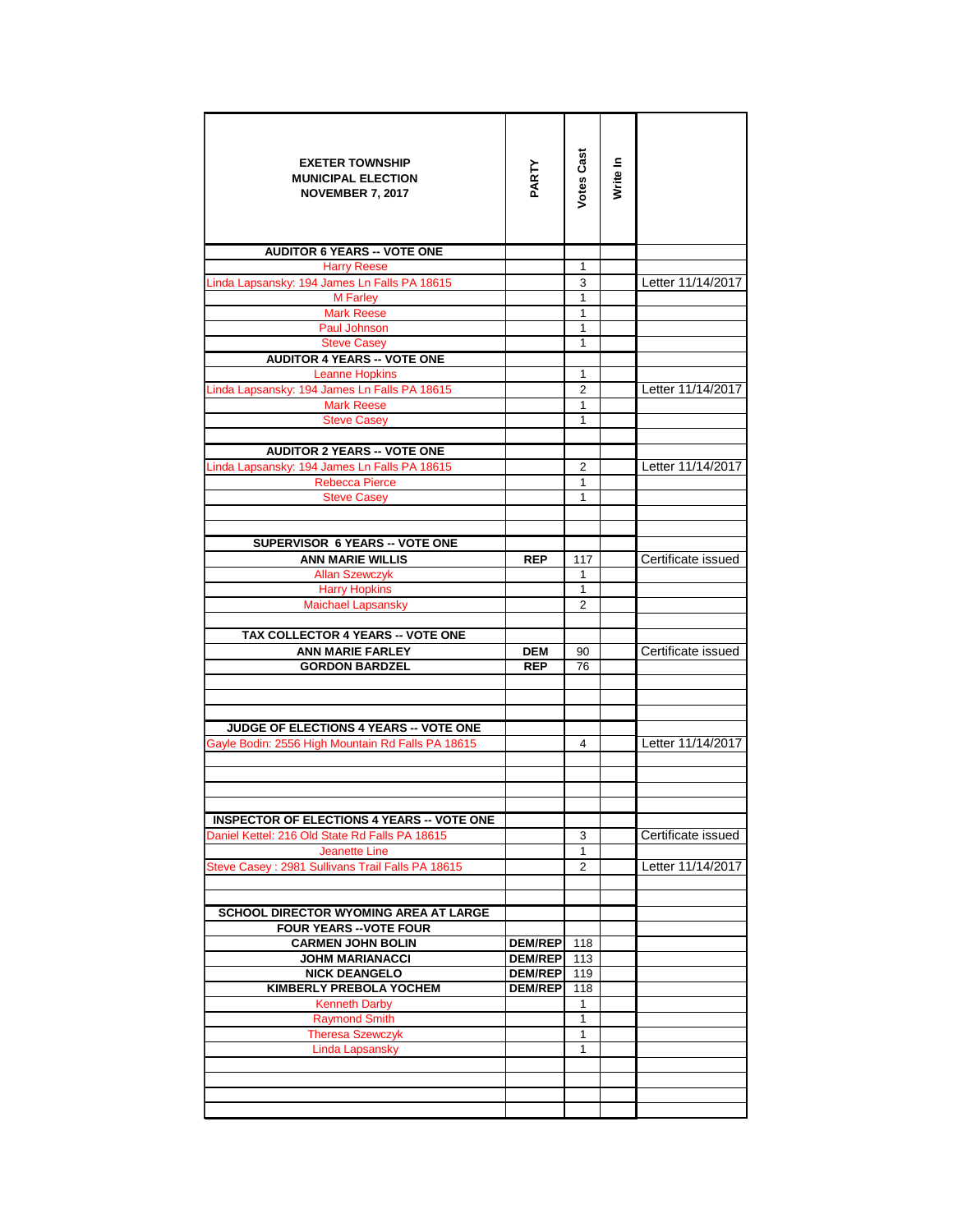| <b>FACTORYVILLE BOROUGH WARD 1</b><br><b>MUNICIPAL ELECTION</b><br><b>NOVEMBER 7, 2017</b> | PARTY          | <b>Votes Cast</b> | Write In |                    |
|--------------------------------------------------------------------------------------------|----------------|-------------------|----------|--------------------|
| <b>BOROUGH COUNCIL VOTE 1 2 YEARS</b>                                                      |                |                   |          |                    |
| <b>GREGG YUNKO</b>                                                                         | <b>REP</b>     | 83                |          | Certificate issued |
| Laraine Vanderburg                                                                         |                | 1                 |          |                    |
| Lou Jasikoff                                                                               |                | 1<br>1            |          |                    |
| <b>NO Repub</b>                                                                            |                |                   |          |                    |
|                                                                                            |                |                   |          |                    |
|                                                                                            |                |                   |          |                    |
| <b>MAYOR 4 YEARS -- VOTE ONE</b>                                                           |                |                   |          |                    |
| <b>D GARY EVANS</b>                                                                        | <b>REP</b>     | 83                |          | Certificate issued |
| <b>Alice Vanderburg</b><br><b>Lucas Taylor</b>                                             |                | 1<br>2            |          |                    |
| No Repub                                                                                   |                | 1                 |          |                    |
|                                                                                            |                |                   |          |                    |
|                                                                                            |                |                   |          |                    |
|                                                                                            |                |                   |          |                    |
| TAX COLLECTOR 4 YEARS -- VOTE ONE<br><b>SUZANNE SWIFT</b>                                  | <b>REP</b>     | 79                |          | Certificate issued |
| No repub                                                                                   |                | 1                 |          |                    |
| Sadie Rozenburg                                                                            |                | 1                 |          |                    |
| <b>Wanda Sickler</b>                                                                       |                | 10                |          |                    |
|                                                                                            |                |                   |          |                    |
|                                                                                            |                |                   |          |                    |
|                                                                                            |                |                   |          |                    |
| <b>JUDGE OF ELECTIONS 4 YEARS -- VOTE ONE</b>                                              |                |                   |          |                    |
| <b>MARY L TRUITT</b>                                                                       | <b>REP</b>     | 87                |          | Certificate issued |
| No Repub                                                                                   |                | 1                 |          |                    |
|                                                                                            |                |                   |          |                    |
|                                                                                            |                |                   |          |                    |
|                                                                                            |                |                   |          |                    |
|                                                                                            |                |                   |          |                    |
|                                                                                            |                |                   |          |                    |
| <b>INSPECTOR OF ELECTIONS 4 YEARS -- VOTE ONE</b><br><b>D CHARLES TRUITT</b>               |                |                   |          |                    |
| No Repub                                                                                   | <b>REP</b>     | 85<br>1           |          | Certificate issued |
|                                                                                            |                |                   |          |                    |
|                                                                                            |                |                   |          |                    |
|                                                                                            |                |                   |          |                    |
|                                                                                            |                |                   |          |                    |
|                                                                                            |                |                   |          |                    |
| <b>SCHOOL DIRECTOR LACKAWANNA TRAIL REGION 2</b>                                           |                |                   |          |                    |
| FOUR YEAR -- VOTE ONE                                                                      |                |                   |          |                    |
| <b>ADRIAN BIANCHI</b>                                                                      | <b>DEM/REP</b> | 84                |          |                    |
| <b>Carl Tylutki</b>                                                                        |                | 1                 |          |                    |
| <b>Dave Patterson</b>                                                                      |                | $\mathbf{1}$      |          |                    |
|                                                                                            |                |                   |          |                    |
|                                                                                            |                |                   |          |                    |
|                                                                                            |                |                   |          |                    |
|                                                                                            |                |                   |          |                    |
|                                                                                            |                |                   |          |                    |
|                                                                                            |                |                   |          |                    |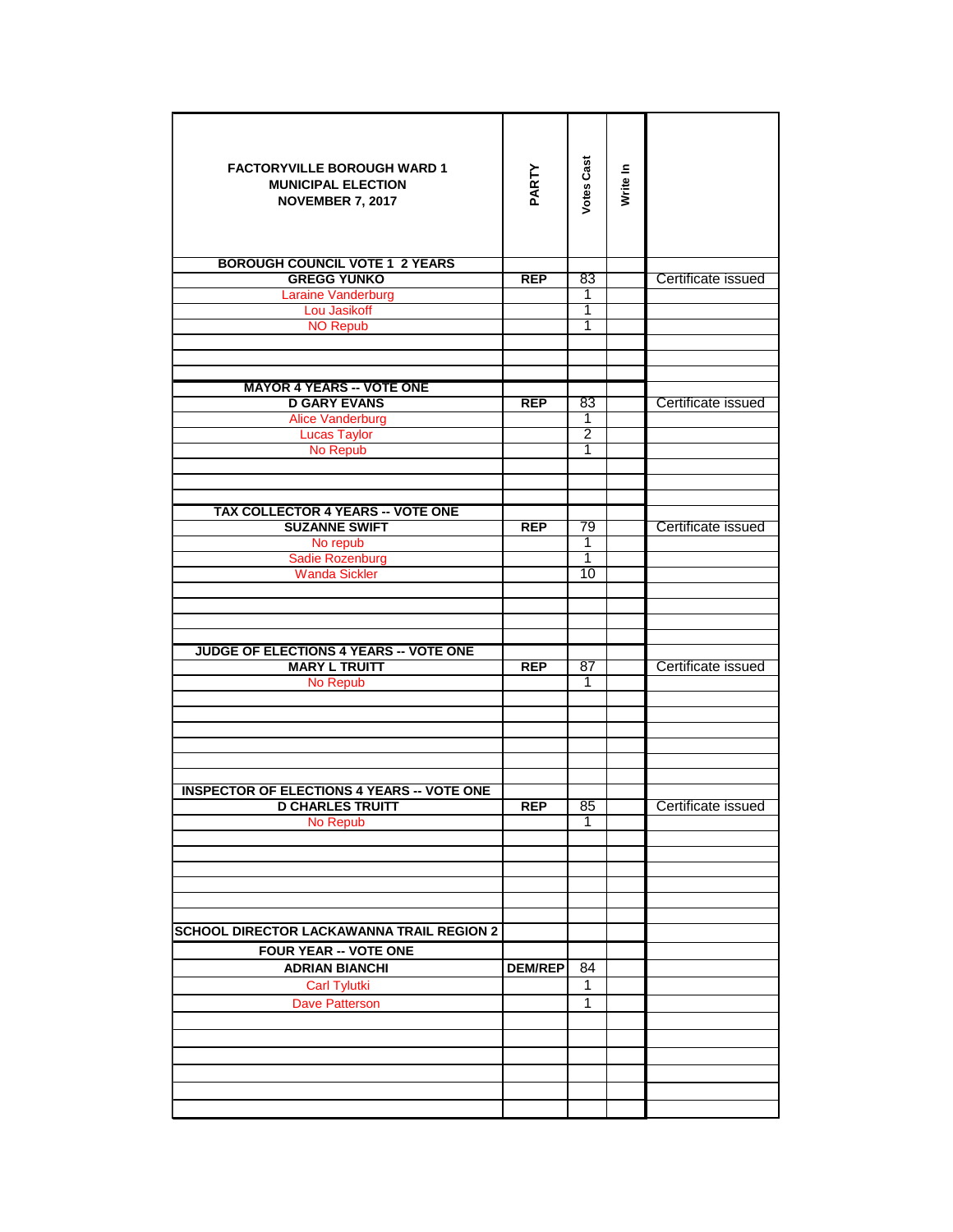| <b>FACTORYVILLE BOROUGH WARD 2</b><br><b>MUNICIPAL ELECTION</b><br><b>NOVEMBER 7, 2017</b><br><b>COUNCILMAN 4 YEARS - VOTE THREE</b> | PARTY          | <b>Votes Cast</b> | Write In |                       |
|--------------------------------------------------------------------------------------------------------------------------------------|----------------|-------------------|----------|-----------------------|
|                                                                                                                                      |                |                   |          |                       |
| <b>WILLIAM H EDWARDS IV</b>                                                                                                          | <b>REP</b>     | 59                |          | Certificate issued    |
| <b>CHARLES WROBEL</b>                                                                                                                | <b>REP</b>     | 55                |          | Certificate issued    |
| <b>Ed Nowakowski</b>                                                                                                                 |                | 3                 |          |                       |
| Kerri Bushnell: PO BOX 107 Factoryville PA 18419                                                                                     |                | 4                 |          | certificate issued    |
| <b>Paul Fields</b>                                                                                                                   |                | 1                 |          |                       |
| <b>Riere Brronell</b>                                                                                                                |                | Τ                 |          |                       |
| <b>MAYOR 4 YEARS-- VOTE ONE</b>                                                                                                      |                |                   |          |                       |
| <b>D GARY EVANS</b>                                                                                                                  | <b>REP</b>     | 73                |          | Certificate issued    |
| <b>Lucas Traver</b>                                                                                                                  |                | 1                 |          |                       |
| <b>Megan Richards</b>                                                                                                                |                | 1                 |          |                       |
|                                                                                                                                      |                |                   |          |                       |
|                                                                                                                                      |                |                   |          |                       |
| <b>CONSTABLE 6 YEAR -- VOTE ONE</b>                                                                                                  |                |                   |          |                       |
| Tim Nowakowski: PO BOX 482 Factoryville PA 18419                                                                                     |                | $\overline{2}$    |          | <b>NOT INTERESTED</b> |
|                                                                                                                                      |                |                   |          |                       |
|                                                                                                                                      |                |                   |          |                       |
|                                                                                                                                      |                |                   |          |                       |
|                                                                                                                                      |                |                   |          |                       |
| <b>TAX COLLECTOR 4 YEARS -- VOTE ONE</b>                                                                                             |                |                   |          |                       |
| <b>SUZANNE SWIFT</b>                                                                                                                 | <b>REP</b>     | 65                |          | Certificate issued    |
| Gumble                                                                                                                               |                | 1                 |          |                       |
| <b>Paul Fields</b>                                                                                                                   |                | 1                 |          |                       |
| <b>Wanda Sickler</b>                                                                                                                 |                | 7                 |          |                       |
|                                                                                                                                      |                |                   |          |                       |
| JUDGE OF ELECTIONS 4 YEARS -- VOTE ONE                                                                                               |                |                   |          |                       |
| Patricia Mould : 22 Riverside Dr Factoryville PA 18419                                                                               |                | 1                 |          | NOT INTERESTED        |
| <b>Paul Fields: NOT REGISTERED</b>                                                                                                   |                | 1                 |          |                       |
|                                                                                                                                      |                |                   |          |                       |
|                                                                                                                                      |                |                   |          |                       |
|                                                                                                                                      |                |                   |          |                       |
| <b>INSPECTOR OF ELECTIONS 4 YEARS -- VOTE ONE</b>                                                                                    |                |                   |          |                       |
| <b>Paul Fields NOT REGISTERED</b>                                                                                                    |                | 1                 |          |                       |
| Richard Ronchi: PO BOX 343 Factoryville PA 18419                                                                                     |                | 1                 |          | Letter 11/14/2017     |
|                                                                                                                                      |                |                   |          |                       |
|                                                                                                                                      |                |                   |          |                       |
|                                                                                                                                      |                |                   |          |                       |
|                                                                                                                                      |                |                   |          |                       |
| <b>SCHOOL DIRECTOR LACKAWANNA TRAIL REGION 2</b>                                                                                     |                |                   |          |                       |
| <b>FOUR YEAR -- VOTE ONE</b>                                                                                                         |                |                   |          |                       |
| <b>ADRIAN BIANCHI</b>                                                                                                                | <b>DEM/REP</b> | 64                |          |                       |
| <b>Elena Oconnor</b>                                                                                                                 |                | 1                 |          |                       |
|                                                                                                                                      |                |                   |          |                       |
|                                                                                                                                      |                |                   |          |                       |
|                                                                                                                                      |                |                   |          |                       |
|                                                                                                                                      |                |                   |          |                       |
|                                                                                                                                      |                |                   |          |                       |
|                                                                                                                                      |                |                   |          |                       |
|                                                                                                                                      |                |                   |          |                       |
|                                                                                                                                      |                |                   |          |                       |
|                                                                                                                                      |                |                   |          |                       |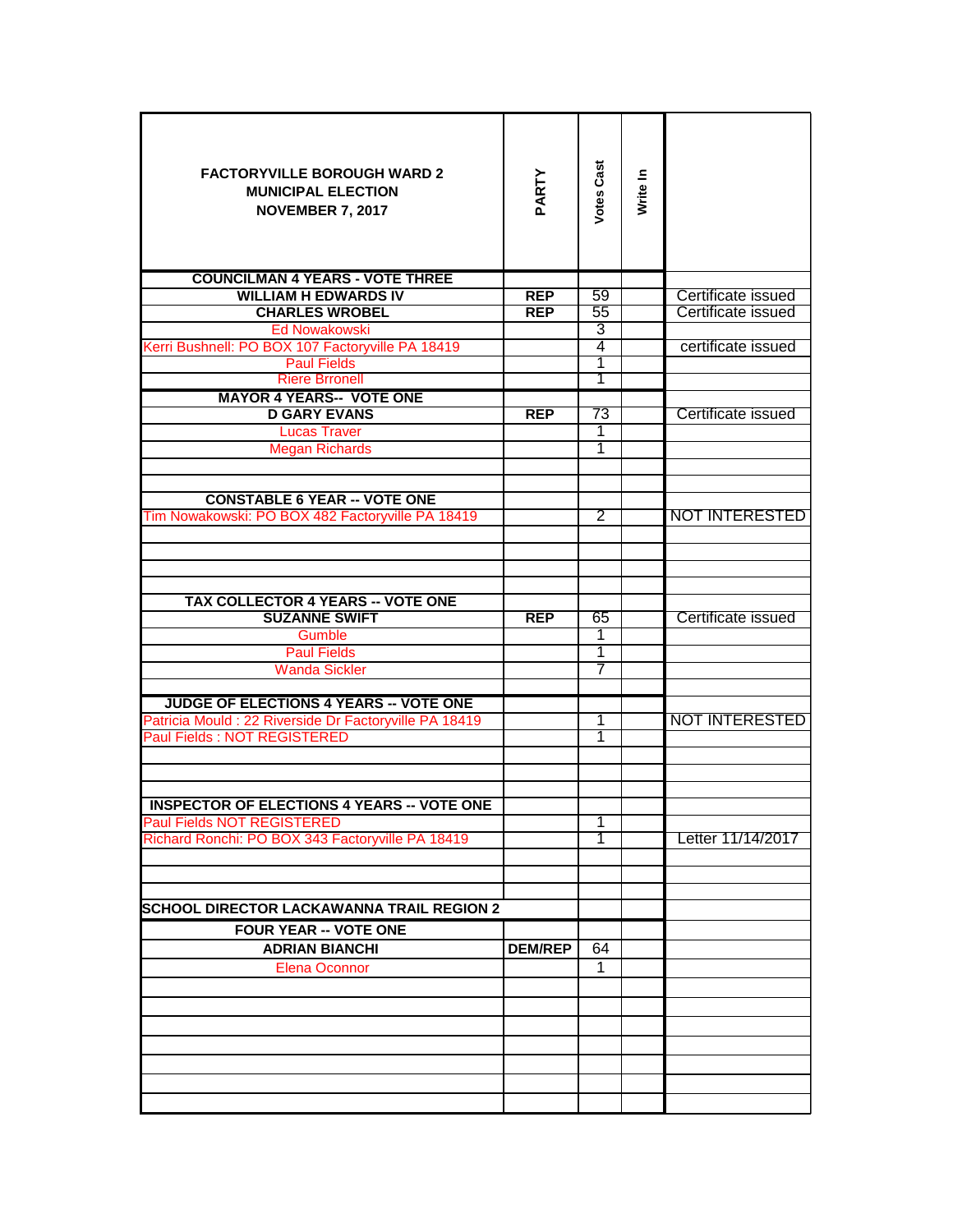| <b>FALLS TOWNSHIP #1</b><br><b>MUNICIPAL ELECTION</b><br><b>NOVEMBER 7, 2017</b> | PARTY          | Votes Cast                     | WRITE IN |                    |
|----------------------------------------------------------------------------------|----------------|--------------------------------|----------|--------------------|
| <b>AUDITOR 6 YEARS -- VOTE ONE</b>                                               |                |                                |          |                    |
| Ashley Dickinson: 3143 Deerfield Dr Daalton PA 18414                             |                | 8                              |          | Certificate issued |
| <b>Bruce Partches</b>                                                            |                | 1                              |          |                    |
| <b>Frank Brown</b>                                                               |                | 1                              |          |                    |
| <b>Kathleen Beavers</b>                                                          |                | 1                              |          |                    |
| Nadia Villanueva                                                                 |                | $\overline{2}$                 |          |                    |
| <b>Sue Kenia</b>                                                                 |                | 1                              |          |                    |
| <b>SUPERVISOR 6 YEARS -- VOTE ONE</b>                                            |                |                                |          | Certificate issued |
| <b>LEVI A BONNICE</b>                                                            | <b>REP</b>     | 125                            |          |                    |
| <b>Ben Zdaniewicz</b>                                                            |                | $\overline{c}$<br>$\mathbf{1}$ |          |                    |
| <b>Bonnie Avery</b>                                                              |                | 1                              |          |                    |
| <b>Bruce Partches</b><br>Kenia                                                   |                | 1                              |          |                    |
| Marcho                                                                           |                | 1                              |          |                    |
| <b>Randy Greenip</b>                                                             |                | 1                              |          |                    |
| <b>Robert Thompson</b>                                                           |                | 1                              |          |                    |
| <b>Sue Kenia</b>                                                                 |                | 3                              |          |                    |
| T J Tomlin                                                                       |                | 1                              |          |                    |
| TAX COLLECTOR 4 YEARS -- VOTE ONE                                                |                |                                |          |                    |
| <b>MELISSA BONNICE</b>                                                           | <b>REP</b>     | 108                            |          | Certificate issued |
| <b>Anybt Bonnice</b>                                                             |                | 1                              |          |                    |
| <b>Ashley Dickinson</b>                                                          |                | 1                              |          |                    |
| <b>Bonnie Avery</b>                                                              |                | $\overline{2}$                 |          |                    |
| Kenia                                                                            |                | $\overline{2}$                 |          |                    |
| <b>Sue Kenia</b>                                                                 |                | 29                             |          |                    |
| <b>Sue Smith</b>                                                                 |                | 1                              |          |                    |
| JUDGE OF ELECTIONS 4 YEARS -- VOTE ONE                                           |                |                                |          |                    |
| <b>VICKI L BROWN</b>                                                             | <b>REP</b>     | 139                            |          | Certificate issued |
| <b>Bruce Partches</b>                                                            |                | 1                              |          |                    |
| <b>Gene Dziak</b>                                                                |                | 1                              |          |                    |
| <b>James Greenip</b>                                                             |                | 1                              |          |                    |
| <b>INSPECTOR OF ELECTIONS 4 YEARS -- VOTE ONE</b>                                |                |                                |          |                    |
| Gene Franko: NOT REGISTERED                                                      |                | 1                              |          |                    |
| James Kluger: NOT REGISTERED                                                     |                | $\mathbf{1}$                   |          |                    |
| Jeff Zimmerman :NOT IN DISTRICT                                                  |                | $\overline{2}$                 |          |                    |
| Steve Franko: 494 Overlook Dr Falls                                              |                | $\mathbf{1}$                   |          | 149 Sweet corn Ln  |
| <b>SCHOOL DIRECTOR TUNKHANNOCK AREA REGION 2</b>                                 |                |                                |          | Falls PA           |
| <b>4 YEAR VOTE ONE</b>                                                           |                |                                |          |                    |
| <b>SHANA GREGORY</b>                                                             | <b>DEM/REP</b> | 145                            |          |                    |
| <b>Millie Tomlin</b>                                                             |                | 1                              |          |                    |
| <b>Randolph Greenip</b>                                                          |                | $\overline{2}$                 |          |                    |
| <b>Maria Clouse</b>                                                              |                | 1                              |          |                    |
| Nadia Villanueva                                                                 |                | 1                              |          |                    |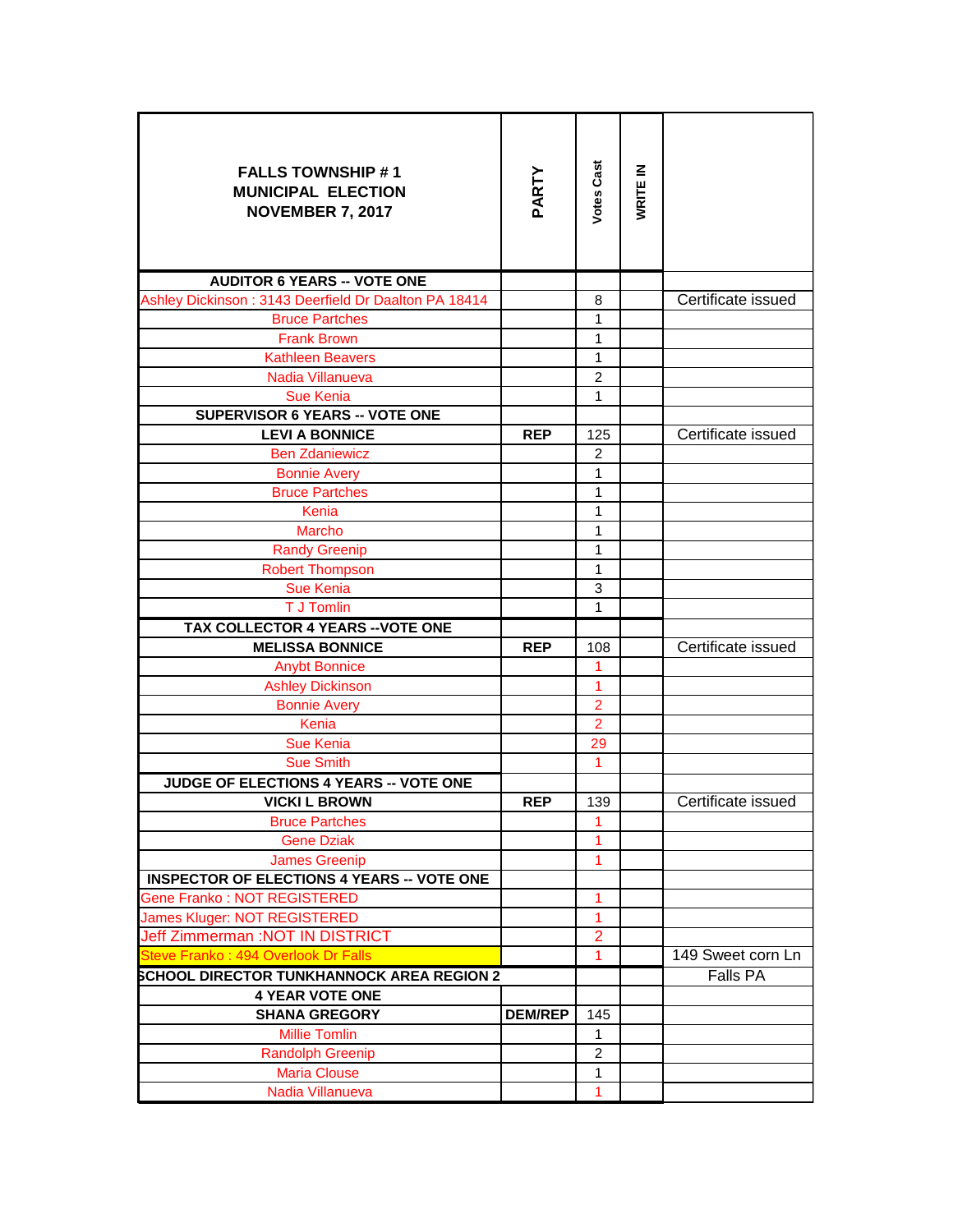| <b>FALLS TOWNSHIP #2</b><br><b>MUNICIPAL ELECTION</b><br><b>NOVEMBER 7, 2017</b> | PARTY          | Votes Cast        | WRITE IN |                    |
|----------------------------------------------------------------------------------|----------------|-------------------|----------|--------------------|
| <b>AUDITOR 6 YEARS -- VOTE ONE</b>                                               |                |                   |          |                    |
| Ashley Dickinson: 3143 Deerfield Dr Daalton PA 18414                             |                | 15                |          |                    |
| <b>Brian Bodine</b>                                                              |                | $\mathbf{1}$      |          |                    |
| <b>Caroline Keeler</b>                                                           |                | $\mathbf{1}$      |          |                    |
| <b>Jeff Zimmerman</b>                                                            |                | $\mathbf{1}$      |          |                    |
| Nadia Villanueva                                                                 |                | 5                 |          |                    |
| <b>SUPERVISOR 6 YEARS -- VOTE ONE</b>                                            |                |                   |          |                    |
| <b>LEVI A BONNICE</b>                                                            | <b>REP</b>     | 191               |          | Certificate issued |
| <b>Ben Zdaniewicz</b>                                                            |                | 1                 |          |                    |
| <b>Butch Gorko</b>                                                               |                | $\mathbf{1}$<br>1 |          |                    |
| Grimaum<br>John Manglaviti                                                       |                | 1                 |          |                    |
| <b>Lisa Dolittle</b>                                                             |                | 1                 |          |                    |
| lj Marcho                                                                        |                | 4                 |          |                    |
| Ronald Butch Gorko Jr                                                            |                | 1                 |          |                    |
| <b>Susan Kenia</b>                                                               |                | 1                 |          |                    |
| TAX COLLECTOR 4 YEARS -- VOTE ONE                                                |                |                   |          |                    |
| <b>MELISSA BONNICE</b>                                                           | <b>REP</b>     | 195               |          | Certificate issued |
| <b>Anyone Else</b>                                                               |                | 1                 |          |                    |
| Kenia                                                                            |                | 2                 |          |                    |
| <b>Missy Carpenter</b>                                                           |                | 1                 |          |                    |
| <b>None</b>                                                                      |                | $\mathbf{1}$      |          |                    |
| <b>Sandy Kenia</b>                                                               |                | $\mathbf{1}$      |          |                    |
| <b>Susan Kenia</b>                                                               |                | 22                |          |                    |
| JUDGE OF ELECTIONS 4 YEARS -- VOTE ONE                                           |                |                   |          |                    |
| <b>MELODIE MADUS</b>                                                             | <b>REP</b>     | 199               |          | Certificate issued |
| <b>Cheryl McGovern</b>                                                           |                | 1                 |          |                    |
| <b>Jeffery Zimmerman</b>                                                         |                | 1                 |          |                    |
| <b>None</b>                                                                      |                | 1                 |          |                    |
| Other                                                                            |                | $\mathbf{1}$      |          |                    |
| <b>INSPECTOR OF ELECTIONS 4 YEARS -- VOTE ONE</b>                                |                |                   |          |                    |
| Caroline Keeler: 2282 Sr 307 Dalton PA 18414                                     |                | $\overline{7}$    |          | Certificate issued |
| Jeff Zimmerman: 522 Dickinson Dr Dalton PA 18414                                 |                | 9                 |          | Certificate issued |
| Lisa Landsiedel                                                                  |                | $\mathbf{1}$      |          |                    |
| <b>Other</b>                                                                     |                | 1                 |          |                    |
| <b>SCHOOL DIRECTOR TUNKHANNOCK AREA REGION 2</b><br><b>4 YEAR VOTE ONE</b>       |                |                   |          |                    |
| <b>SHANA GREGORY</b>                                                             | <b>DEM/REP</b> | 219               |          |                    |
| <b>None</b>                                                                      |                | 1                 |          |                    |
| Other                                                                            |                | $\mathbf{1}$      |          |                    |
|                                                                                  |                |                   |          |                    |
|                                                                                  |                |                   |          |                    |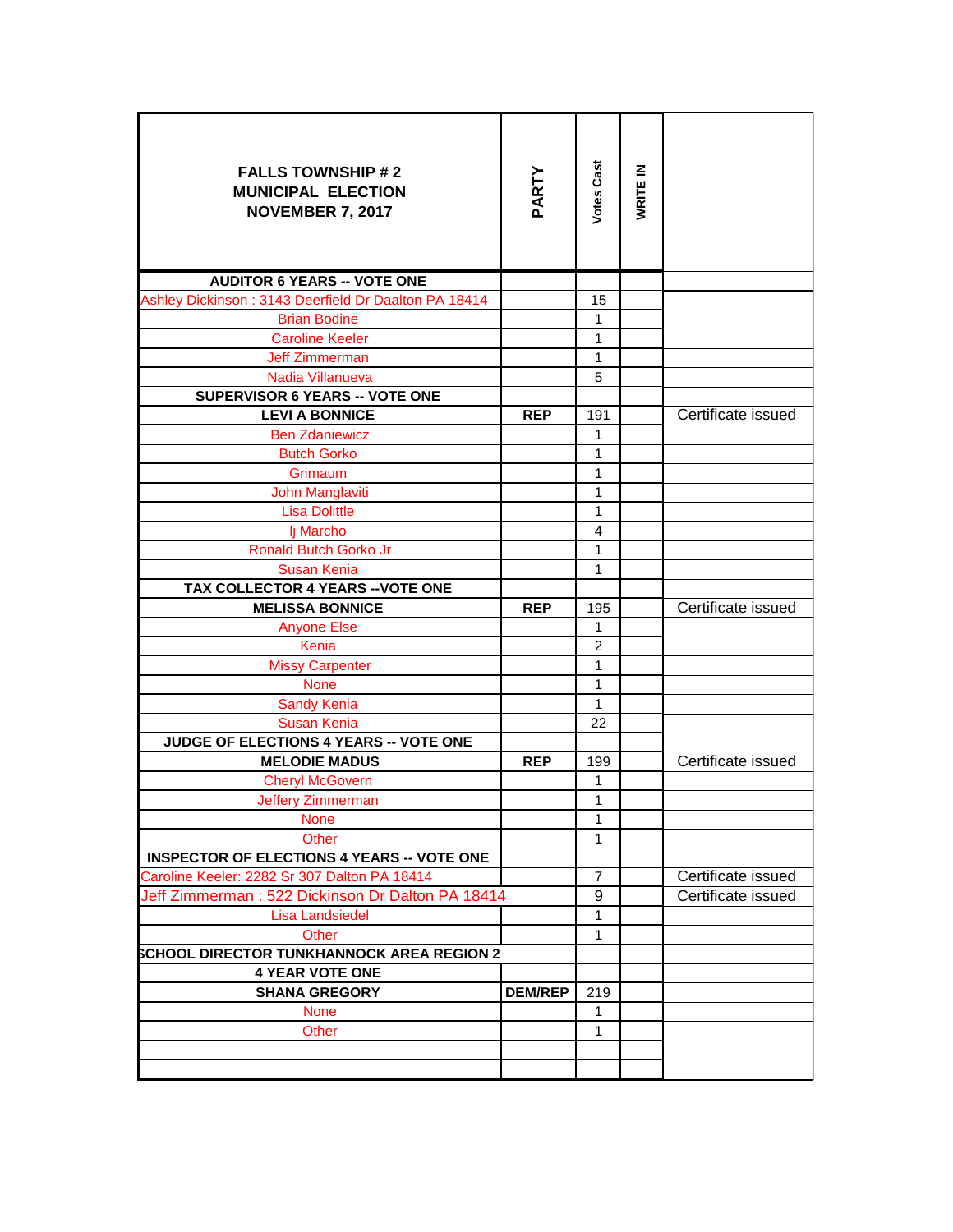| <b>FORKSTON TOWNSHIP</b><br><b>MUNICIPAL ELECTION</b><br><b>NOVEMBER 7, 2017</b> | PARTY          | <b>Votes Cast</b> | Write In |                       |
|----------------------------------------------------------------------------------|----------------|-------------------|----------|-----------------------|
| <b>AUDITOR 6 YEARS -- VOTE ONE</b>                                               |                |                   |          |                       |
| Paul Hayduk: 300 Main St Forkston Twp PA 18629                                   |                | 1                 |          | <b>NOT INTERESTED</b> |
| Richard Schwartz: 357 Main St Forkston Twp PA 1869                               |                | 1                 |          | <b>NOT INTERESTED</b> |
|                                                                                  |                |                   |          |                       |
| <b>SUPERVISOR 6 YEARS -- VOTE ONE</b>                                            |                |                   |          |                       |
| <b>MARGE PARTUSCH</b>                                                            | <b>DEM</b>     | 28                |          |                       |
| <b>LEWIS DENISON</b>                                                             | <b>REP</b>     | 49                |          | Certificate issued    |
|                                                                                  |                |                   |          |                       |
|                                                                                  |                |                   |          |                       |
| TAX COLLECTOR 4 YEARS -- VOTE ONE                                                |                |                   |          | Certificate issued    |
| <b>MARY VALENTINE</b>                                                            | <b>REP</b>     | 71                |          |                       |
| JUDGE OF ELECTIONS 4 YEARS -- VOTE ONE<br><b>ELLEN OTTEN</b>                     | <b>DEM</b>     | 63                |          | Certificate issued    |
|                                                                                  |                |                   |          |                       |
| <b>INSPECTOR OF ELECTIONS 4 YEARS -- VOTE ONE</b>                                |                |                   |          |                       |
| <b>LEANORA DENISON</b>                                                           | <b>DEM</b>     | 35                |          | Certificate issued    |
| <b>DAWN OTTEN</b>                                                                | <b>REP</b>     | 44                |          | Certificate issued    |
|                                                                                  |                |                   |          |                       |
| <b>SCHOOL DIRECTOR TUNKHANNOCK AREA REGION 1</b>                                 |                |                   |          |                       |
| <b>4 YEARS- VOTE TWO</b>                                                         |                |                   |          |                       |
| <b>PHILIP O. FARR</b>                                                            | <b>DEM/REP</b> | 57                |          |                       |
| <b>BILL SWILLEY</b>                                                              | <b>REP</b>     | 57                |          |                       |
|                                                                                  |                |                   |          |                       |
|                                                                                  |                |                   |          |                       |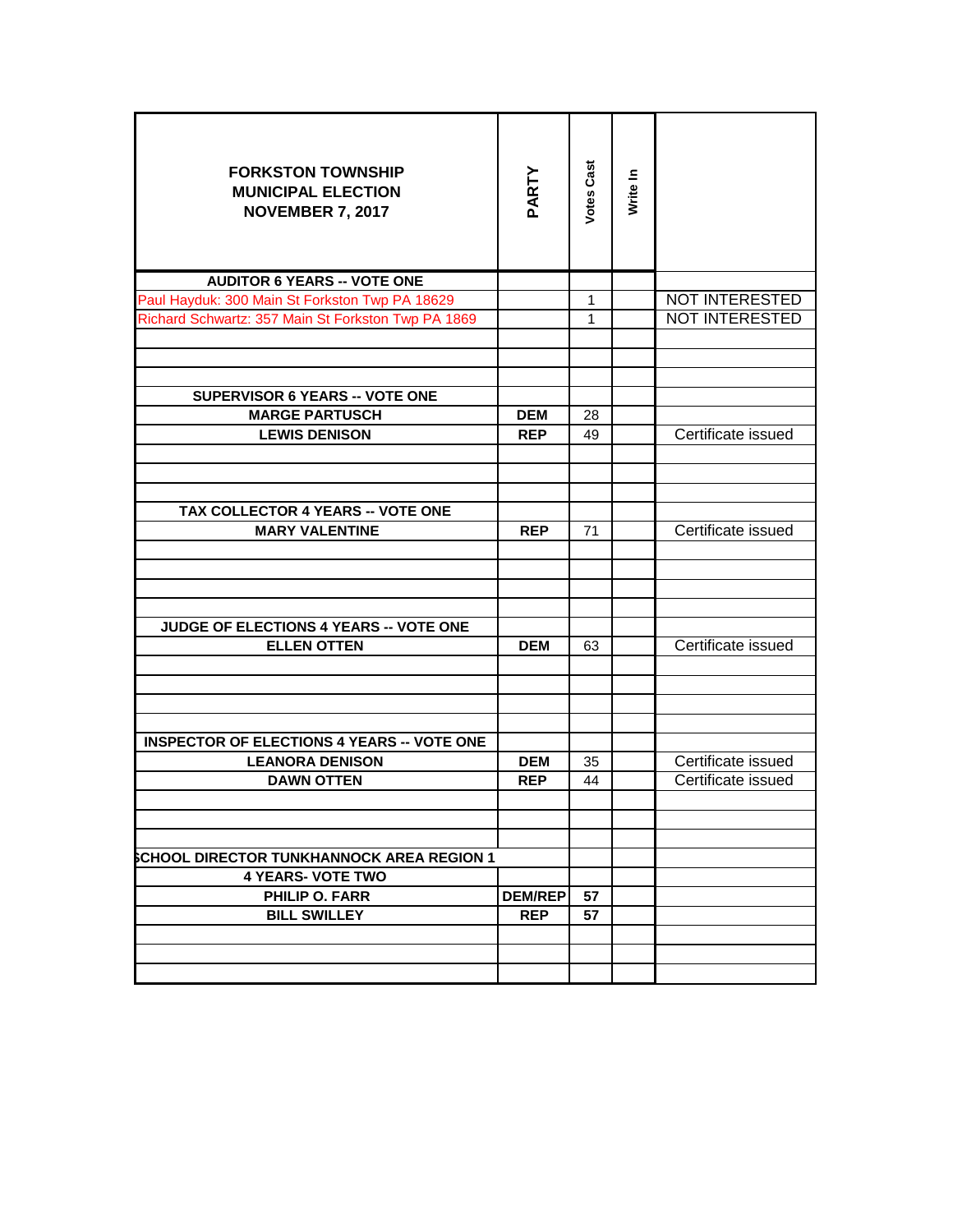| <b>LACEYVILLE BOROUGH</b><br><b>MUNICIPAL ELECTION</b><br><b>NOVEMBER 7, 2017</b> | PARTY      | <b>Votes Cast</b>       | Write In |                           |
|-----------------------------------------------------------------------------------|------------|-------------------------|----------|---------------------------|
| <b>AUDITOR 6 YEARS -- VOTE FOR ONE</b>                                            |            |                         |          |                           |
|                                                                                   |            |                         |          |                           |
|                                                                                   |            |                         |          |                           |
| <b>COUNCILMEN 4 YEARS -- VOTE TWO</b>                                             |            |                         |          |                           |
| <b>Randy Brigham</b>                                                              |            | 5                       |          |                           |
| <b>Sonny Rought</b>                                                               |            | $\overline{7}$          |          |                           |
| Henry Laboranti: 312 Church St Laceyville PA 18623                                |            | 20                      |          | <b>CERTIFICATE ISSUED</b> |
| Mary Robinson: 143 Franklin St Laceyville PA 18623                                |            | 8                       |          | <b>CERTIFICATE ISSUED</b> |
| Michael Laboranti                                                                 |            | 1                       |          |                           |
| <b>COUNCILMEN 2 YEARS -- VOTE ONE</b>                                             |            |                         |          |                           |
| <b>Chris Shaffer</b>                                                              |            | 4                       |          |                           |
| Henry Laboranti                                                                   |            | 2                       |          |                           |
| <b>Mary Robinson</b>                                                              |            | $\overline{\mathbf{4}}$ |          |                           |
| Randy Brigham: 151 Franklin St Laceyville PA 18623                                |            | 5                       |          | Certificate issued        |
| <b>Sonny Rought</b>                                                               |            | $\mathbf{1}$            |          |                           |
| <b>MAYOR 4 YEAR VOTE ONE</b>                                                      |            |                         |          |                           |
| <b>PHILIP BREWER</b>                                                              | <b>REP</b> | 46                      |          | Certificate issued        |
| <b>George Andras</b>                                                              |            | 1                       |          |                           |
|                                                                                   |            |                         |          |                           |
|                                                                                   |            |                         |          |                           |
|                                                                                   |            |                         |          |                           |
|                                                                                   |            |                         |          |                           |
| TAX COLLECTOR 4 YEARS -- VOTE ONE                                                 |            |                         |          |                           |
| Geraldine Smith 271 2nd St Laceyville PA 18623                                    |            | 2                       |          | NOT INTERESTED            |
| Kara Davis NOT REGISTERED                                                         |            | 2                       |          |                           |
| Lesa Huffman: 446 2nd ST Laceyville PA 18623                                      |            | $\overline{2}$          |          | NOT INTERESTED            |
|                                                                                   |            |                         |          |                           |
|                                                                                   |            |                         |          |                           |
| JUDGE OF ELECTIONS 4 YEARS -- VOTE ONE                                            |            |                         |          |                           |
| <b>THERESA BREWER</b>                                                             | <b>REP</b> | 53                      |          | Certificate issued        |
|                                                                                   |            |                         |          |                           |
|                                                                                   |            |                         |          |                           |
|                                                                                   |            |                         |          |                           |
|                                                                                   |            |                         |          |                           |
| <b>INSPECTOR OF ELECTIONS 4 YEARS -- VOTE ONE</b>                                 |            |                         |          |                           |
| <b>RUTH HEFT</b>                                                                  | <b>REP</b> | 52                      |          | Certificate issued        |
|                                                                                   |            |                         |          |                           |
|                                                                                   |            |                         |          |                           |
|                                                                                   |            |                         |          |                           |
|                                                                                   |            |                         |          |                           |
| <b>SCHOOL DIRECTOR WYALUSING AREA REGION 3</b>                                    |            |                         |          |                           |
| <b>4 YEARS -- VOTE ONE</b>                                                        |            |                         |          |                           |
| <b>MATTHEW MUENCH</b>                                                             | <b>REP</b> | 51                      |          |                           |
|                                                                                   |            |                         |          |                           |
|                                                                                   |            |                         |          |                           |
|                                                                                   |            |                         |          |                           |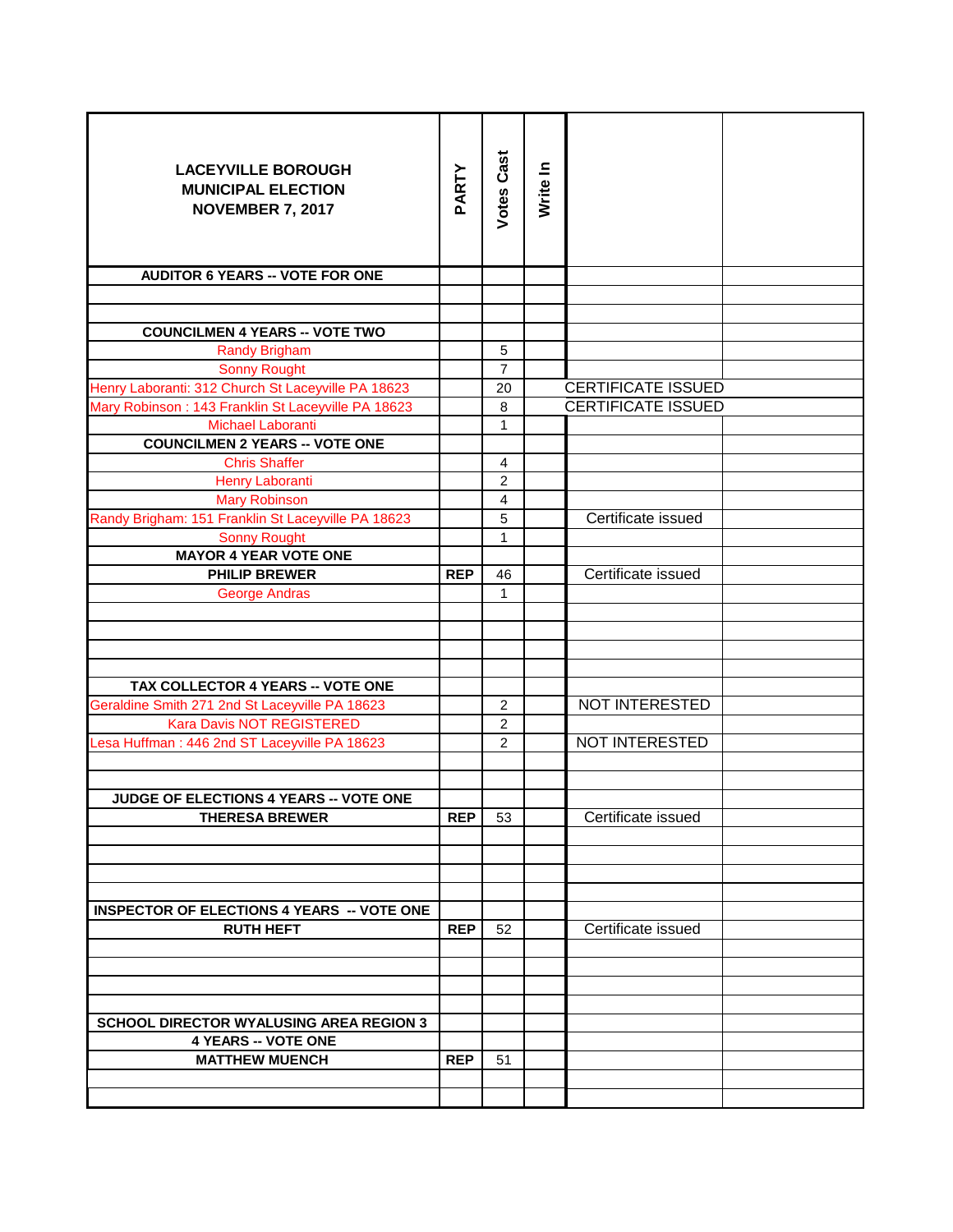| <b>LEMON TOWNSHIP</b><br><b>MUNICIPAL ELECTION</b><br><b>NOVEMBER 7, 2017</b> | PARTY          | <b>Votes Cast</b> | Write In |                    |                                |  |
|-------------------------------------------------------------------------------|----------------|-------------------|----------|--------------------|--------------------------------|--|
| <b>AUDITOR 6 YEARS-- VOTE ONE</b>                                             |                |                   |          |                    |                                |  |
| Angi Brown                                                                    |                | $\mathbf{1}$      |          |                    |                                |  |
| <b>Cathy Barber</b>                                                           |                | $\overline{2}$    |          |                    |                                |  |
| <b>John Fiore</b>                                                             |                | $\mathbf{1}$      |          |                    |                                |  |
| <b>Michael Simmons</b>                                                        |                | $\mathbf{1}$      |          |                    |                                |  |
| <b>Mike Wilson</b>                                                            |                | $\mathbf{1}$      |          |                    |                                |  |
| Richard Keefe: 6 Shore Dr Tunkhannock PA 18657                                |                | 5                 |          |                    | NOT INTERESTED ALREADY AUDITOR |  |
| <b>CONSTABLE 6 YEARS -- VOTE ONE</b>                                          |                |                   |          |                    |                                |  |
| Justin Sicker: 226 Singer Rd Tunkhannock PA 18657                             |                | $\overline{2}$    |          | NOT INTERESTED     |                                |  |
| <b>Steven Redding</b>                                                         |                | $\mathbf{1}$      |          |                    |                                |  |
|                                                                               |                |                   |          |                    |                                |  |
|                                                                               |                |                   |          |                    |                                |  |
|                                                                               |                |                   |          |                    |                                |  |
| <b>SUPERVISOR 6 YEARS -- VOTE ONE</b>                                         |                |                   |          |                    |                                |  |
| <b>JOHN C KEEFE</b>                                                           | <b>REP</b>     | 239               |          | Certificate issued |                                |  |
| <b>Alan Thatcher</b>                                                          |                | $\mathbf{1}$      |          |                    |                                |  |
| <b>George S Stonier</b>                                                       |                | $\mathbf{1}$      |          |                    |                                |  |
| <b>John Tidball</b>                                                           |                | $\mathbf{1}$      |          |                    |                                |  |
| <b>Mickey Mouse</b>                                                           |                | $\mathbf{1}$      |          |                    |                                |  |
| TAX COLLECTOR 4 YEARS -- VOTE ONE                                             |                |                   |          |                    |                                |  |
| <b>CONNIE LAWRENCE</b>                                                        | <b>REP</b>     | 257               |          | Certificate issued |                                |  |
|                                                                               |                |                   |          |                    |                                |  |
|                                                                               |                |                   |          |                    |                                |  |
|                                                                               |                |                   |          |                    |                                |  |
|                                                                               |                |                   |          |                    |                                |  |
| JUDGE OF ELECTIONS 4 YEARS -- VOTE ONE                                        |                |                   |          |                    |                                |  |
| PHYLLIS LESLIE                                                                | <b>REP</b>     | 241               |          | Certificate issued |                                |  |
|                                                                               |                |                   |          |                    |                                |  |
|                                                                               |                |                   |          |                    |                                |  |
|                                                                               |                |                   |          |                    |                                |  |
| <b>INSPECTOR OF ELECTIONS 4 YEARS -- VOTE ONE</b>                             |                |                   |          |                    |                                |  |
| <b>LINDA J. TWORDUSKY</b>                                                     | <b>DEM</b>     | 84                |          | Certificate issued |                                |  |
| <b>ELAINE DECKER</b>                                                          | <b>REP</b>     | 187               |          | Certificate issued |                                |  |
|                                                                               |                |                   |          |                    |                                |  |
|                                                                               |                |                   |          |                    |                                |  |
|                                                                               |                |                   |          |                    |                                |  |
| <b>SCHOOL DIRECTOR TUNKHANNOCK AREA REGION 1</b>                              |                |                   |          |                    |                                |  |
| <b>4 YEARS VOTE TWO</b>                                                       |                |                   |          |                    |                                |  |
| PHILIP O. FARR                                                                | <b>DEM/REP</b> | 214               |          |                    |                                |  |
| <b>WILLIAM SWILLEY</b>                                                        | <b>REP</b>     | 150               |          |                    |                                |  |
| <b>Anyone but Swilley</b>                                                     |                | $\mathbf{1}$      |          |                    |                                |  |
|                                                                               |                |                   |          |                    |                                |  |
|                                                                               |                |                   |          |                    |                                |  |
|                                                                               |                |                   |          |                    |                                |  |
|                                                                               |                |                   |          |                    |                                |  |
|                                                                               |                |                   |          |                    |                                |  |
|                                                                               |                |                   |          |                    |                                |  |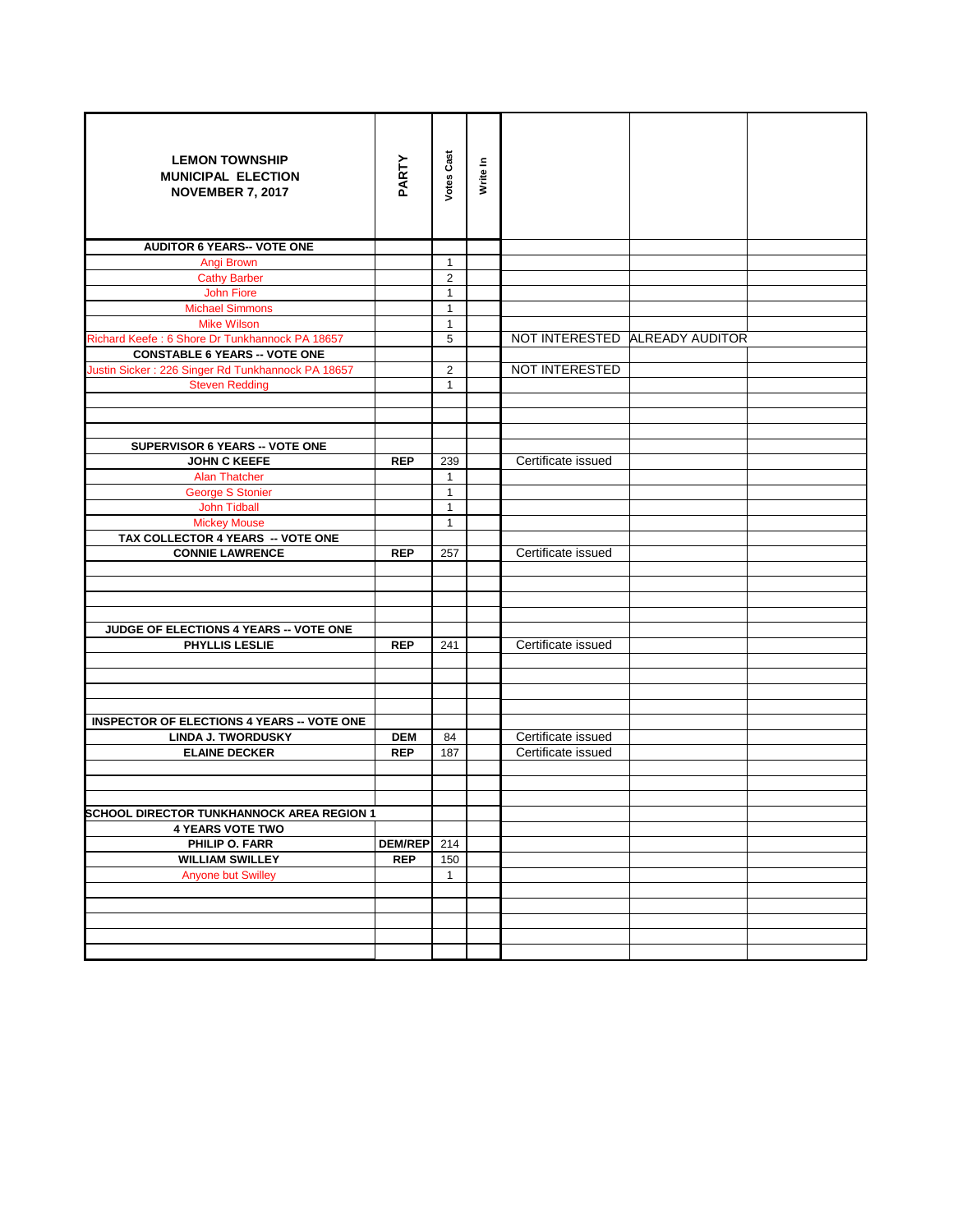| <b>MEHOOPANY TOWNSHIP</b><br><b>MUNICIPAL ELECTION</b><br><b>NOVEMBER 7, 2017</b> | PARTY          | <b>Votes Cast</b> | Write In |                       |
|-----------------------------------------------------------------------------------|----------------|-------------------|----------|-----------------------|
| <b>AUDITOR 6 YEARS -- VOTE ONE</b>                                                |                |                   |          |                       |
| Jack Simmers: 418 Sunset Dr Mehoopany PA 18629                                    |                | $\mathbf{1}$      |          | <b>NOT INTERESTED</b> |
|                                                                                   |                |                   |          |                       |
| <b>SUPERVISOR 6 YEARS -- VOTE ONE</b>                                             |                |                   |          |                       |
| <b>ROY DARLING</b>                                                                | <b>REP</b>     | 142               |          | Certificate issued    |
| <b>Robert Northerner</b>                                                          |                | $\mathcal{P}$     |          |                       |
|                                                                                   |                |                   |          |                       |
|                                                                                   |                |                   |          |                       |
|                                                                                   |                |                   |          |                       |
| TAX COLLECTOR 4 YEARS -- VOTE ONE                                                 |                |                   |          | Certificate issued    |
| <b>MARY LEE GOODWIN</b>                                                           | <b>REP</b>     | 142               |          |                       |
| JUDGE OF ELECTIONS 4 YEARS -- VOTE ONE                                            |                |                   |          |                       |
| <b>ORADELL BANKER</b>                                                             | <b>REP</b>     | 138               |          | Certificate issued    |
|                                                                                   |                |                   |          |                       |
| <b>INSPECTOR OF ELECTIONS 4 YEARS -- VOTE ONE</b>                                 |                |                   |          |                       |
| <b>LINDA L DECKER</b>                                                             | <b>REP</b>     | 137               |          | Certificate issued    |
| Christel Tesluk: 764 Shady Ln Mehoopany PA 18629                                  |                | 4                 |          | Letter 11/14/2017     |
|                                                                                   |                |                   |          |                       |
|                                                                                   |                |                   |          |                       |
|                                                                                   |                |                   |          |                       |
| <b>SCHOOL DIRECTOR TUNKHANNOCK AREA REGION 1</b>                                  |                |                   |          |                       |
| <b>4 YEARS- VOTE TWO</b>                                                          |                |                   |          |                       |
| <b>PHILIP O. FARR</b>                                                             | <b>DEM/REP</b> | 101               |          |                       |
| <b>BILL SWILLEY</b>                                                               | <b>REP</b>     | 109               |          |                       |
| <b>Eugene Adams</b>                                                               |                | 1                 |          |                       |
| <b>Rebecca Peterson</b>                                                           |                | $\mathbf{1}$      |          |                       |
|                                                                                   |                |                   |          |                       |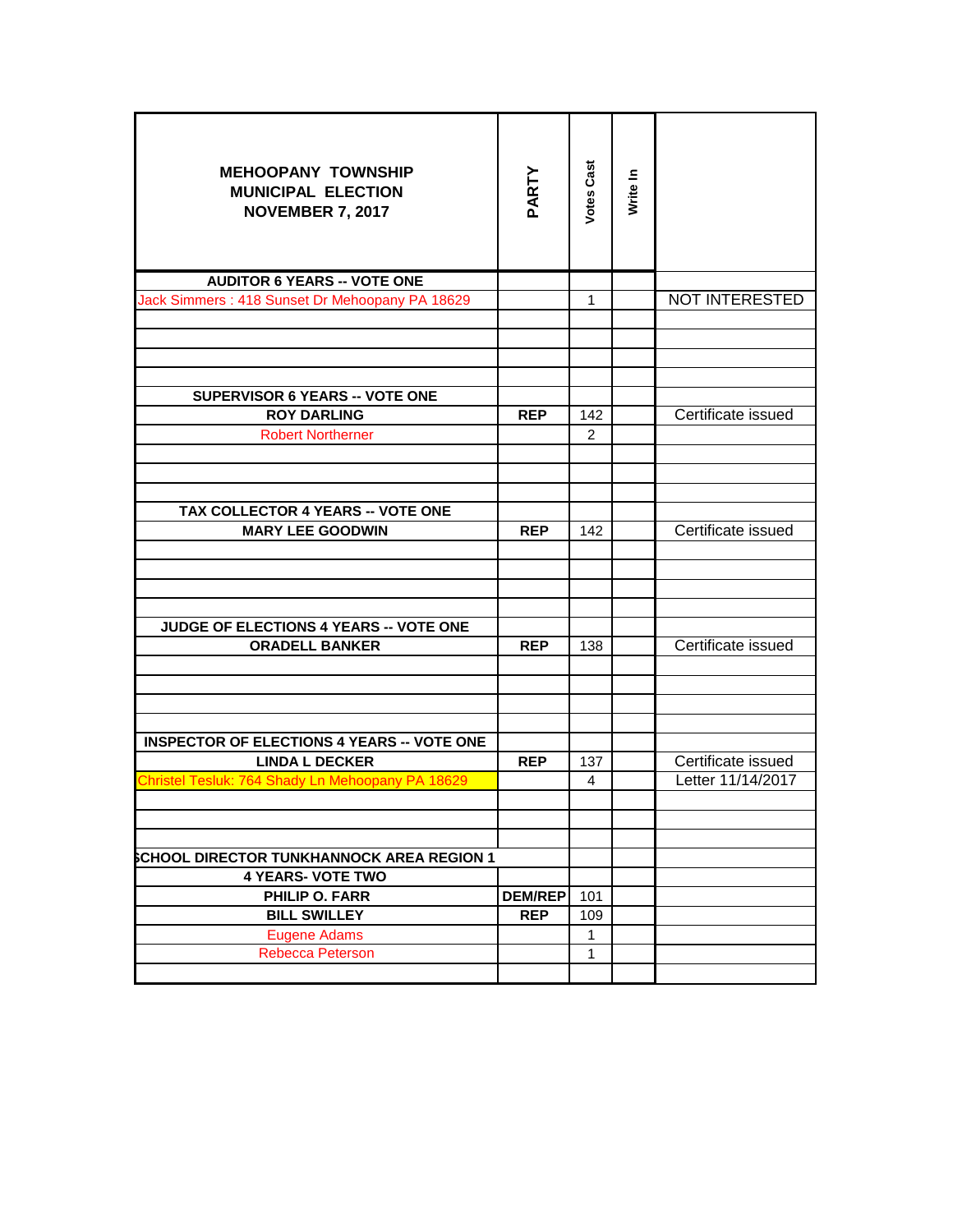| <b>MESHOPPEN BOROUGH</b><br><b>MUNICIPAL ELECTION</b><br><b>NOVEMBER 7, 2017</b> | PARTY      | <b>Votes Cast</b> | Write In |                    |
|----------------------------------------------------------------------------------|------------|-------------------|----------|--------------------|
| <b>COUNCILMEN 4 YEARS -- VOTE THREE</b>                                          |            |                   |          |                    |
| Bruce Priestner: 164 Auburn St Meshoppen PA 18630                                |            | 16                |          | certificate issued |
| Jack Vaow: 232 Allen St Meshoppen PA 18630                                       |            | 17                |          | certificate issued |
| John Bunnell: 129 Washington St POB 255 Meshoppen                                |            | 17                |          | certificate issued |
|                                                                                  |            |                   |          |                    |
| TAX COLLECTOR 4 YEARS -- VOTE ONE                                                |            |                   |          |                    |
| Mary Lee Goodwin NOT IN DISTRICT                                                 |            | 4                 |          |                    |
|                                                                                  |            |                   |          |                    |
| <b>JUDGE OF ELECTIONS 4 YEARS -- VOTE ONE</b>                                    |            |                   |          |                    |
| <b>Bruce Priestner</b>                                                           |            | $\mathbf{1}$      |          |                    |
| Jane Kintner: 111 Ken Mar Dr POB 157 Meshoppen                                   |            | 9                 |          | Certificate issued |
|                                                                                  |            |                   |          |                    |
|                                                                                  |            |                   |          |                    |
| <b>INSPECTOR OF ELECTIONS 4 YEARS -- VOTE ONE</b>                                |            |                   |          |                    |
| <b>MARIE MCMICKEN</b>                                                            | <b>REP</b> | 29                |          | Certificate issued |
| Stephanie Carney: 149 Welles St POB 421 Meshoppen                                |            | $\overline{4}$    |          | Certificate issued |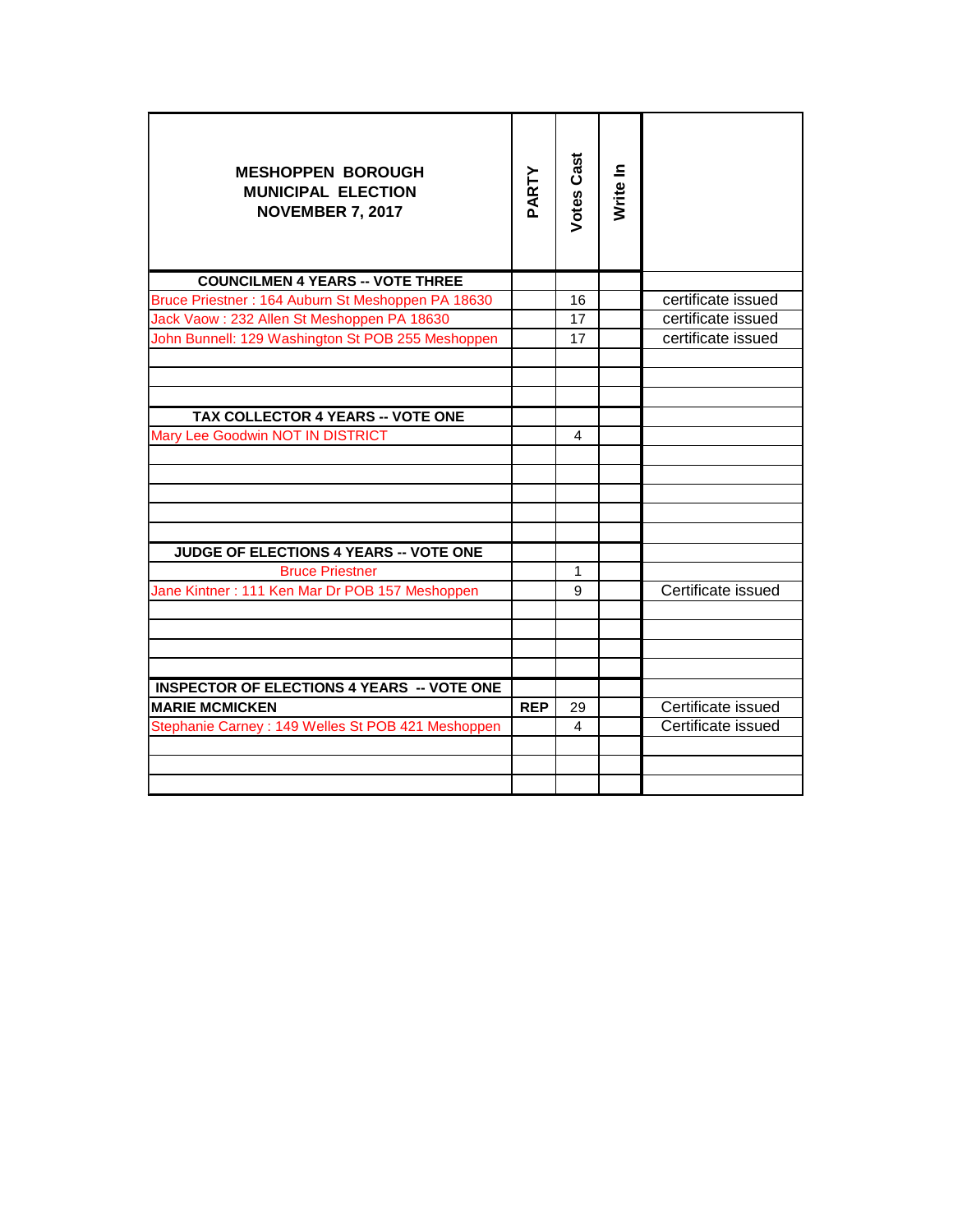| <b>MESHOPPEN TOWNSHIP</b>                         |                | <b>Votes Cast</b> |          |                    |
|---------------------------------------------------|----------------|-------------------|----------|--------------------|
| MUNICIPAL ELECTION                                | PARTY          |                   | Write In |                    |
| <b>NOVEMBER 7, 2017</b>                           |                |                   |          |                    |
|                                                   |                |                   |          |                    |
| <b>AUDITOR 6 YEARS -- VOTE ONE</b>                |                |                   |          |                    |
| <b>PAULA C FOUX</b>                               | <b>REP</b>     | 79                |          | Certificate issued |
|                                                   |                |                   |          |                    |
|                                                   |                |                   |          |                    |
|                                                   |                |                   |          |                    |
|                                                   |                |                   |          |                    |
| <b>AUDITOR 4 YEAR -- VOTE ONE</b>                 |                |                   |          |                    |
|                                                   |                |                   |          |                    |
|                                                   |                |                   |          |                    |
|                                                   |                |                   |          |                    |
|                                                   |                |                   |          |                    |
| <b>SUPERVISOR 6 YEARS -- VOTE ONE</b>             |                |                   |          |                    |
| <b>BOUWE AUKEMA</b>                               | <b>REP</b>     | 75                |          | Certificate issued |
| Santa                                             |                | 1                 |          |                    |
|                                                   |                |                   |          |                    |
|                                                   |                |                   |          |                    |
| TAX COLLECTOR 4 YEARS -- VOTE ONE                 |                |                   |          |                    |
| <b>BOYCE WHITE</b>                                | <b>REP</b>     | 84                |          | Certificate issued |
|                                                   |                |                   |          |                    |
|                                                   |                |                   |          |                    |
|                                                   |                |                   |          |                    |
|                                                   |                |                   |          |                    |
| JUDGE OF ELECTION 4 YEAR -- VOTE ONE              |                |                   |          |                    |
| <b>Barbara Grimaud</b>                            |                | $\mathbf{1}$      |          |                    |
| Connie Teel: 795 SR 4015 Meshoppen PA 18630       |                | $\overline{7}$    |          | Letter 11/14/2017  |
|                                                   |                |                   |          |                    |
|                                                   |                |                   |          |                    |
| <b>INSPECTOR OF ELECTIONS 4 YEARS -- VOTE ONE</b> |                |                   |          |                    |
|                                                   |                |                   |          |                    |
|                                                   |                |                   |          |                    |
|                                                   |                |                   |          |                    |
|                                                   |                |                   |          |                    |
|                                                   |                |                   |          |                    |
| <b>SCHOOL DIRECTOR ELK LAKE REGION 5</b>          |                |                   |          |                    |
| <b>FOUR YEARS VOTE FOR ONE</b>                    |                |                   |          |                    |
| <b>ARDEN TEWKSBURY</b>                            | <b>DEM/REP</b> | 79                |          |                    |
| <b>David Jennings</b>                             |                | $\mathbf{1}$      |          |                    |
|                                                   |                |                   |          |                    |
|                                                   |                |                   |          |                    |
|                                                   |                |                   |          |                    |
|                                                   |                |                   |          |                    |
|                                                   |                |                   |          |                    |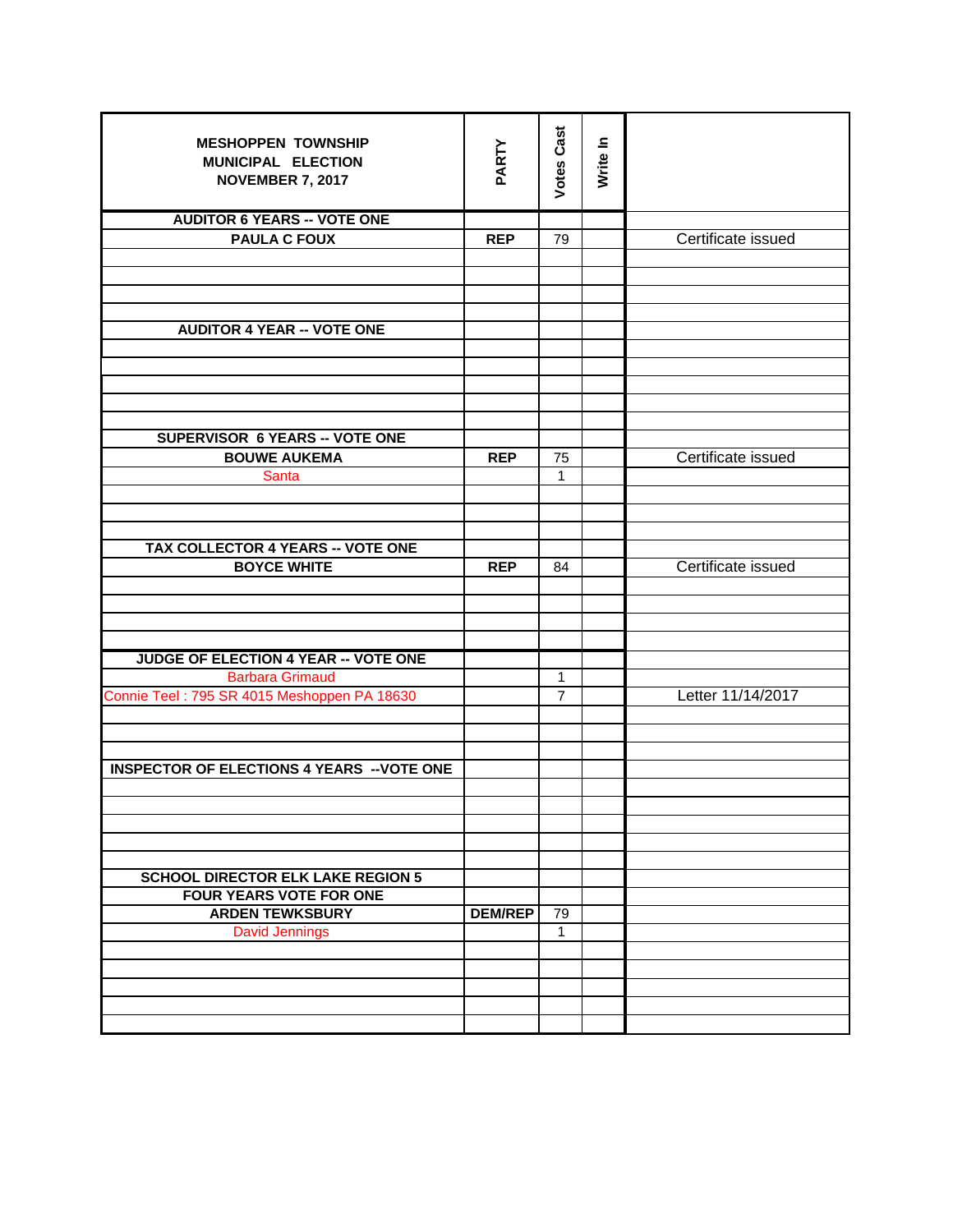| <b>MONROE TOWNSHIP</b><br><b>MUNICIPAL ELECTION</b><br><b>NOVEMBER 7, 2017</b> | PARTY          | <b>Votes Cast</b> | Write In |                    |
|--------------------------------------------------------------------------------|----------------|-------------------|----------|--------------------|
| <b>AUDITOR 6 YEARS-- VOTE ONE</b>                                              |                |                   |          |                    |
| <b>LEON SIDOREK</b>                                                            | <b>REP</b>     | 213               |          | Certificate issued |
| <b>Bill Clinton</b>                                                            |                | 1                 |          |                    |
| <b>Donald Trump</b>                                                            |                | $\overline{2}$    |          |                    |
| <b>Gordie Cook</b>                                                             |                | $\mathbf{1}$      |          |                    |
|                                                                                |                |                   |          |                    |
| <b>SUPERVISOR 6 YEARS -- VOTE ONE</b>                                          |                |                   |          |                    |
| <b>WILLIAM PATTON</b>                                                          | <b>REP</b>     | 212               |          | Certificate issued |
| <b>Dick Hertz</b>                                                              |                | 1                 |          |                    |
| <b>Ed Freeman</b>                                                              |                | 1                 |          |                    |
| <b>Fred Clark</b>                                                              |                | 1                 |          |                    |
| <b>Jonah Smith</b>                                                             |                | 1                 |          |                    |
|                                                                                |                |                   |          |                    |
| TAX COLLECTOR 4 YEARS -- VOTE ONE                                              |                |                   |          |                    |
| <b>JODI PATTON</b>                                                             | <b>DEM</b>     | 94                |          |                    |
| <b>LINDA SEARFOSS</b>                                                          | <b>REP</b>     | 171               |          | Certificate issued |
|                                                                                |                |                   |          |                    |
|                                                                                |                |                   |          |                    |
|                                                                                |                |                   |          |                    |
| JUDGE OF ELECTIONS 4 YEARS -- VOTE ONE                                         |                |                   |          |                    |
| <b>ROBERTA DANIELS</b>                                                         | <b>DEM</b>     | 183               |          | Certificate issued |
| <b>Goerge Charney</b>                                                          |                | 1                 |          |                    |
| <b>Milton C Hardcastle</b>                                                     |                | $\mathbf{1}$      |          |                    |
| <b>Robert Bork</b>                                                             |                | 1                 |          |                    |
|                                                                                |                |                   |          |                    |
|                                                                                |                |                   |          |                    |
| <b>INSPECTOR OF ELECTIONS 4 YEARS -- VOTE ONE</b>                              |                |                   |          |                    |
| <b>MARGARET P. WEISS</b>                                                       | <b>DEM</b>     | 68                |          | Certificate issued |
| <b>LAURA HADSALL</b>                                                           | <b>REP</b>     | 196               |          | Certificate issued |
|                                                                                |                |                   |          |                    |
|                                                                                |                |                   |          |                    |
|                                                                                |                |                   |          |                    |
|                                                                                |                |                   |          |                    |
| <b>SCHOOL DIRECTOR TUNKHANNOCK AREA REGION 2</b><br><b>4 YEARS VOTE ONE</b>    |                |                   |          |                    |
| <b>SHANA GREGORY</b>                                                           | <b>DEM/REP</b> | 221               |          |                    |
| <b>George Charney</b>                                                          |                | 1                 |          |                    |
| <b>Mary Jurista</b>                                                            |                | $\mathbf{1}$      |          |                    |
|                                                                                |                |                   |          |                    |
|                                                                                |                |                   |          |                    |
|                                                                                |                |                   |          |                    |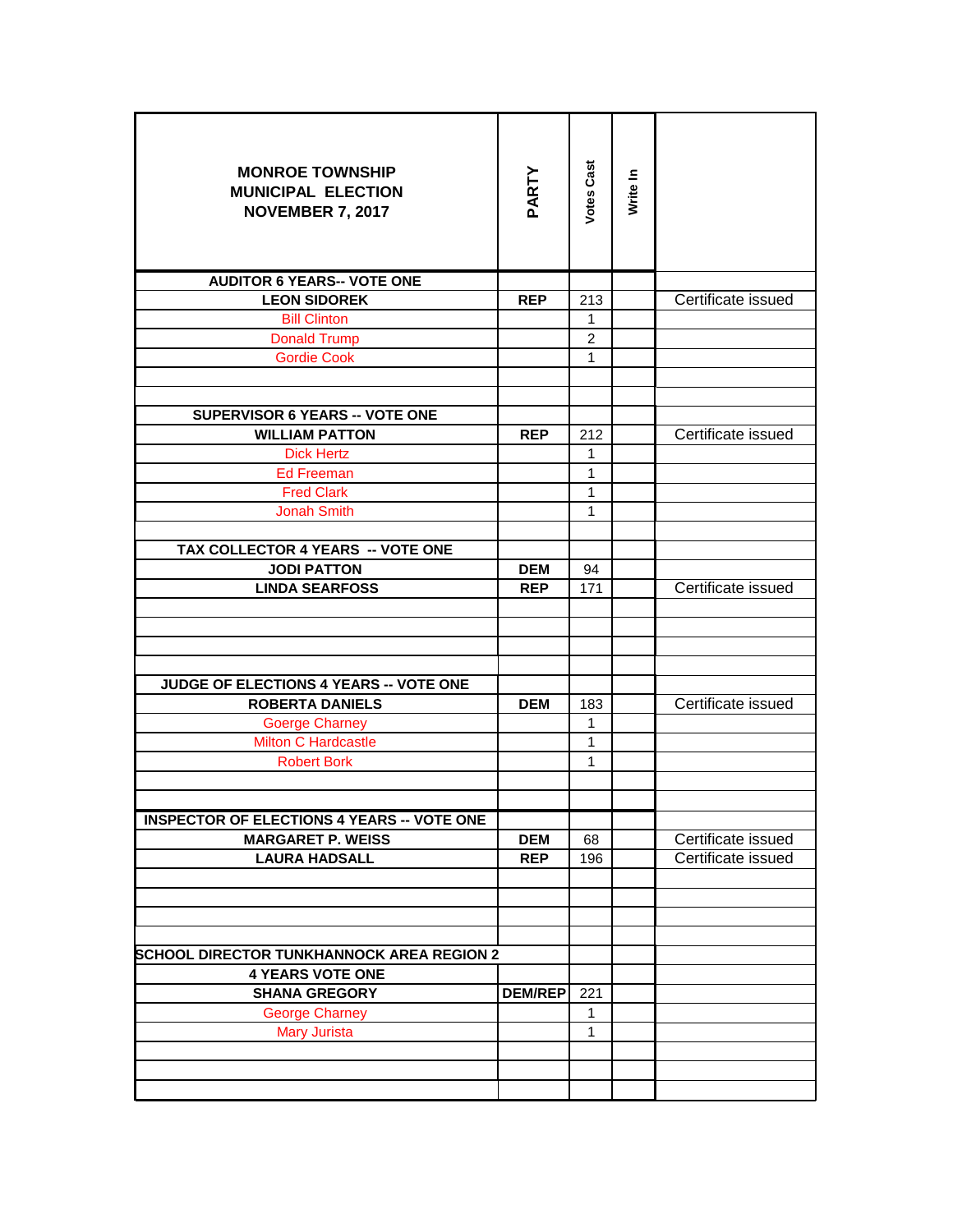| NICHOLSON BOROUGH AT LARGE<br><b>MUNICIPAL ELECTION</b><br><b>NOVEMBER 7, 2017</b> | PARTY          | Votes Cast     | Write In |                    |
|------------------------------------------------------------------------------------|----------------|----------------|----------|--------------------|
| <b>COUNCILMEN 4 YEARS -- VOTE FOUR</b>                                             |                |                |          |                    |
| <b>MARY M. SCOTT</b>                                                               | <b>DEM</b>     | 89             |          |                    |
| <b>DAWN BELL</b>                                                                   | <b>REP</b>     | 125            |          | Certificate issued |
| <b>JOHN DECKER</b>                                                                 | <b>REP</b>     | 114            |          | Certificate issued |
| <b>JOAN JENKINS</b>                                                                | <b>REP</b>     | 115            |          | Certificate issued |
| <b>JOHN KIRYLUK</b>                                                                | <b>REP</b>     | 100            |          | Certificate issued |
| <b>David Noakes</b>                                                                |                | 1              |          |                    |
| <b>Albert Olive</b>                                                                |                | 10             |          |                    |
| <b>Doug Myers</b>                                                                  |                | 1              |          |                    |
| <b>Gregory Palaskas</b>                                                            |                | 1              |          |                    |
| John Kiryluk                                                                       |                | 3              |          |                    |
| <b>Nichole Stone</b>                                                               |                | 1              |          |                    |
| <b>COUNCILMEN 2 YEARS -- VOTE ONE</b>                                              |                |                |          |                    |
| Albert Olive: 303 Main St Apt 1 PO Box 234 Nicholson                               |                | 38             |          | Certificate issued |
| <b>Fran Dietrich</b>                                                               |                | 1              |          |                    |
| <b>Garrett McCracken</b>                                                           |                | 1              |          |                    |
| <b>Greg Palaskas</b>                                                               |                | $\overline{2}$ |          |                    |
| John Kiryluk                                                                       |                | 36             |          |                    |
| <b>Nichole Stone</b>                                                               |                | 1              |          |                    |
| <b>Santa</b>                                                                       |                | $\mathbf{1}$   |          |                    |
| <b>William S Hill</b>                                                              |                | 1              |          |                    |
| <b>MAYOR 4 YEAR -- VOTE ONE</b>                                                    |                |                |          |                    |
| <b>CHARLES LITWIN</b>                                                              | <b>DEM/REP</b> | 156            |          | Certificate issued |
| <b>Albert Olive</b><br>Dawn Bell                                                   |                | 2<br>1         |          |                    |
|                                                                                    |                |                |          |                    |
|                                                                                    |                |                |          |                    |
| TAX COLLECTOR 4 YEARS -- VOTE ONE                                                  |                |                |          |                    |
| <b>BARBARA J NICHOLS</b>                                                           | <b>REP</b>     | 151            |          | Certificate issued |
| <b>Kimberly Croasdale</b>                                                          |                | 1              |          |                    |
| <b>Lisa Ditchy</b>                                                                 |                | 1              |          |                    |
| <b>Rhea Baldwin</b>                                                                |                | $\mathbf{1}$   |          |                    |
|                                                                                    |                |                |          |                    |
| JUDGE OF ELECTIONS 4 YEARS -- VOTE ONE                                             |                |                |          |                    |
| <b>ANNA ATEN</b>                                                                   | <b>REP</b>     | 150            |          | Certificate issued |
| Peg Ball                                                                           |                | 1              |          |                    |
|                                                                                    |                |                |          |                    |
|                                                                                    |                |                |          |                    |
|                                                                                    |                |                |          |                    |
| <b>INSPECTOR OF ELECTIONS 4 YEARS -- VOTE ONE</b>                                  |                |                |          |                    |
| <b>MARCY FREETHY</b>                                                               | DEM            | 86             |          | Certificate issued |
| <b>CAROL BRECHT</b>                                                                | <b>REP</b>     | 79             |          | Certificate issued |
|                                                                                    |                |                |          |                    |
|                                                                                    |                |                |          |                    |
|                                                                                    |                |                |          |                    |
| <b>SCHOOL DIRECTOR LACKAWANNA TRAIL REGION 1</b>                                   |                |                |          |                    |
| <b>4 YEARS VOTE ONE</b>                                                            |                |                |          |                    |
| <b>KEVIN J. MULHERN</b>                                                            | <b>DEM/REP</b> | 148            |          |                    |
| Mark june                                                                          |                | 1              |          |                    |
| <b>Nichole Walton Stone</b>                                                        |                | 1              |          |                    |
| <b>Richard Lochen Jr</b>                                                           |                | 1              |          |                    |
|                                                                                    |                |                |          |                    |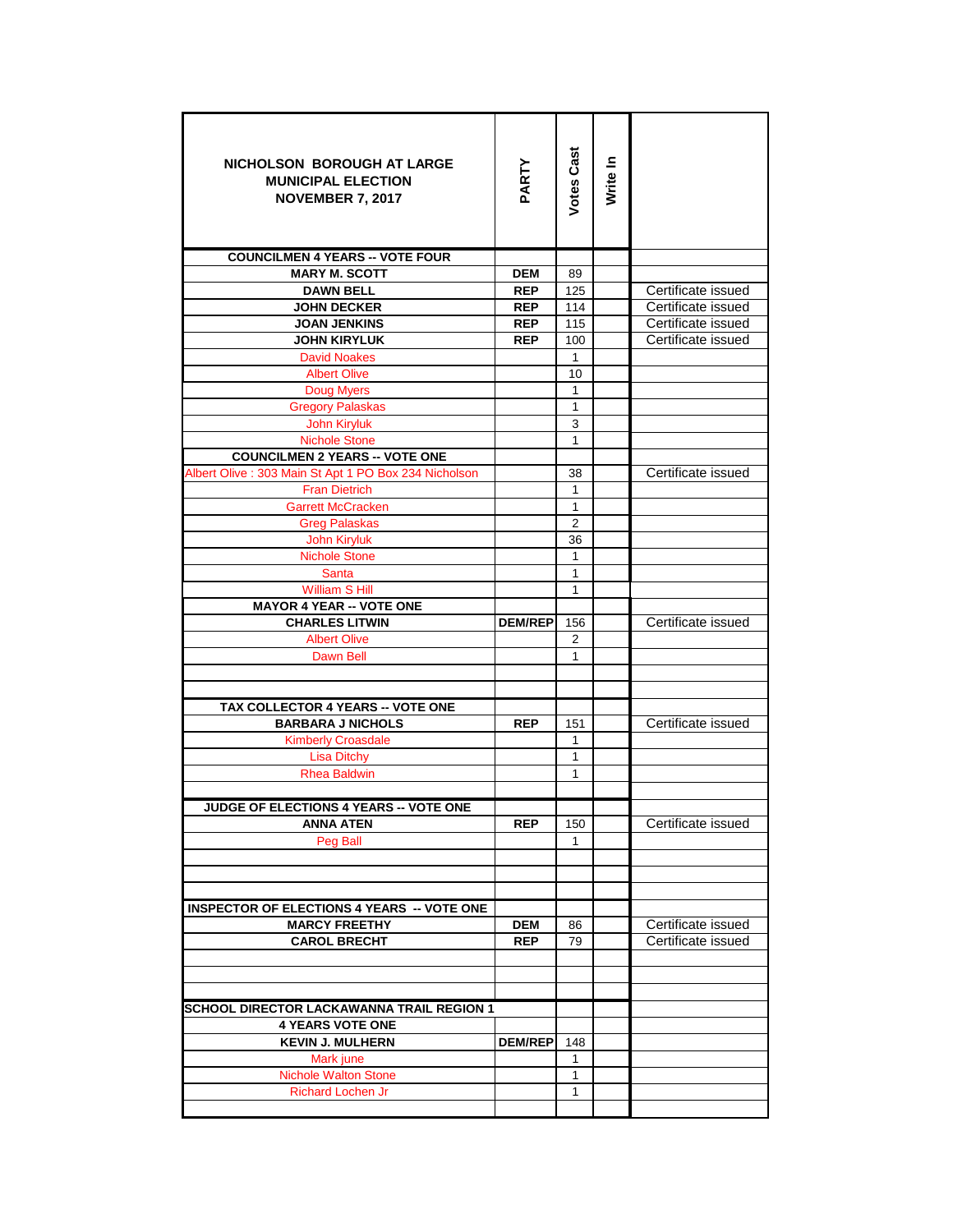| <b>NICHOLSON TOWNSHIP</b><br><b>MUNICIPAL ELECTION</b><br><b>NOVEMBER 7, 2017</b> | PARTY          | Votes Cast           | Write In |                    |
|-----------------------------------------------------------------------------------|----------------|----------------------|----------|--------------------|
| <b>AUDITOR 6 YEARS-- VOTE ONE</b>                                                 |                |                      |          |                    |
| <b>CODY CROASDALE</b>                                                             | <b>DEM/REP</b> | 279                  |          | Certificate issued |
| <b>Hannah Whitney</b>                                                             |                | $\mathbf{1}$         |          |                    |
| <b>Joann Ritter</b>                                                               |                | 9                    |          |                    |
| <b>Kathy Schadt</b>                                                               |                | 1                    |          |                    |
| David R Reel                                                                      |                | 1                    |          |                    |
| <b>AUDITOR 4 YEARS-- VOTE ONE</b>                                                 |                |                      |          |                    |
| <b>Cathleen Schadt</b>                                                            |                | 1                    |          |                    |
| <b>Cody Croasdale</b>                                                             |                | 1                    |          |                    |
| <b>Irene Damiano</b>                                                              |                | $\mathbf{1}$         |          |                    |
| Joann Ritter: 90 Padula Rd Tunkhannock PA 18657<br><b>Kim Croasdale</b>           |                | 45<br>$\overline{2}$ |          | Certificate issued |
| <b>Lisa Ditchy</b>                                                                |                | $\overline{2}$       |          |                    |
| <b>Rhea Baldwin</b>                                                               |                | 1                    |          |                    |
| <b>Tom Cawley</b>                                                                 |                | 1                    |          |                    |
| <b>William Smith</b>                                                              |                | 1                    |          |                    |
| David Allspaugh                                                                   |                | 1                    |          |                    |
| David R Reel                                                                      |                | 1                    |          |                    |
| SUPERVISOR 6 YEARS -- VOTE ONE                                                    |                |                      |          |                    |
| <b>VIC CHOPLOSKY</b>                                                              | <b>REP</b>     | 250                  |          | Certificate issued |
| <b>Al Phillips</b>                                                                |                | 1                    |          |                    |
| <b>Bob Smith</b>                                                                  |                | $\overline{2}$       |          |                    |
| <b>Frank Hares</b>                                                                |                | 1                    |          |                    |
| <b>Sue Coutright</b>                                                              |                | 2                    |          |                    |
| <b>Ty Cobb</b>                                                                    |                | 4                    |          |                    |
| Victorchopalocy                                                                   |                | 1                    |          |                    |
| TAX COLLECTOR 4 YEARS -- VOTE ONE                                                 |                |                      |          |                    |
| <b>AUDREY SMARKUSKY</b>                                                           | <b>REP</b>     | 87                   |          |                    |
| <b>Baldwin</b>                                                                    |                | 1<br>$\mathbf{1}$    |          |                    |
| <b>Barbara Swingle</b><br>Croasdale                                               |                | 3                    |          |                    |
| Croasdale, Kimberly : 136 Croasdale Rd Nicholson PA                               |                | 101                  |          | Certificate Issued |
| <b>Lisa Ditchey</b>                                                               |                | 38                   |          |                    |
| <b>Rhea Baldwin</b>                                                               |                | 43                   |          |                    |
| David R Reel                                                                      |                | $\mathbf{1}$         |          |                    |
| JUDGE OF ELECTIONS 4 YEARS -- VOTE ONE                                            |                |                      |          |                    |
| <b>CINDY MECCA</b>                                                                | <b>REP</b>     | 253                  |          | Certificate issued |
| <b>Rhea Baldwin</b>                                                               |                | 1                    |          |                    |
| Shibohn Cawley                                                                    |                | 1                    |          |                    |
| <b>INSPECTOR OF ELECTIONS 4 YEARS -- VOTE ONE</b>                                 |                |                      |          |                    |
| <b>DONNA LANE</b>                                                                 | <b>DEM</b>     | 134                  |          | Certificate issued |
| <b>JEAN SEAMANS</b>                                                               | <b>REP</b>     | 163                  |          | Certificate issued |
| <b>Cathleen Schadt</b>                                                            |                | $\mathbf{1}$         |          |                    |
| SCHOOL DIRECTOR LACKAWANNA TRAIL REGION 1                                         |                |                      |          |                    |
| <b>4 YEARS VOTE ONE</b>                                                           |                |                      |          |                    |
| <b>KEVIN J. MULHERN</b>                                                           | <b>DEM/REP</b> | 229                  |          |                    |
| <b>Brian Ritter</b><br><b>Hannah Whitney</b>                                      |                | 2<br>1               |          |                    |
| <b>Humpty Dumpty</b>                                                              |                | 1                    |          |                    |
| <b>Jaclyn Litwin</b>                                                              |                | 1                    |          |                    |
| <b>Joann Ritter</b>                                                               |                | 1                    |          |                    |
| Joe Strauch                                                                       |                | 5                    |          |                    |
| <b>Kristine Prutzman</b>                                                          |                | 1                    |          |                    |
| <b>Linda Fauquier</b>                                                             |                | 1                    |          |                    |
| Mark Vanko                                                                        |                | 1                    |          |                    |
| <b>Marshal Decker</b>                                                             |                | 5                    |          |                    |
| <b>Mickey Mouse</b>                                                               |                | $\overline{2}$       |          |                    |
| <b>Tom Cawley</b>                                                                 |                | 1                    |          |                    |
| <b>Tony Vanko Sr</b>                                                              |                | 1                    |          |                    |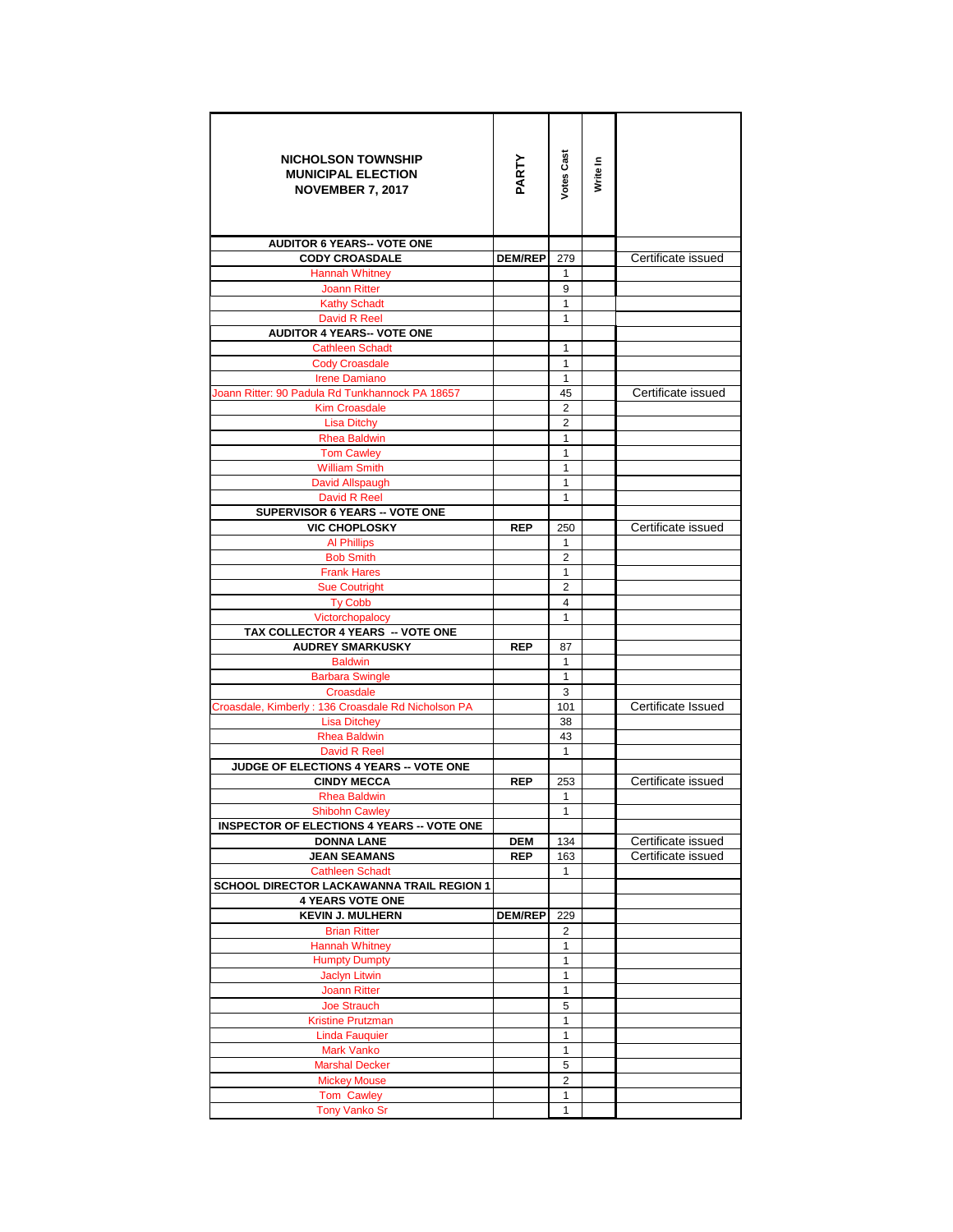| <b>NORTH BRANCH TOWNSHIP</b><br><b>MUNICIPAL ELECTION</b><br><b>NOVEMBER 7, 2017</b> | PARTY          | Votes Cast        | Write In |                       |
|--------------------------------------------------------------------------------------|----------------|-------------------|----------|-----------------------|
| <b>AUDITOR 6 YEARS-- VOTE ONE</b>                                                    |                |                   |          |                       |
| Anne Shaffer: 979 SR 87 Mehoopany PA 18629                                           |                | 8                 |          | Certificate issued    |
|                                                                                      |                |                   |          |                       |
| <b>AUDITOR 4 YEARS-- VOTE ONE</b>                                                    |                |                   |          |                       |
| <b>STEPHANIE MCKASKLE</b>                                                            | <b>REP</b>     | 42                |          | Certificate issued    |
| <b>Anne Shaffer</b>                                                                  |                | $\mathbf{1}$      |          |                       |
|                                                                                      |                |                   |          |                       |
| <b>CONSTABLE 6 YEARS-- VOTE ONE</b>                                                  |                |                   |          |                       |
| <b>Steven Redding</b><br><b>Tim Poole</b>                                            |                | $\mathbf{1}$<br>1 |          |                       |
| William Davis: 609 SR 187 Mehoopany PA 18629                                         |                | 3                 |          | <b>NOT INTERESTED</b> |
|                                                                                      |                |                   |          |                       |
| SUPERVISOR 6 YEARS -- VOTE ONE                                                       |                |                   |          |                       |
| <b>DARRELL ANDRAS</b>                                                                | <b>REP</b>     | 42                |          | Certificate issued    |
| <b>William Davis</b>                                                                 |                | 1                 |          |                       |
|                                                                                      |                |                   |          |                       |
| TAX COLLECTOR 4 YEARS -- VOTE ONE                                                    |                |                   |          |                       |
| <b>PATRICIA HOLZSCHUH</b>                                                            | <b>REP</b>     | 49                |          | Certificate issued    |
|                                                                                      |                |                   |          |                       |
| JUDGE OF ELECTIONS 4 YEARS -- VOTE ONE<br><b>MARILYN L. STARK</b>                    | <b>DEM</b>     |                   |          | Certificate issued    |
|                                                                                      |                | 37                |          |                       |
|                                                                                      |                |                   |          |                       |
|                                                                                      |                |                   |          |                       |
|                                                                                      |                |                   |          |                       |
|                                                                                      |                |                   |          |                       |
| <b>INSPECTOR OF ELECTIONS 4 YEARS -- VOTE ONE</b>                                    |                |                   |          |                       |
| <b>DONNA LUTZ</b>                                                                    | <b>DEM</b>     | 14                |          | Certificate issued    |
| <b>NANCY TRAVER</b>                                                                  | <b>REP</b>     | 33                |          | Certificate issued    |
|                                                                                      |                |                   |          |                       |
|                                                                                      |                |                   |          |                       |
|                                                                                      |                |                   |          |                       |
| <b>SCHOOL DIRECTOR TUNKHANNOCK AREA REGION 1</b>                                     |                |                   |          |                       |
| <b>4 YEARS VOTE TWO</b>                                                              |                |                   |          |                       |
| <b>PHILIP O. FARR</b>                                                                | <b>DEM/REP</b> | 32                |          |                       |
| <b>BILL SWILLEY</b>                                                                  | <b>REP</b>     | 33                |          |                       |
| <b>Bruce Stankus</b>                                                                 |                | $\overline{c}$    |          |                       |
| <b>Annie Shaffer</b>                                                                 |                | 1                 |          |                       |
| <b>Timothy J Poole</b>                                                               |                | 1                 |          |                       |
|                                                                                      |                |                   |          |                       |
|                                                                                      |                |                   |          |                       |
|                                                                                      |                |                   |          |                       |
|                                                                                      |                |                   |          |                       |
|                                                                                      |                |                   |          |                       |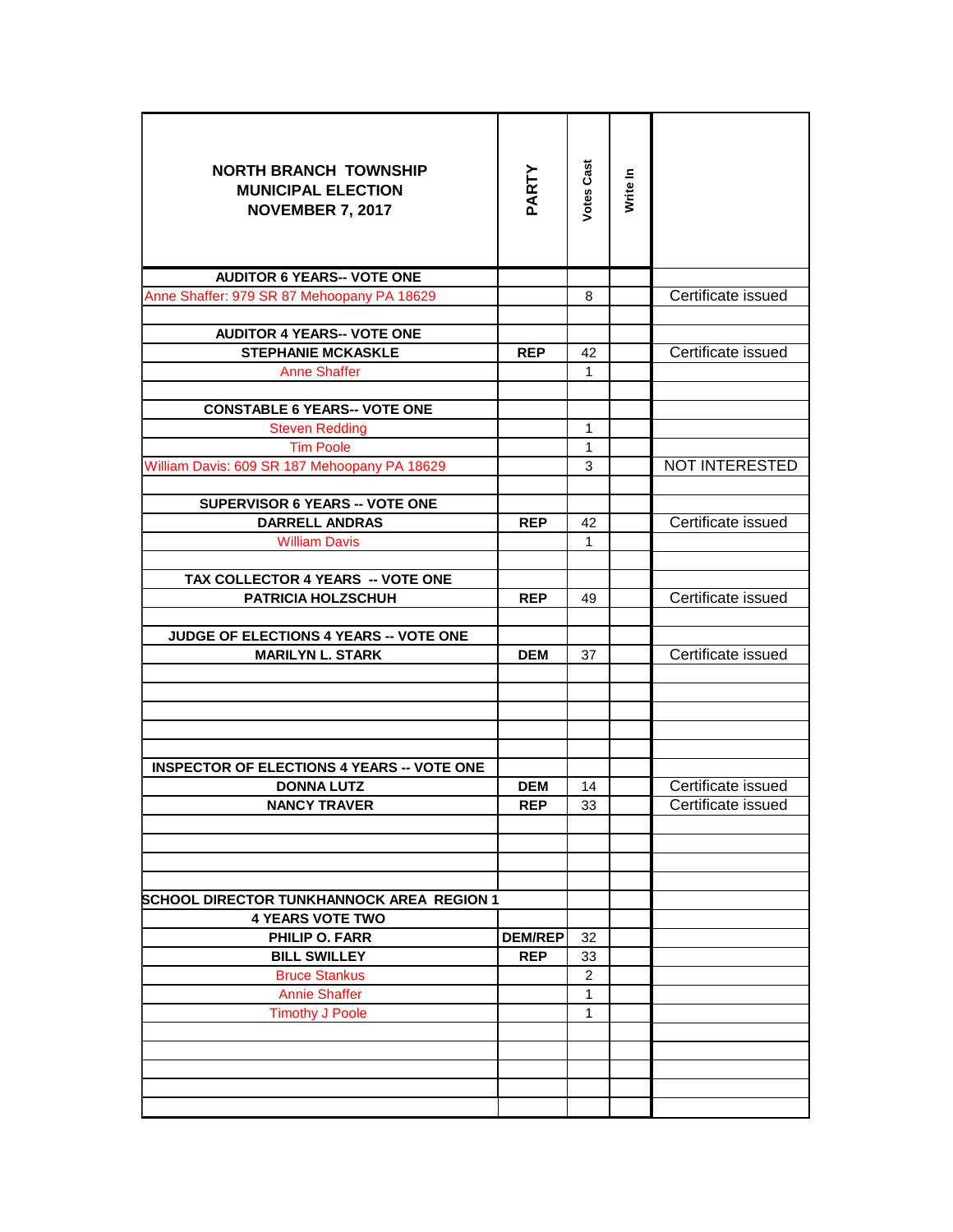| <b>NORTHMORELAND TOWNSHIP</b><br><b>MUNICIPAL ELECTION</b><br><b>NOVEMBER 7, 2017</b>  | PARTY          | Votes Cast                   | Write In |                    |
|----------------------------------------------------------------------------------------|----------------|------------------------------|----------|--------------------|
| <b>AUDITOR 6 YEARS-- VOTE ONE</b>                                                      |                |                              |          |                    |
| Claudia Malak: 78 Ripplebrook Rd Tunkhannock PA                                        |                | 1                            |          | #4                 |
| David Swanson NOT IN DISTRICT                                                          |                | 1                            |          |                    |
| Diane Rowlands: 143 Creamery Rd Tunkhannock PA<br><b>IDK</b>                           |                | 1<br>1                       |          | #2                 |
| Matt Stephenson: 121 Pebble Dr Dallas PA 18612                                         |                | $\mathbf{1}$                 |          | Letter 11/22/17    |
| Meg Venn: 963 SR 292E Harveys Lake PA 18618                                            |                | 1                            |          | #5                 |
| Robert J Supdis: 62 Ripplebrook Rd Tunkhannock PA                                      |                | $\mathbf{1}$                 |          | #3                 |
|                                                                                        |                | 1                            |          |                    |
| <b>AUDITOR 4 YEARS-- VOTE ONE</b>                                                      |                |                              |          |                    |
| Diane Rowlands: 143 Creamery Rd Tunkhannock PA                                         |                | 1                            |          | Letter 11/22/2017  |
| <b>IDK</b>                                                                             |                | $\mathbf{1}$                 |          |                    |
| Meg Venn: 963 SR 292E Harveys Lake PA 18618                                            |                | 1                            |          | #4                 |
| Scott Stephenson: 42 Cherry Hill Rd Tunkhannock PA                                     |                | 1<br>1                       |          | #2<br>#3           |
| Margaret Jollimore: 100 SR 292 E Harveys Lake PA<br><b>AUDITOR 2 YEARS -- VOTE ONE</b> |                |                              |          |                    |
| <b>Barbara Stephenson</b>                                                              |                | 1                            |          |                    |
| <b>IDK</b>                                                                             |                | 1                            |          |                    |
| Jean Layden: 103 Cremery Rd Tunkhannock PA                                             |                | $\overline{2}$               |          | Letter 11/14/2017  |
| Meg Venn                                                                               |                | $\mathbf{1}$                 |          |                    |
| SUPERVISOR 6 YEARS -- VOTE ONE                                                         |                |                              |          |                    |
| <b>JOHN SANDS</b>                                                                      | <b>DEM/REP</b> | 285                          |          | Certificate issued |
| <b>Alan Weidner</b><br><b>Different Person</b>                                         |                | $\mathbf{1}$<br>$\mathbf{1}$ |          |                    |
| <b>Matt Stephenson</b>                                                                 |                | 3                            |          |                    |
| <b>Paul Gates</b>                                                                      |                | 29                           |          |                    |
| <b>Rick Miller</b>                                                                     |                | $\mathbf{1}$                 |          |                    |
| <b>CONSTABLE 6 YEAR VOTE ONE</b>                                                       |                |                              |          |                    |
| George Yatsko: 21 Creamery Rd Tunkhannock PA                                           |                | 23                           |          | Certificate issued |
| <b>IDK</b>                                                                             |                | $\mathbf{1}$                 |          |                    |
| John F Higgins<br><b>John Sands</b>                                                    |                | $\mathbf{1}$<br>$\mathbf{1}$ |          |                    |
| <b>Timothy Chimock</b>                                                                 |                | 1                            |          |                    |
|                                                                                        |                |                              |          |                    |
| TAX COLLECTOR 4 YEARS -- VOTE ONE                                                      |                |                              |          |                    |
| <b>BRENDA WAUGH HAMPTON</b>                                                            | <b>DEM</b>     | 76                           |          |                    |
| <b>BARBARA STEPHENSON</b>                                                              | <b>REP</b>     | 273                          |          | Certificate issued |
|                                                                                        |                |                              |          |                    |
| JUDGE OF ELECTIONS 4 YEARS -- VOTE ONE<br><b>GAIL L. QUICK</b>                         |                |                              |          | Certificate issued |
| <b>Cathy Gates</b>                                                                     | <b>REP</b>     | 273<br>1                     |          |                    |
| <b>Meg Venn</b>                                                                        |                | 8                            |          |                    |
|                                                                                        |                |                              |          |                    |
| <b>INSPECTOR OF ELECTIONS 4 YEARS -- VOTE ONE</b>                                      |                |                              |          |                    |
| <b>CATHY GATES</b>                                                                     | DEM            | 133                          |          | Certificate issued |
| <b>KELLIE A. RUSINKO</b>                                                               | <b>REP</b>     | 175                          |          | Certificate issued |
| <b>Margaret Venn</b>                                                                   |                | 26                           |          |                    |
| SCHOOL DIRECTOR TUNKHANNOCK AREA REGION 2                                              |                |                              |          |                    |
| <b>4 YEARS VOTE ONE</b>                                                                |                |                              |          |                    |
| <b>SHANA GREGORY</b>                                                                   | <b>DEM/REP</b> | 291                          |          |                    |
| Paul Lupinski                                                                          |                | 1                            |          |                    |
|                                                                                        |                |                              |          |                    |
|                                                                                        |                |                              |          |                    |
|                                                                                        |                |                              |          |                    |
|                                                                                        |                |                              |          |                    |
|                                                                                        |                |                              |          |                    |
|                                                                                        |                |                              |          |                    |
|                                                                                        |                |                              |          |                    |
|                                                                                        |                |                              |          |                    |
|                                                                                        |                |                              |          |                    |
|                                                                                        |                |                              |          |                    |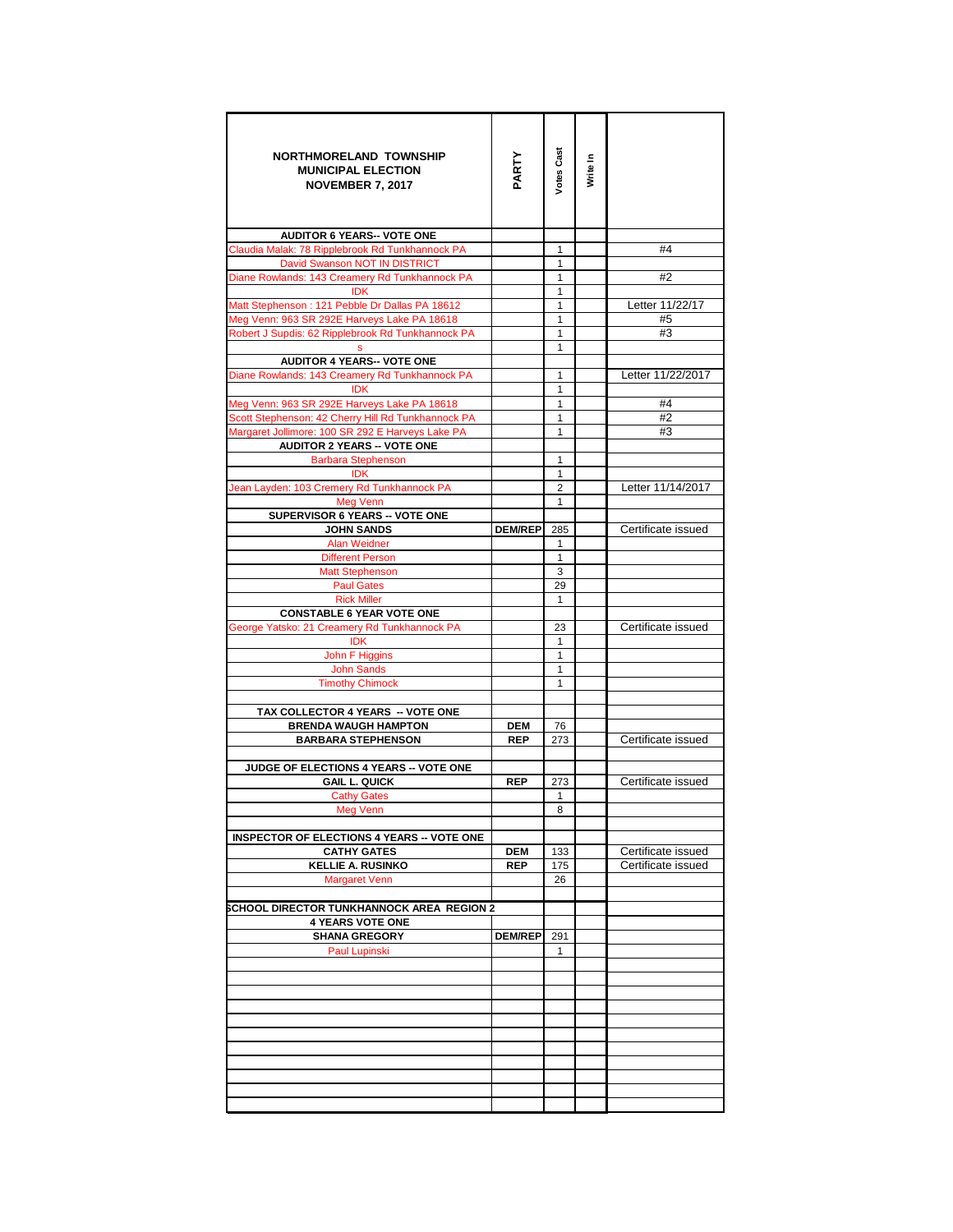| <b>NOXEN TOWNSHIP</b><br><b>MUNICIPAL ELECTION</b><br><b>NOVEMBER 7, 2017</b> | PARTY          | <b>Votes Cast</b> | Write In |                       |
|-------------------------------------------------------------------------------|----------------|-------------------|----------|-----------------------|
| <b>AUDITOR 6 YEARS -- VOTE ONE</b>                                            |                |                   |          |                       |
| Christine Shook: 263 Hemlock Ln Noxen PA                                      |                | $\mathbf{1}$      |          | <b>NOT INTERESTED</b> |
| Cora Keefe NOT REGISTERED                                                     |                | $\mathbf{1}$      |          |                       |
| James Strohl: 138 Main St Noxen PA                                            |                | 1                 |          | certificate issued    |
| <b>Joel Fields NOT REGISTERED</b>                                             |                | 1                 |          |                       |
| Kevin T May 124 Main St Noxen PA 18636                                        |                | 1                 |          | #2                    |
| <b>SUPERVISOR 6 YEARS -- VOTE ONE</b>                                         |                |                   |          |                       |
| <b>CATHY PAULEY</b>                                                           | <b>REP</b>     | 105               |          | Certificate issued    |
| <b>Barb Shaver</b>                                                            |                | 1                 |          |                       |
| <b>Bozo</b>                                                                   |                | $\mathbf{1}$      |          |                       |
| <b>Kevin T May</b>                                                            |                | $\overline{1}$    |          |                       |
| <b>Thomas Scouton</b>                                                         |                | $\mathbf{1}$      |          |                       |
| <b>Tom Norris</b>                                                             |                | $\overline{1}$    |          |                       |
|                                                                               |                |                   |          |                       |
| <b>TAX COLLECTOR 4 YEARS -- VOTE ONE</b>                                      |                |                   |          |                       |
| <b>WENDY B. HETTES</b>                                                        | <b>DEM</b>     | 115               |          | Certificate issued    |
| <b>Carl Shook</b>                                                             |                | $\mathbf{1}$      |          |                       |
| <b>Jodi Patton</b>                                                            |                | $\mathbf{1}$      |          |                       |
| <b>Linda Searfoss</b>                                                         |                | $\overline{2}$    |          |                       |
| <b>Wendy B Hetts</b>                                                          |                | 1                 |          |                       |
|                                                                               |                |                   |          |                       |
| JUDGE OF ELECTION 4 YEAR -- VOTE ONE                                          |                |                   |          |                       |
| <b>REBECCA KEEFE</b>                                                          | <b>REP</b>     | 116               |          | Certificate issued    |
| <b>Debbie Milbrot</b>                                                         |                | $\mathbf{1}$      |          |                       |
|                                                                               |                |                   |          |                       |
|                                                                               |                |                   |          |                       |
| <b>INSPECTOR OF ELECTIONS 4 YEARS -- VOTE ONE</b>                             |                |                   |          |                       |
| <b>SARAH LONGMORE</b>                                                         | <b>DEM</b>     | 68                |          | Certificate issued    |
| <b>LENNETTE ZIPAY</b>                                                         | <b>REP</b>     | 62                |          | Certificate issued    |
|                                                                               |                |                   |          |                       |
|                                                                               |                |                   |          |                       |
|                                                                               |                |                   |          |                       |
| <b>SCHOOL DIRECTOR LAKE LEHMAN REGION 1</b>                                   |                |                   |          |                       |
| <b>FOUR YEARS VOTE FOR ONE</b>                                                |                |                   |          |                       |
| <b>KEVIN J. CAREY</b>                                                         | <b>DEM/REP</b> | 120               |          |                       |
| <b>Butch Deangilis</b>                                                        |                | 1                 |          |                       |
| <b>Kevin Partash Sr</b>                                                       |                | $\overline{1}$    |          |                       |
| <b>Star Gubbiotti</b>                                                         |                | 1                 |          |                       |
|                                                                               |                |                   |          |                       |
|                                                                               |                |                   |          |                       |
|                                                                               |                |                   |          |                       |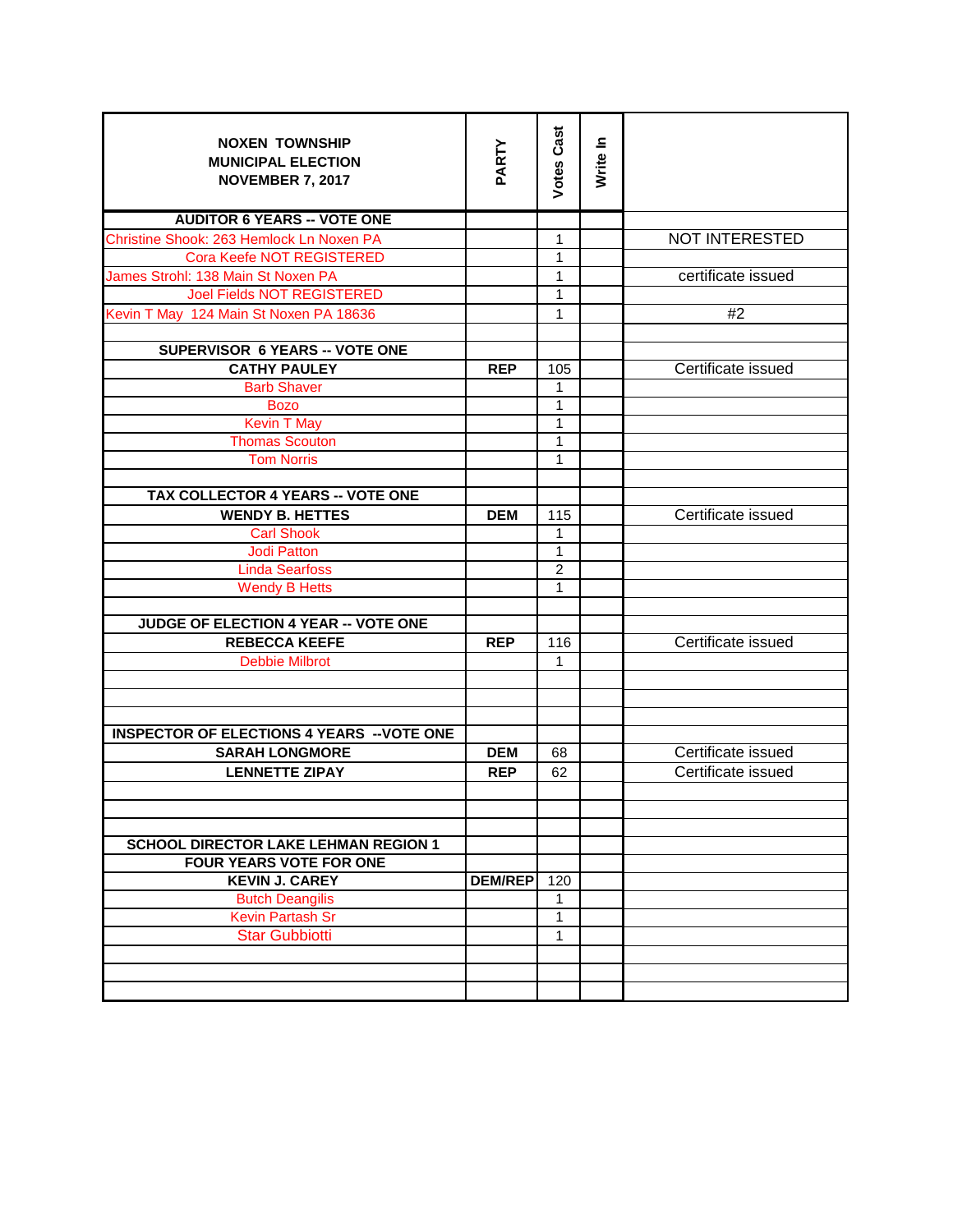| <b>OVERFIELD TOWNSHIP</b><br><b>MUNICIPAL ELECTION</b><br><b>NOVEMBER 7, 2017</b> | PARTY          | <b>Votes Cast</b> | Write In |                           |
|-----------------------------------------------------------------------------------|----------------|-------------------|----------|---------------------------|
| <b>AUDITOR 6 YEARS -- VOTE ONE</b>                                                |                |                   |          |                           |
| <b>Elaine McNulty NOT IN DISTRICT</b>                                             |                | 1                 |          |                           |
| John Manglaviti PO BOX 325 Lake Winola PA 18625                                   |                | $\mathbf{1}$      |          | #2                        |
| Maiie Manglaviti: PO BOX 325 Lake Winola PA 18625                                 |                | $\mathbf{1}$      |          | <b>NOT INTERESTED</b>     |
| <b>Mickey Mouse</b>                                                               |                | $\mathbf{1}$      |          |                           |
| Pat Wall " PO BOX 69 Lake Winola PA 18625                                         |                | 1                 |          | <b>NOT INTERESTED</b>     |
| Trevor Brown: 106 Bonifanti Ln Factoryville PA 18419                              |                | 1                 |          | Letter 11/22/17           |
| <b>AUDITOR 4 YEARS -- VOTE ONE</b>                                                |                |                   |          |                           |
| Ashley Dodge Dickinson; NOT IN DISTRICT                                           |                | $\mathbf{1}$      |          |                           |
| Carl Frear 107 Heavenly LN Factoryville PA 18419                                  |                | $\mathbf{1}$      |          | <b>NOT INTERESTED</b>     |
| <b>Daffy Duck</b>                                                                 |                | 1                 |          |                           |
| Dale Kitchnefsky NOT IN DISTRICT                                                  |                | 1                 |          |                           |
| David Howells: 496 Ross Rd Dalton PA 18414                                        |                | 1                 |          | #2                        |
| Marie Manglaviti: PO BOX 325 Lake Winola PA 18625                                 |                | 1                 |          | NOT INTERESTED            |
| Roxanne Marcho: 776 Lake Rd Dalton PA 18414                                       |                | $\mathbf{1}$      |          | #2                        |
| Trevor Brown: 106 Bonifanti Ln Factoryville PA 18419                              |                | 1                 |          | Letter 11/22/2017         |
| SUPERVISOR 6 YEARS -- VOTE ONE                                                    |                |                   |          |                           |
| <b>JOHN MANGLAVITI</b>                                                            | <b>DEM</b>     | 154               |          |                           |
| <b>PEGGY L. LEONHART</b>                                                          | <b>REP</b>     | 152               |          |                           |
| L J Marcho: 776 Lower Mill City Rd Dalton PA 18414                                |                | 172               |          | certificate issued        |
| TAX COLLECTOR 4 YEARS -- VOTE ONE                                                 |                |                   |          |                           |
| <b>ROBERT H HUG</b>                                                               | <b>DEM</b>     | 381               |          | Certificate issued        |
| <b>Andrew Stocker</b>                                                             |                | $\mathbf{1}$      |          |                           |
| <b>Peggy Leonhart</b>                                                             |                | 1                 |          |                           |
| Sara                                                                              |                | $\mathbf{1}$      |          |                           |
| JUDGE OF ELECTION 4 YEAR -- VOTE ONE                                              |                |                   |          |                           |
| Cheryl McGovern PO BOX 103 Lake Winola PA 18625                                   |                | 42                |          | <b>CERTIFICATE ISSUED</b> |
| Andrew stocker                                                                    |                | 1                 |          |                           |
| <b>Darlene Gilpin</b>                                                             |                | 1                 |          |                           |
| Lj Marcho                                                                         |                | 1                 |          |                           |
| Marie Manglaviti                                                                  |                | $\overline{2}$    |          |                           |
| mcnovern                                                                          |                | 1                 |          |                           |
| none                                                                              |                | 1                 |          |                           |
| <b>Rrussel Shurtleff</b>                                                          |                | 1                 |          |                           |
| <b>Steve Franko Esq</b>                                                           |                | 1                 |          |                           |
| <b>Tom Voorhees</b>                                                               |                | 1                 |          |                           |
| <b>INSPECTOR OF ELECTIONS 4 YEARS -- VOTE ONE</b>                                 |                |                   |          |                           |
| <b>PAT WALL</b>                                                                   | <b>REP</b>     | 367               |          | Certificate issued        |
| <b>Cheryl McGovern</b>                                                            |                | 4                 |          |                           |
| Marie Manglaviti PO BOX 325 Lake Winola PA 18625                                  |                | 21                |          | Certificate issued        |
| <b>Peggy Leonhart</b>                                                             |                | $\mathbf{1}$      |          |                           |
| <b>SCHOOL DIRECTOR TUNKHANNOCK AREA REGION 2</b>                                  |                |                   |          |                           |
| <b>FOUR YEARS VOTE FOR ONE</b>                                                    |                |                   |          |                           |
| <b>SHANA GREGORY</b>                                                              | <b>DEM/REP</b> | 408               |          |                           |
| Laura Goble                                                                       |                | $\mathbf{1}$      |          |                           |
| Michael Bach                                                                      |                | $\mathbf{1}$      |          |                           |
| Tina Gorham                                                                       |                | 1                 |          |                           |
|                                                                                   |                |                   |          |                           |
|                                                                                   |                |                   |          |                           |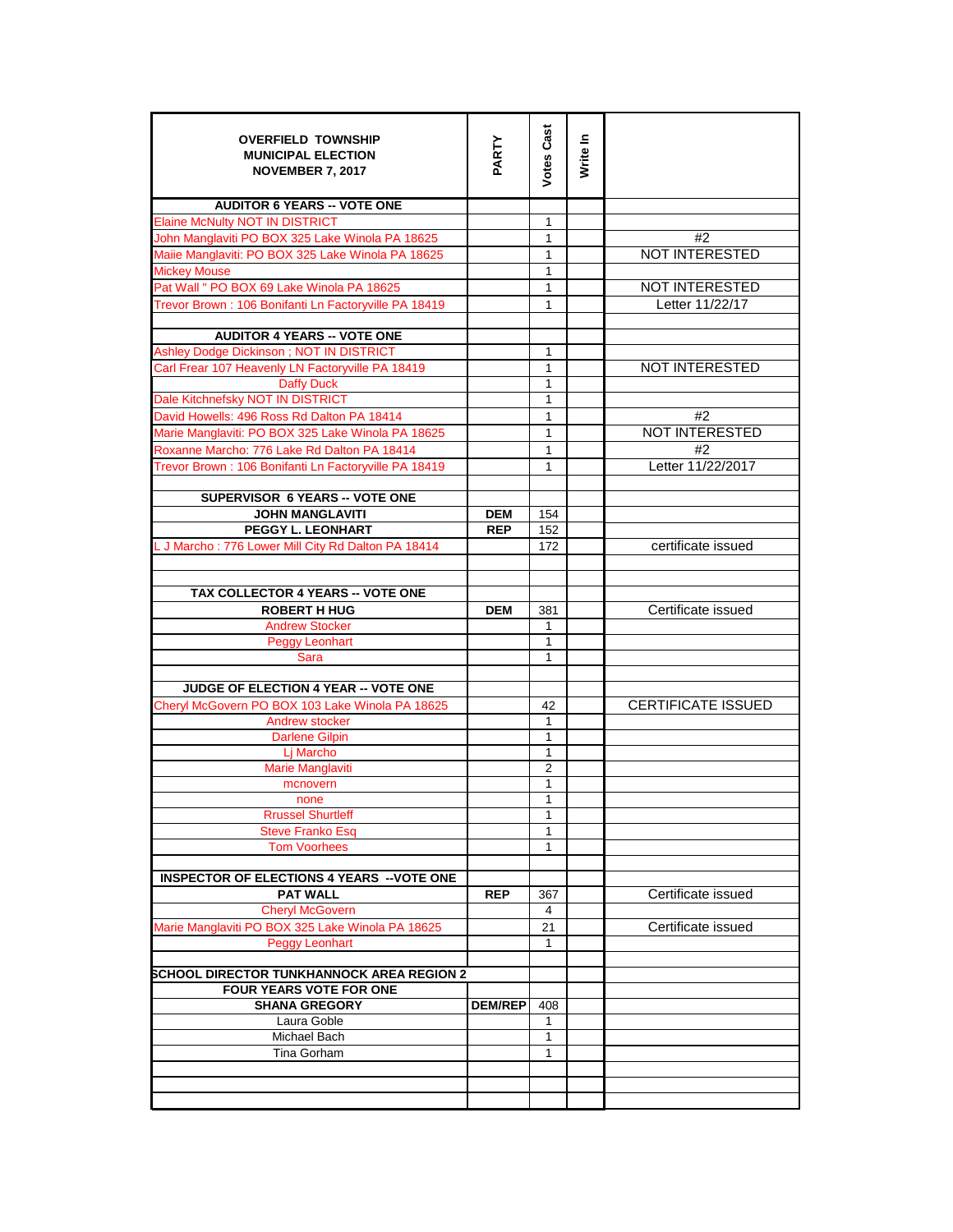| <b>TUNKHANNOCK BOROUGH WARD 1</b><br><b>MUNICIPAL ELECTION</b><br><b>NOVEMBER 7, 2017</b> | PARTY          | <b>Votes Cast</b> | Write In |                    |
|-------------------------------------------------------------------------------------------|----------------|-------------------|----------|--------------------|
| <b>CONSTABLE 6 YEARS -- VOTE ONE</b>                                                      |                |                   |          |                    |
| <b>Chuck Sands</b>                                                                        |                | 1                 |          | NOT INTERESTED     |
|                                                                                           |                |                   |          |                    |
|                                                                                           |                |                   |          |                    |
|                                                                                           |                |                   |          |                    |
| <b>COUNCILMEN 4 YEARS -- VOTE ONE</b>                                                     |                |                   |          |                    |
| <b>ROBERT K ROBINSON</b>                                                                  | <b>REP</b>     | 46                |          | Certificate issued |
| <b>Stacy Huber</b>                                                                        |                | 1                 |          |                    |
|                                                                                           |                |                   |          |                    |
|                                                                                           |                |                   |          |                    |
|                                                                                           |                |                   |          |                    |
| <b>COUNCILMEN 2 YEARS -- VOTE ONE</b>                                                     |                |                   |          |                    |
| <b>DANIEL GAY</b>                                                                         | <b>REP</b>     | 48                |          | Certificate issued |
| <b>Stacy Huber</b>                                                                        |                | $\mathbf{1}$      |          |                    |
|                                                                                           |                |                   |          |                    |
|                                                                                           |                |                   |          |                    |
| <b>MAYOR 4 YEARS -- VOTE ONE</b>                                                          |                |                   |          |                    |
| <b>NORMAN R. BALL</b>                                                                     | <b>DEM</b>     | 24                |          | Certificate issued |
| <b>DAVID KUFFA</b>                                                                        | <b>REP/IND</b> | 33                |          |                    |
|                                                                                           |                |                   |          |                    |
|                                                                                           |                |                   |          |                    |
|                                                                                           |                |                   |          |                    |
| TAX COLLECTOR 4 YEARS -- VOTE ONE                                                         |                |                   |          |                    |
| <b>KENNI PARR</b>                                                                         | <b>REP</b>     | 49                |          | Certificate issued |
| Abe Kukuchka                                                                              |                | $\mathbf{1}$      |          |                    |
|                                                                                           |                |                   |          |                    |
|                                                                                           |                |                   |          |                    |
| <b>JUDGE OF ELECTIONS 4 YEARS -- VOTE ONE</b>                                             |                |                   |          |                    |
| <b>EVA L. DIEFFENBACH</b>                                                                 | <b>REP</b>     | 47                |          | Certificate issued |
| Abe Kukuchka                                                                              |                | $\mathbf{1}$      |          |                    |
|                                                                                           |                |                   |          |                    |
|                                                                                           |                |                   |          |                    |
| <b>INSPECTOR OF ELECTIONS 4 YEARS -- VOTE ONE</b>                                         |                |                   |          |                    |
| <b>STEVEN STONE</b>                                                                       | <b>REP</b>     | 47                |          | Certificate issued |
| Abe Kukuchka NOT IN DISTRICT                                                              |                | $\mathbf{1}$      |          |                    |
|                                                                                           |                |                   |          |                    |
|                                                                                           |                |                   |          |                    |
|                                                                                           |                |                   |          |                    |
| <b>SCHOOL DIRECTOR TUNKHANNOCK AREA REGION 3</b>                                          |                |                   |          |                    |
| <b>4 YEARS -- VOTE TWO</b>                                                                |                |                   |          |                    |
| <b>HOLLY ARNOLD</b>                                                                       | <b>REP</b>     | 38                |          |                    |
| <b>ROB PARRY</b>                                                                          | <b>REP</b>     | 40                |          |                    |
| Abe Kukuchka<br><b>Kevin Deibert</b>                                                      |                | $\mathbf{1}$<br>1 |          |                    |
|                                                                                           |                |                   |          |                    |
|                                                                                           |                |                   |          |                    |
|                                                                                           |                |                   |          |                    |
|                                                                                           |                |                   |          |                    |
|                                                                                           |                |                   |          |                    |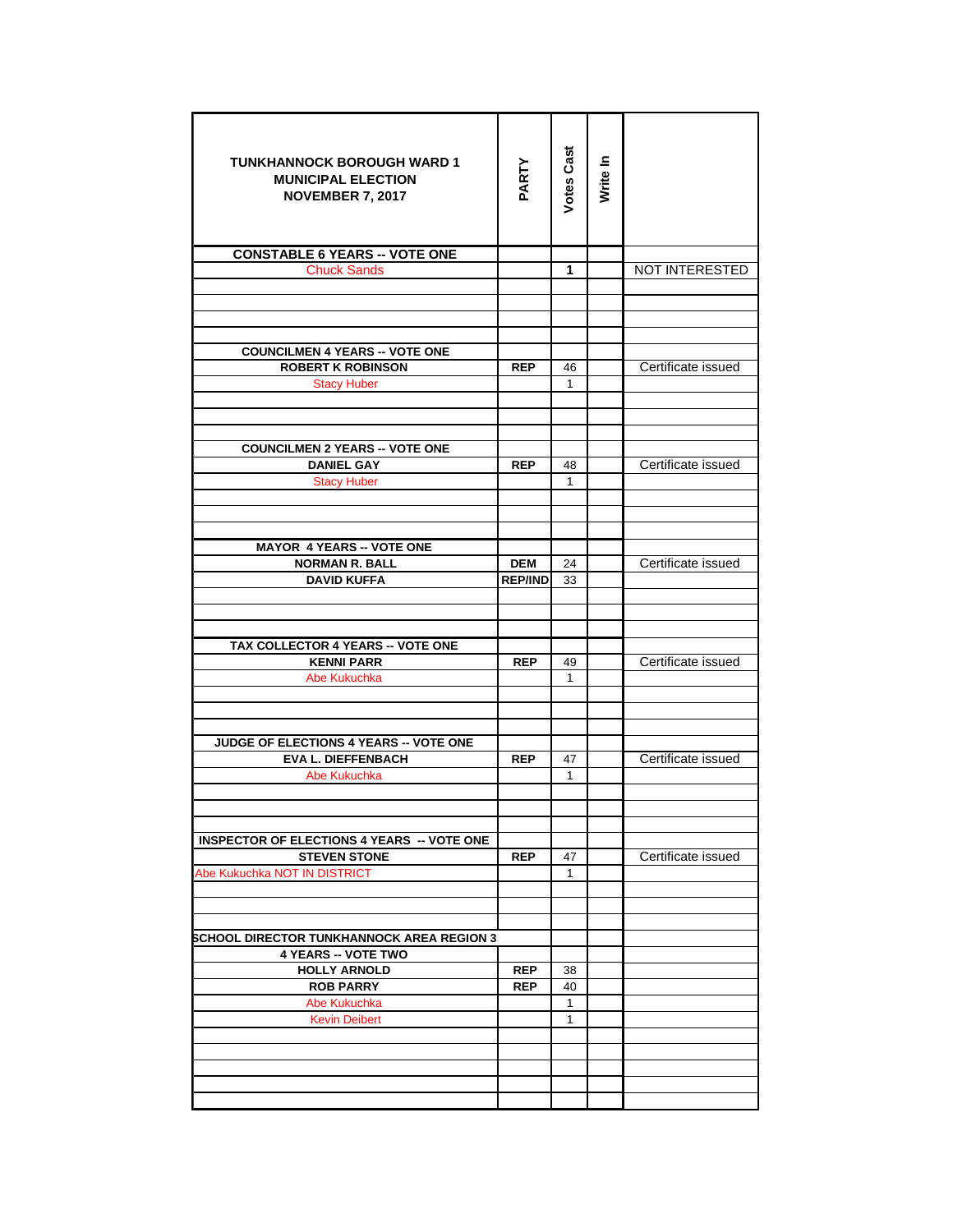| <b>TUNKHANNOCK BOROUGH WARD 2</b><br><b>MUNICIPAL ELECTION</b><br><b>NOVEMBER 7, 2017</b> | PARTY         | <b>Votes Cast</b> | Write In |                    |
|-------------------------------------------------------------------------------------------|---------------|-------------------|----------|--------------------|
| <b>COUNCILMEN 4 YEARS -- VOTE ONE</b>                                                     |               |                   |          |                    |
| <b>LISA A. TESLUK</b>                                                                     | <b>REP</b>    | 115               |          | Certificate issued |
|                                                                                           |               |                   |          |                    |
|                                                                                           |               |                   |          |                    |
| <b>MAYOR 4 YEARS -- VOTE ONE</b>                                                          |               |                   |          |                    |
| <b>NORMAN R. BALL</b>                                                                     | <b>DEM</b>    | 85                |          | Certificate issued |
| <b>DAVID KUFFA</b>                                                                        | <b>REP/IN</b> | 53                |          |                    |
|                                                                                           |               |                   |          |                    |
| TAX COLLECTOR 4 YEARS -- VOTE ONE                                                         |               |                   |          |                    |
| <b>KENNI PARR</b>                                                                         | <b>REP</b>    | 122               |          | Certificate issued |
|                                                                                           |               |                   |          |                    |
| JUDGE OF ELECTIONS 4 YEARS -- VOTE ONE                                                    |               |                   |          |                    |
| <b>Barbara Grimaud NOT IN DISTRICT</b>                                                    |               | $\overline{2}$    |          |                    |
| Karen Brotzman 70 Elm St Tunkhannock PA 18657                                             |               | 9                 |          | certificate issued |
| <b>INSPECTOR OF ELECTIONS 4 YEARS -- VOTE ONE</b>                                         |               |                   |          |                    |
| Peg Ball: 10 Susquehanna Ave Tunkhannock PA 18657                                         |               | 3                 |          | Letter 11/14/2017  |
|                                                                                           |               |                   |          |                    |
| <b>SCHOOL DIRECTOR TUNKHANNOCK AREA REGION 3</b>                                          |               |                   |          |                    |
| <b>4 YEARS -- VOTE TWO</b>                                                                |               |                   |          |                    |
| <b>HOLLY ARNOLD</b>                                                                       | <b>REP</b>    | 99                |          |                    |
| <b>ROB PARRY</b>                                                                          | <b>REP</b>    | 88                |          |                    |
| <b>Joe Moffitt</b>                                                                        |               | 1                 |          |                    |
|                                                                                           |               |                   |          |                    |
|                                                                                           |               |                   |          |                    |
|                                                                                           |               |                   |          |                    |
|                                                                                           |               |                   |          |                    |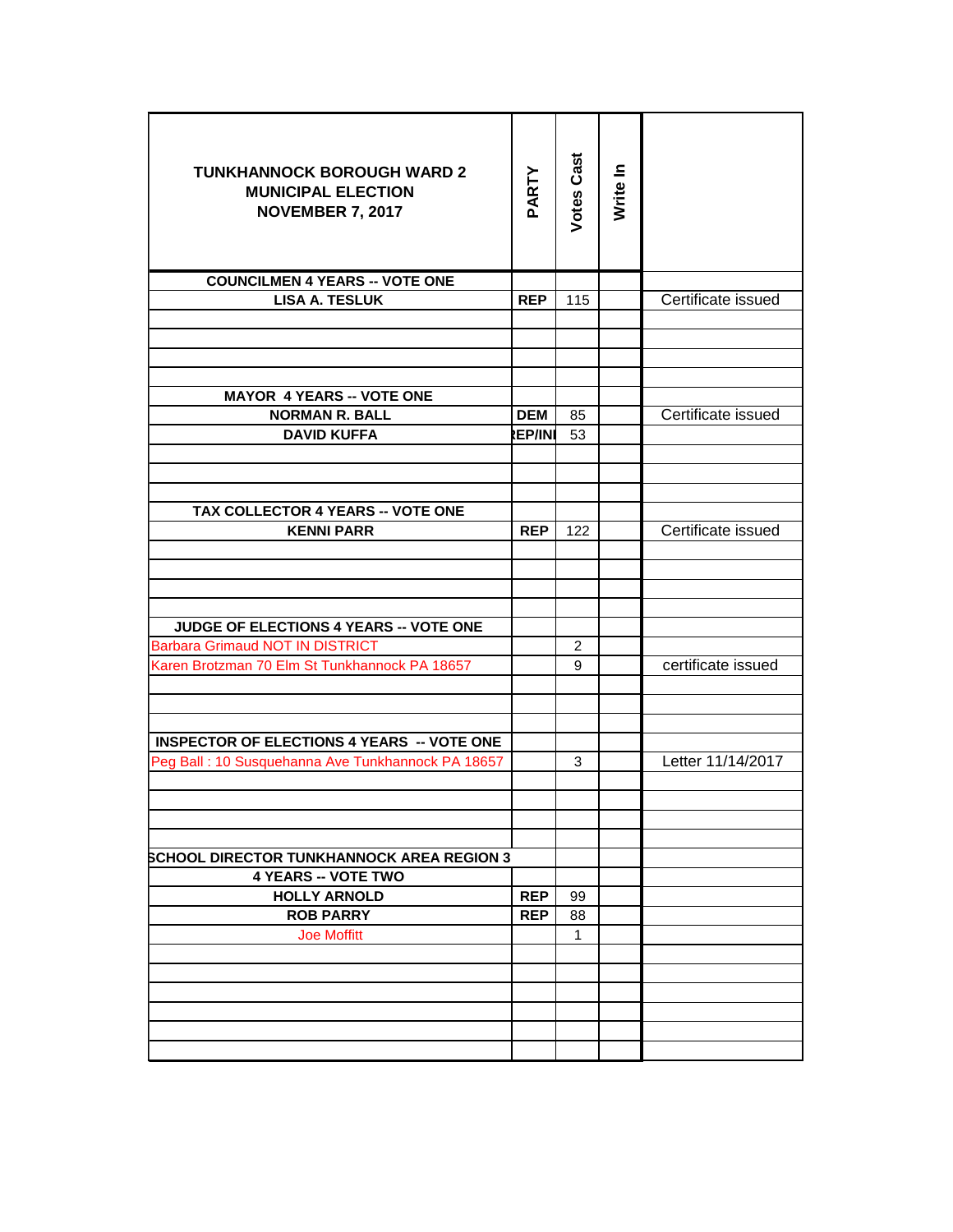| <b>TUNKHANNOCK BOROUGH WARD 3</b><br><b>MUNICIPAL ELECTION</b><br><b>NOVEMBER 7, 2017</b> | PARTY          | <b>Votes Cast</b> | Write In |                    |
|-------------------------------------------------------------------------------------------|----------------|-------------------|----------|--------------------|
| <b>CONSTABLE 6 YEARS -- VOTE ONE</b>                                                      |                |                   |          |                    |
| <b>MARK FETZKO</b>                                                                        | <b>REP</b>     | 71                |          | Certificate issued |
|                                                                                           |                |                   |          |                    |
|                                                                                           |                |                   |          |                    |
|                                                                                           |                |                   |          |                    |
|                                                                                           |                |                   |          |                    |
| <b>COUNCILMEN 4 YEARS -- VOTE ONE</b>                                                     |                |                   |          |                    |
| <b>JOSEPH C. MYERS</b>                                                                    | <b>REP</b>     | 62                |          | Certificate issued |
| David Wiggans                                                                             |                | 1                 |          |                    |
|                                                                                           |                |                   |          |                    |
|                                                                                           |                |                   |          |                    |
| <b>MAYOR 4 YEARS -- VOTE ONE</b>                                                          |                |                   |          |                    |
| <b>NORMAN R. BALL</b>                                                                     | <b>DEM</b>     | 44                |          | Certificate issued |
| <b>DAVID KUFFA</b>                                                                        | <b>REP/IND</b> | 38                |          |                    |
| <b>Brent Ransom</b>                                                                       |                | 1                 |          |                    |
|                                                                                           |                |                   |          |                    |
|                                                                                           |                |                   |          |                    |
| TAX COLLECTOR 4 YEARS -- VOTE ONE                                                         |                |                   |          |                    |
| <b>KENNI PARR</b>                                                                         | <b>REP</b>     | 73                |          | Certificate issued |
| Karen Tagu e                                                                              |                | 1                 |          |                    |
|                                                                                           |                |                   |          |                    |
|                                                                                           |                |                   |          |                    |
|                                                                                           |                |                   |          |                    |
| JUDGE OF ELECTIONS 4 YEARS -- VOTE ONE                                                    |                |                   |          | Certificate issued |
| Jennifer Harvey 87 West St Tunkhannock PA 18657                                           |                | 3                 |          |                    |
|                                                                                           |                |                   |          |                    |
|                                                                                           |                |                   |          |                    |
|                                                                                           |                |                   |          |                    |
| <b>INSPECTOR OF ELECTIONS 4 YEARS -- VOTE ONE</b>                                         |                |                   |          |                    |
|                                                                                           |                |                   |          |                    |
|                                                                                           |                |                   |          |                    |
|                                                                                           |                |                   |          |                    |
|                                                                                           |                |                   |          |                    |
|                                                                                           |                |                   |          |                    |
| <b>SCHOOL DIRECTOR TUNKHANNOCK AREA REGION 3</b>                                          |                |                   |          |                    |
| <b>4 YEARS -- VOTE TWO</b>                                                                |                |                   |          |                    |
| <b>HOLLY ARNOLD</b><br><b>ROB PARRY</b>                                                   | <b>REP</b>     | 54                |          |                    |
|                                                                                           | <b>REP</b>     | 56                |          |                    |
| <b>Terrance Chilson</b>                                                                   |                | 1                 |          |                    |
|                                                                                           |                |                   |          |                    |
|                                                                                           |                |                   |          |                    |
|                                                                                           |                |                   |          |                    |
|                                                                                           |                |                   |          |                    |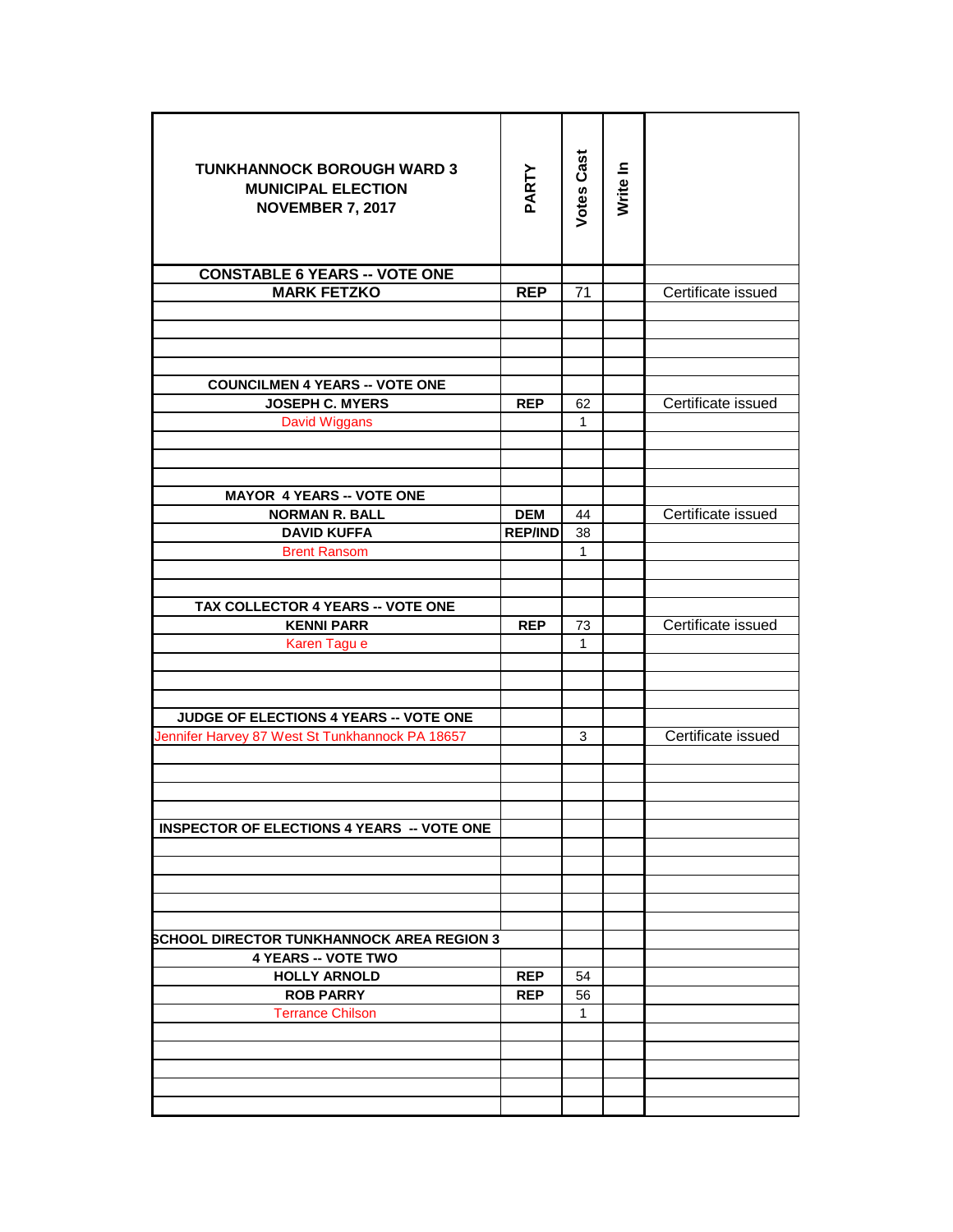| <b>TUNKHANNOCK BOROUGH WARD 4</b><br><b>MUNICIPAL ELECTION</b><br><b>NOVEMBER 7, 2017</b> | PARTY          | <b>Votes Cast</b>  | Write In |                    |
|-------------------------------------------------------------------------------------------|----------------|--------------------|----------|--------------------|
| <b>COUNCILMEN 4 YEARS -- VOTE ONE</b>                                                     |                |                    |          |                    |
| <b>SCOTT DOUTHETT</b>                                                                     | <b>REP</b>     | 71                 |          | Certificate issued |
| Dan Gay                                                                                   |                | $\mathbf{1}$       |          |                    |
| Michael J Rudolf                                                                          |                | $\mathbf{1}$       |          |                    |
|                                                                                           |                |                    |          |                    |
|                                                                                           |                |                    |          |                    |
| <b>MAYOR 4 YEARS -- VOTE ONE</b>                                                          |                |                    |          |                    |
| <b>NORMAN R. BALL</b>                                                                     | <b>DEM</b>     | 41                 |          | Certificate issued |
| <b>DAVID KUFFA</b>                                                                        | <b>REP/IND</b> | 58                 |          |                    |
| <b>Joseph B Sick</b>                                                                      |                | 1                  |          |                    |
|                                                                                           |                |                    |          |                    |
| TAX COLLECTOR 4 YEARS -- VOTE ONE                                                         |                |                    |          |                    |
| <b>KENNI PARR</b>                                                                         | <b>REP</b>     | 82                 |          | Certificate issued |
| <b>Steven Stonier</b>                                                                     |                | $\mathbf{1}$       |          |                    |
|                                                                                           |                |                    |          |                    |
|                                                                                           |                |                    |          |                    |
|                                                                                           |                |                    |          |                    |
| JUDGE OF ELECTIONS 4 YEARS -- VOTE ONE                                                    |                |                    |          |                    |
| John Cena                                                                                 |                | $\mathbf{1}$       |          |                    |
| Michael J Rudolf: 114 Piper Dr Apt B14 Tunkhannock                                        |                | $\mathbf{1}$       |          | Letter 11/14/2017  |
| Steven Bonczek: 81 Redfield St Tunkhannock PA                                             |                | $\mathbf{1}$       |          | NOT INTERESTED     |
|                                                                                           |                |                    |          |                    |
| <b>INSPECTOR OF ELECTIONS 4 YEARS -- VOTE ONE</b>                                         |                |                    |          |                    |
| John Cena                                                                                 |                | $\mathbf{1}$       |          |                    |
| Robert Rowe: 132 Piper Dr Apt E71 Tunkhannock PA                                          |                | $\mathbf{1}$       |          | Letter 11/14/2017  |
|                                                                                           |                |                    |          |                    |
|                                                                                           |                |                    |          |                    |
|                                                                                           |                |                    |          |                    |
| <b>SCHOOL DIRECTOR TUNKHANNOCK AREA REGION 3</b>                                          |                |                    |          |                    |
| <b>4 YEARS -- VOTE TWO</b>                                                                |                |                    |          |                    |
| <b>HOLLY ARNOLD</b>                                                                       | <b>REP</b>     | 67                 |          |                    |
| <b>ROB PARRY</b><br><b>Carlton Williams Jr</b>                                            | <b>REP</b>     | 66<br>$\mathbf{1}$ |          |                    |
| Joseph B Sick                                                                             |                | 1                  |          |                    |
|                                                                                           |                |                    |          |                    |
|                                                                                           |                |                    |          |                    |
|                                                                                           |                |                    |          |                    |
|                                                                                           |                |                    |          |                    |
|                                                                                           |                |                    |          |                    |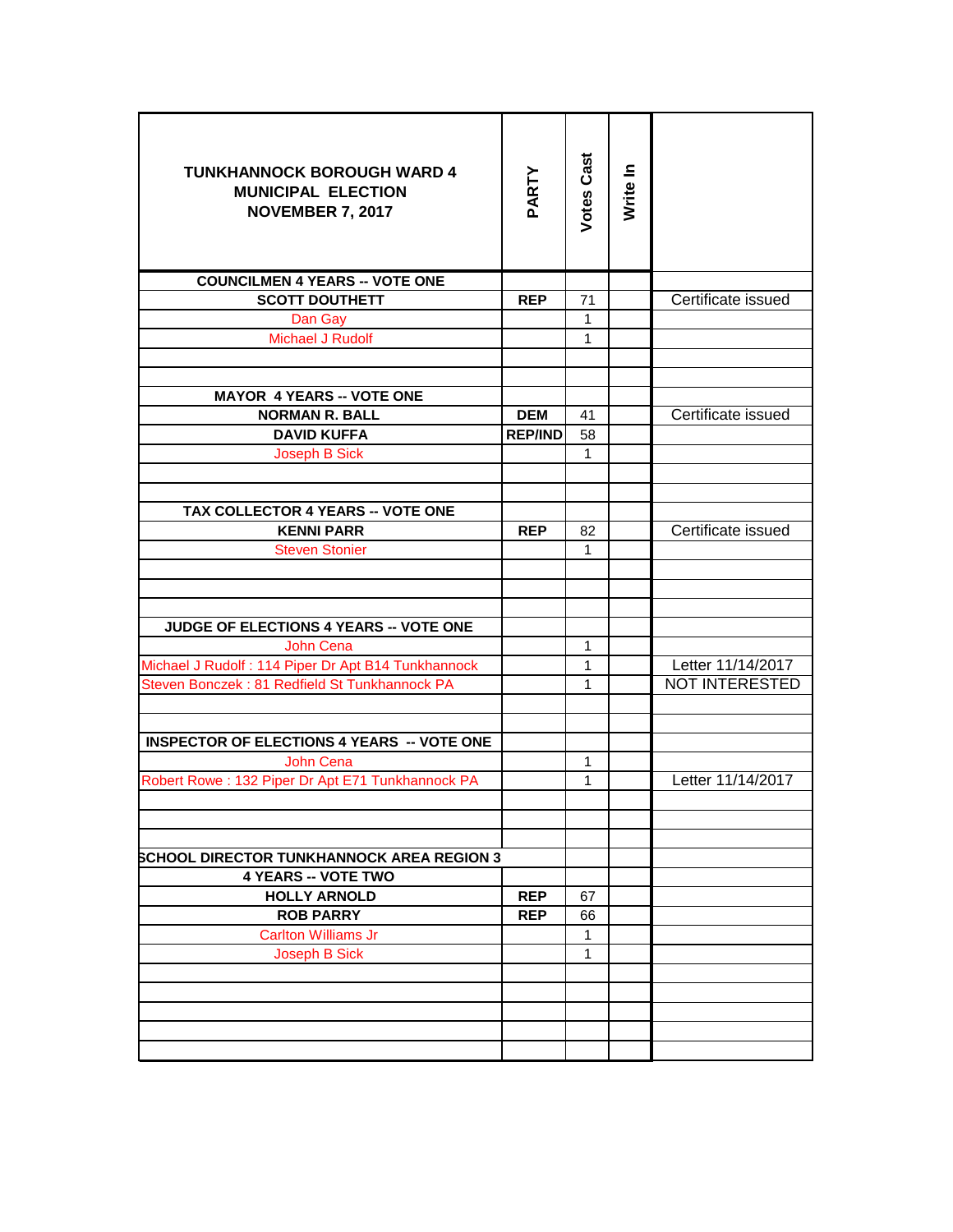| <b>TUNKHANNOCK TOWNSHIP 1</b>                                   |            |                   |          |                    |
|-----------------------------------------------------------------|------------|-------------------|----------|--------------------|
| <b>MUNICIPAL ELECTION</b><br><b>NOVEMBER 7, 2017</b>            | PARTY      | <b>Votes Cast</b> | Write In |                    |
|                                                                 |            |                   |          |                    |
|                                                                 |            |                   |          |                    |
| <b>AUDITOR 6 YEARS-- VOTE ONE</b>                               |            |                   |          |                    |
| Anyone<br><b>Daniel Gay</b>                                     |            | 1<br>1            |          |                    |
| David Frangella: 223 Middle Mtn Dr Factoryville PA              |            | $\mathbf{1}$      |          | #3                 |
| Frank Wadas 19 Thunderbird trl Tunkhannock PA                   |            | 1                 |          | #6                 |
| Joanne Lindsey : 21 West Lake Shore Dr Tunkhannock              |            | 1                 |          | #2                 |
| Judy Shupp 540 SR 92 S Tunkhannock PA                           |            | 1                 |          | NOT INTERESTED     |
| Linda Statnick :34 Hill Top Dr Tunkhannock PA                   |            | 1                 |          | NOT INTERESTED     |
| <b>Little Gus Pelosi</b>                                        |            | 1                 |          |                    |
| Marie Vieczorek : 18 Golf Ln Tunkhannock PA                     |            | 1                 |          | #8                 |
| Michael Barziloski: 614 SR 92 S Tunkhannock PA                  |            | 1                 |          | #9                 |
| Nikki Stone<br>Ryan Werkheiser: 147 Sunnyside Rd Tunkhannock PA |            | $\mathbf{1}$<br>1 |          | #7                 |
| Sharon Corby: 410 Shadowbrook Dr Tunkhannock PA                 |            | 1                 |          | #! NOT INTERESTED  |
| Sharon Dickson: 126 Dixon Rd Tunkhannock PA                     |            | $\mathbf{1}$      |          | #5                 |
|                                                                 |            |                   |          |                    |
| <b>CONSTABLE 6 YEARS - VOTE ONE</b>                             |            |                   |          |                    |
| PAUL J. O'HEARN                                                 | <b>DEM</b> | 440               |          | Certificate issued |
| <b>Bill Colbenson</b>                                           |            | 1                 |          |                    |
| <b>Bill Williams</b>                                            |            | 1                 |          |                    |
| <b>Joseph Keller</b>                                            |            | 1                 |          |                    |
| <b>Mark Feetzko</b>                                             |            | 1                 |          |                    |
| Paul Robinson                                                   |            | 1                 |          |                    |
| Paul Zbegner<br>SUPERVISOR 6 YEARS -- VOTE ONE                  |            | 1                 |          |                    |
| <b>RANDY WHITE</b>                                              | <b>REP</b> | 513               |          | Certificate issued |
| <b>Ace Shupp</b>                                                |            | 1                 |          |                    |
| <b>Bruce Cizik</b>                                              |            | 1                 |          |                    |
| Darth Vader                                                     |            | 1                 |          |                    |
| Jeff Plata                                                      |            | 1                 |          |                    |
| Paul Ohearn                                                     |            | 2                 |          |                    |
| Tammi Balewski                                                  |            | 4                 |          |                    |
| <b>Tony Talarico JR</b><br>Veto Barziloski Jr                   |            | 1<br>1            |          |                    |
| <b>Ryan Werkheiser</b>                                          |            | 3                 |          |                    |
| <b>Robert Shupp</b>                                             |            | 1                 |          |                    |
| <b>Jessee Parrish</b>                                           |            | 1                 |          |                    |
| SUPERVISOR 4 YEARS -- VOTE ONE                                  |            |                   |          |                    |
| TAMMY L. BALEWSKI                                               | <b>DEM</b> | 307               |          |                    |
| <b>HOYT KEISER</b>                                              | <b>REP</b> | 325               |          | Certificate issued |
| <b>Tim Edwards</b>                                              |            | 1                 |          |                    |
|                                                                 |            |                   |          |                    |
| TAX COLLECTOR 4 YEARS -- VOTE ONE<br><b>RON WHIPPLE</b>         | <b>REP</b> | 545               |          | Certificate issued |
| Adonia Barziloski                                               |            | 1                 |          |                    |
| Amy Yuhas                                                       |            | 1                 |          |                    |
| Darth Vader                                                     |            | 1                 |          |                    |
| Len                                                             |            | 1                 |          |                    |
| <b>Mary Wall</b>                                                |            | 1                 |          |                    |
| <b>Missy Bonnice</b>                                            |            | 1                 |          |                    |
| JUDGE OF ELECTIONS 4 YEARS -- VOTE ONE                          |            |                   |          |                    |
| <b>PEGGY LANE</b><br><b>Len Shebby</b>                          | <b>REP</b> | 535               |          | Certificate issued |
|                                                                 |            | 1                 |          |                    |
| <b>INSPECTOR OF ELECTIONS 4 YEARS -- VOTE ONE</b>               |            |                   |          |                    |
| <b>LAURA ANDERSON</b>                                           | <b>DEM</b> | 295               |          | Certificate issued |
| <b>ROSANNE E. WOMER</b>                                         | <b>REP</b> | 327               |          | Certificate issued |
|                                                                 |            |                   |          |                    |
| SCHOOL DIRECTOR TUNKHANNOCK AREA REGION 3                       |            |                   |          |                    |
| <b>4 YEARS VOTE TWO</b>                                         |            |                   |          |                    |
| HOLLY ARNOLD                                                    | <b>REP</b> | 428               |          |                    |
| <b>ROB PARRY</b>                                                | <b>REP</b> | 387               |          |                    |
| <b>Donald Duck</b>                                              |            | $\mathbf{1}$      |          |                    |
| Londa Voda<br><b>Anyone Else</b>                                |            | 1<br>$\mathbf{1}$ |          |                    |
| <b>Bob Cingolani</b>                                            |            | 1                 |          |                    |
| David Mikulka                                                   |            | 1                 |          |                    |
| <b>Jim Hopkins</b>                                              |            | 1                 |          |                    |
| <b>Michael Bach</b>                                             |            | 6                 |          |                    |
| <b>Mickey Mouse</b>                                             |            | 1                 |          |                    |
| <b>Nelson Pogson</b>                                            |            | 1                 |          |                    |
| <b>Robert Galella</b>                                           |            | 1                 |          |                    |
| <b>Ryan Werkheiser</b>                                          |            | 1                 |          |                    |
| <b>Tom Hulslander</b>                                           |            | 1                 |          |                    |
| James R Dickson                                                 |            | 1                 |          |                    |
| Flo Tomasovitch<br><b>Kelley Cosner</b>                         |            | 1<br>1            |          |                    |
|                                                                 |            |                   |          |                    |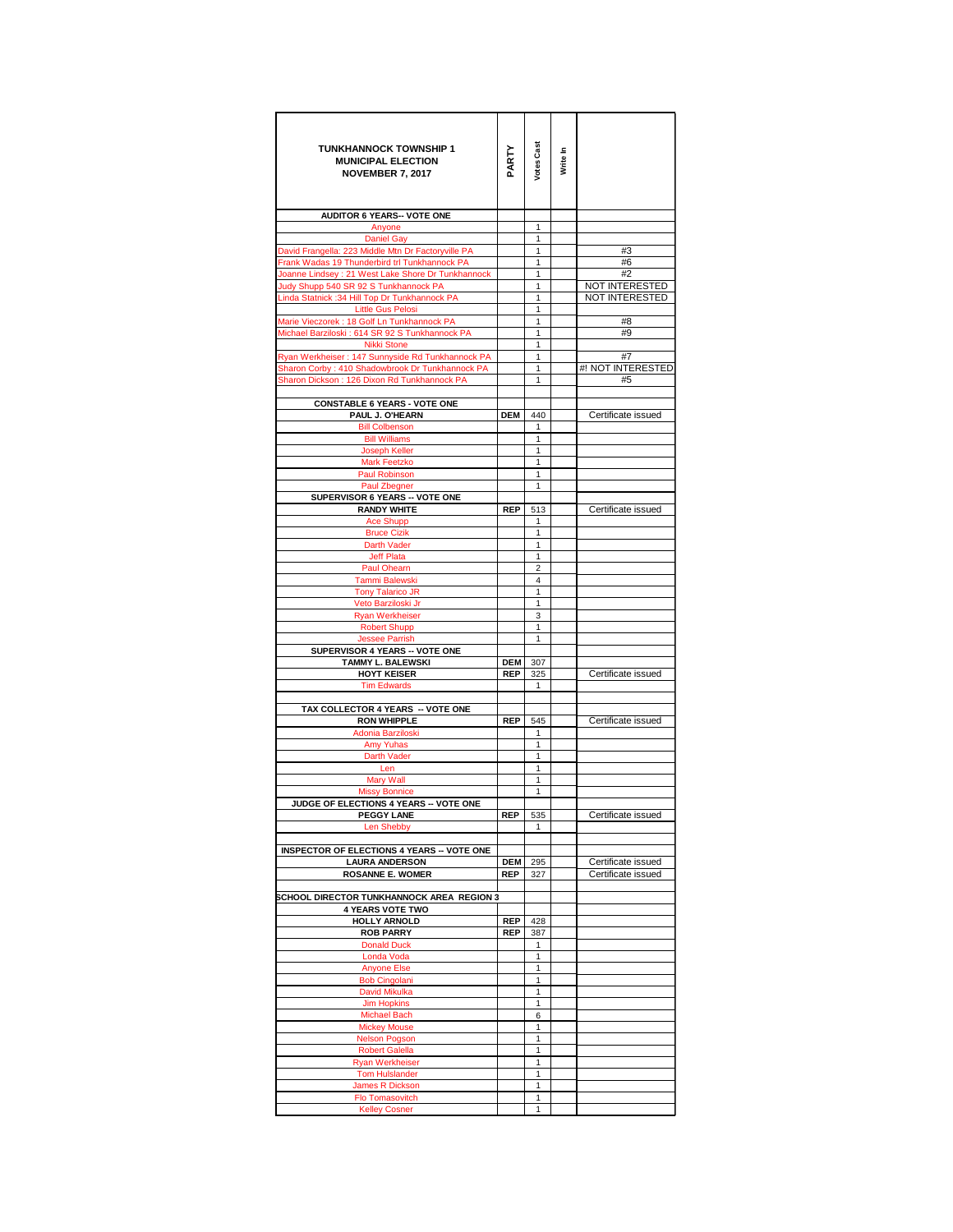| <b>TUNKHANNOCK TOWNSHIP 2</b><br><b>MUNICIPAL ELECTION</b><br><b>NOVEMBER 7, 2017</b> | PARTY      | Votes Cast     | Write In |                       |
|---------------------------------------------------------------------------------------|------------|----------------|----------|-----------------------|
| <b>AUDITOR 6 YEARS-- VOTE ONE</b>                                                     |            |                |          |                       |
| Ann Henry: 22 Jayne Rd Tunkhannock                                                    |            | 1              |          | #4                    |
| Judy Gingher: 26 Stonecrest Rd Tunkhannock PA                                         |            | 1              |          | <b>NOT INTERESTED</b> |
| <b>V</b> Putin                                                                        |            | $\mathbf{1}$   |          |                       |
|                                                                                       |            |                |          |                       |
|                                                                                       |            |                |          |                       |
| <b>CONSTABLE 6 YEARS - VOTE ONE</b>                                                   |            |                |          |                       |
| Seth Johnson NOT IN DISTRICT                                                          |            | 1              |          |                       |
| <b>SUPERVISOR 6 YEARS -- VOTE ONE</b>                                                 |            |                |          |                       |
| <b>RANDY WHITE</b>                                                                    | <b>REP</b> | 267            |          | Certificate issued    |
| <b>Balewski</b>                                                                       |            | 1              |          |                       |
| <b>Tammy Balewski</b>                                                                 |            | $\mathbf{1}$   |          |                       |
| Veto Barziloski                                                                       |            | 1              |          |                       |
|                                                                                       |            |                |          |                       |
| SUPERVISOR 4 YEARS -- VOTE ONE                                                        |            |                |          |                       |
| <b>TAMMY L. BALEWSKI</b>                                                              | <b>DEM</b> | 140            |          |                       |
| <b>HOYT KEISER</b>                                                                    | <b>REP</b> | 176            |          | Certificate issued    |
|                                                                                       |            |                |          |                       |
|                                                                                       |            |                |          |                       |
| TAX COLLECTOR 4 YEARS -- VOTE ONE                                                     |            |                |          |                       |
| <b>RON WHIPPLE</b>                                                                    | <b>REP</b> | 284            |          | Certificate issued    |
| <b>No</b>                                                                             |            | 1              |          |                       |
|                                                                                       |            |                |          |                       |
| JUDGE OF ELECTIONS 4 YEARS -- VOTE ONE                                                |            |                |          |                       |
| Alisha Nudo: 3 Mount Airy Ests Tunkhannock PA                                         |            | $\overline{2}$ |          | Certificate Issued    |
| <b>Barak Obama</b>                                                                    |            | $\mathbf{1}$   |          |                       |
|                                                                                       |            |                |          |                       |
|                                                                                       |            |                |          |                       |
|                                                                                       |            |                |          |                       |
| <b>INSPECTOR OF ELECTIONS 4 YEARS -- VOTE ONE</b>                                     |            |                |          |                       |
| <b>MARSHA FREDERICK</b>                                                               | <b>REP</b> | 271            |          | Certificate issued    |
|                                                                                       |            |                |          |                       |
|                                                                                       |            |                |          |                       |
| <b>SCHOOL DIRECTOR TUNKHANNOCK AREA REGION 3</b>                                      |            |                |          |                       |
| <b>4 YEARS VOTE TWO</b>                                                               |            |                |          |                       |
| <b>HOLLY ARNOLD</b>                                                                   | <b>REP</b> | 227            |          |                       |
| <b>ROB PARRY</b>                                                                      | <b>REP</b> | 220            |          |                       |
| Abe Kukuchka                                                                          |            | 1              |          |                       |
| <b>Bridget White</b>                                                                  |            | $\mathbf{1}$   |          |                       |
|                                                                                       |            |                |          |                       |
|                                                                                       |            |                |          |                       |
|                                                                                       |            |                |          |                       |
|                                                                                       |            |                |          |                       |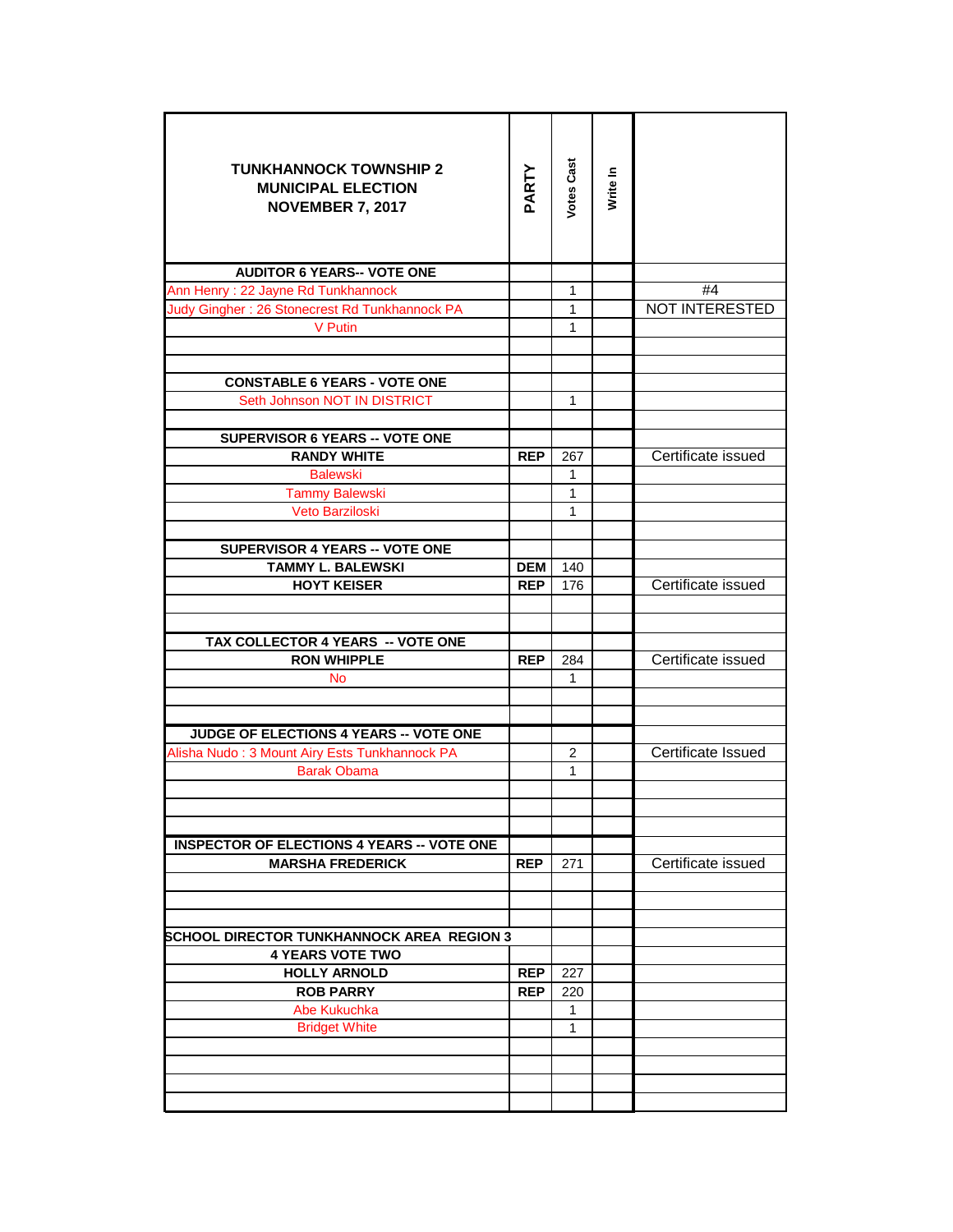| <b>WASHINGTON TOWNSHIP</b><br><b>MUNICIPAL ELECTION</b> | PARTY          | <b>Votes Cast</b> | Write In |                                          |
|---------------------------------------------------------|----------------|-------------------|----------|------------------------------------------|
| <b>NOVEMBER 7, 2017</b>                                 |                |                   |          |                                          |
|                                                         |                |                   |          |                                          |
| <b>AUDITOR 6 YEARS -- VOTE ONE</b>                      |                |                   |          |                                          |
| Randi Nichols: 2 Jeanne Dr Tunkhannock PA               |                | 2                 |          | Letter 11/14/2017                        |
|                                                         |                |                   |          |                                          |
|                                                         |                |                   |          |                                          |
|                                                         |                |                   |          |                                          |
| <b>AUDITOR 4 YEARS - VOTE ONE</b>                       |                |                   |          |                                          |
| Randi Nichols: 2 Jeanne Dr Tunkhannock PA               |                | 2                 |          | Letter 11/14/2017                        |
|                                                         |                |                   |          |                                          |
|                                                         |                |                   |          |                                          |
|                                                         |                |                   |          |                                          |
| <b>SUPERVISOR 6 YEARS -- VOTE ONE</b>                   |                |                   |          |                                          |
| <b>TERRY E. PUTERBAUGH</b>                              | <b>DEM</b>     | 115               |          |                                          |
| <b>BILL BALL</b>                                        | <b>REP</b>     | 172               |          | Certificate issued                       |
| <b>Robert Franko</b>                                    |                | $\mathbf{1}$      |          |                                          |
|                                                         |                |                   |          |                                          |
| TAX COLLECTOR 4 YEARS -- VOTE ONE                       |                |                   |          |                                          |
| <b>MARJORIE WINKLER</b>                                 | <b>REP</b>     | 265               |          | Certificate issued                       |
|                                                         |                |                   |          |                                          |
|                                                         |                |                   |          |                                          |
|                                                         |                |                   |          |                                          |
| JUDGE OF ELECTION 4 YEAR -- VOTE ONE                    |                |                   |          |                                          |
| <b>MARY SAYRE</b>                                       | <b>REP</b>     | 261               |          | Certificate issued                       |
|                                                         |                |                   |          |                                          |
|                                                         |                |                   |          |                                          |
|                                                         |                |                   |          |                                          |
|                                                         |                |                   |          |                                          |
| <b>INSPECTOR OF ELECTIONS 4 YEARS -- VOTE ONE</b>       |                |                   |          |                                          |
| <b>IRENE A. SHEMANSKI</b><br><b>EVA WILLIAMS</b>        | <b>DEM</b>     | 89<br>192         |          | Certificate issued<br>Certificate issued |
|                                                         | <b>REP</b>     |                   |          |                                          |
|                                                         |                |                   |          |                                          |
|                                                         |                |                   |          |                                          |
| <b>SCHOOL DIRECTOR TUNKHANNOCK AREA REGION 1</b>        |                |                   |          |                                          |
| <b>FOUR YEARS VOTE FOR TWO</b>                          |                |                   |          |                                          |
| PHILIP O. FARR<br><b>BILL SWILLEY</b>                   | <b>DEM/REP</b> | 195               |          |                                          |
|                                                         | <b>REP</b>     | 187               |          |                                          |
|                                                         |                |                   |          |                                          |
|                                                         |                |                   |          |                                          |
|                                                         |                |                   |          |                                          |
|                                                         |                |                   |          |                                          |
|                                                         |                |                   |          |                                          |
|                                                         |                |                   |          |                                          |
|                                                         |                |                   |          |                                          |
|                                                         |                |                   |          |                                          |
|                                                         |                |                   |          |                                          |
|                                                         |                |                   |          |                                          |
|                                                         |                |                   |          |                                          |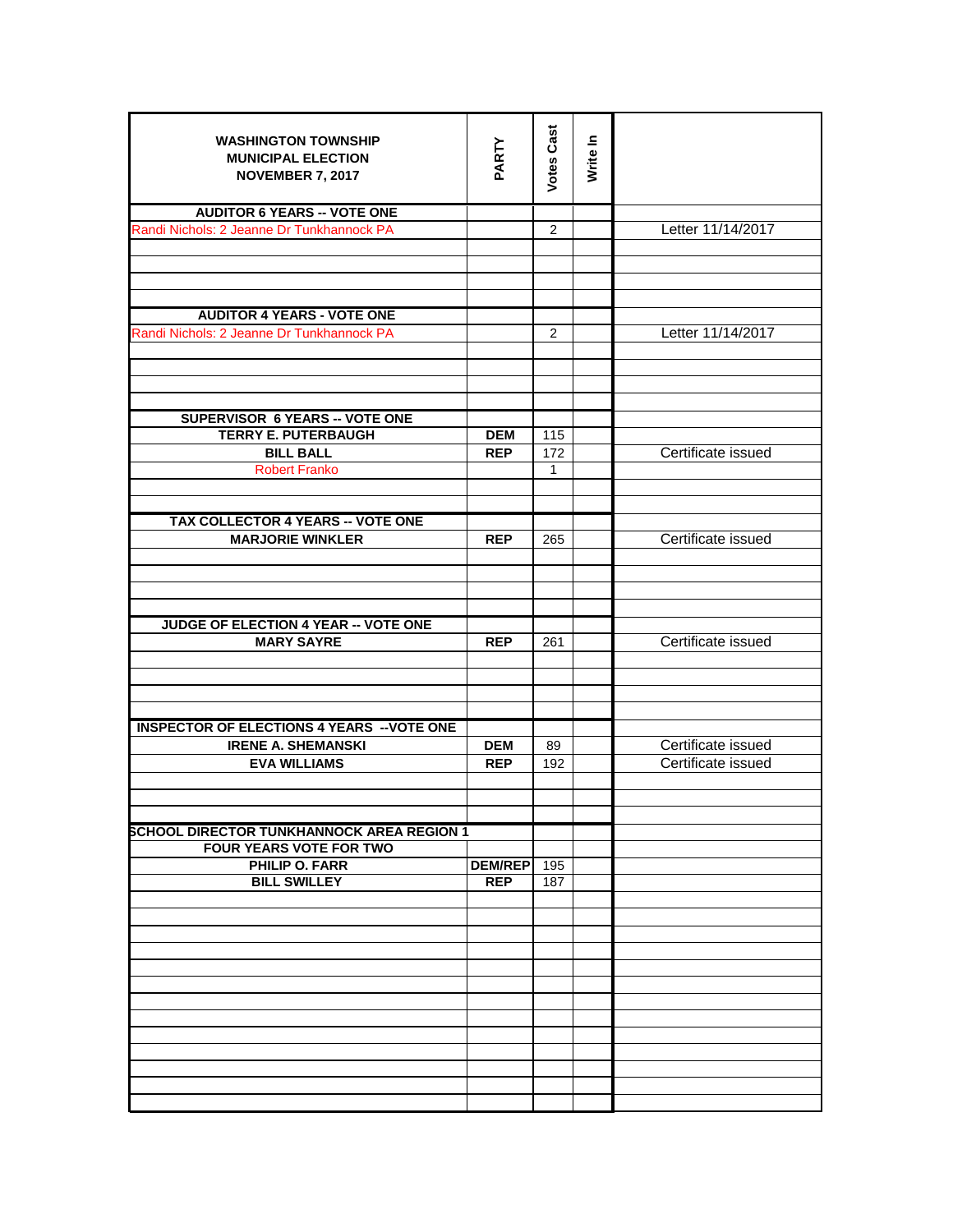| <b>WINDHAM TOWNSHIP</b><br><b>MUNICIPAL ELECTION</b> | PARTY          | <b>Votes Cast</b> | Write In |                    |
|------------------------------------------------------|----------------|-------------------|----------|--------------------|
| <b>NOVEMBER 7, 2017</b>                              |                |                   |          |                    |
|                                                      |                |                   |          |                    |
| <b>AUDITOR 6 YEARS -- VOTE ONE</b>                   |                |                   |          |                    |
| <b>MARJIL. WOOD</b>                                  | <b>REP</b>     | 118               |          | Certificate issued |
|                                                      |                |                   |          |                    |
|                                                      |                |                   |          |                    |
|                                                      |                |                   |          |                    |
| <b>AUDITOR 4 YEARS - VOTE ONE</b>                    |                |                   |          |                    |
|                                                      |                |                   |          |                    |
| <b>AUDITOR 2 YEARS - VOTE ONE</b>                    |                |                   |          |                    |
| Margi Wood: 2547 SR 4002 Mehoopany                   |                | 1                 |          | Letter 11/14/2017  |
| Susan Fenton: 8674 SR 3001 Laceyville                |                | $\mathbf{1}$      |          | certificate issued |
| Zane Robinson: 7056 Sr 3001 Mehoopany                |                | 1                 |          | Letter 11/14/2017  |
| Susan Walter: 188 Angel Ln Mehoopany                 |                | $\mathbf{1}$      |          | Letter 11/14/2017  |
| <b>SUPERVISOR 6 YEARS -- VOTE ONE</b>                |                |                   |          |                    |
| <b>JASON VANDEMARK</b>                               | <b>REP</b>     | 117               |          | Certificate issued |
| <b>Sue Fenton</b>                                    |                | 1                 |          |                    |
|                                                      |                |                   |          |                    |
|                                                      |                |                   |          |                    |
|                                                      |                |                   |          |                    |
| TAX COLLECTOR 4 YEARS -- VOTE ONE                    |                |                   |          |                    |
| <b>CAROLE DAVIS</b>                                  | <b>REP</b>     | 122               |          | Certificate issued |
|                                                      |                |                   |          |                    |
|                                                      |                |                   |          |                    |
|                                                      |                |                   |          |                    |
| JUDGE OF ELECTION 4 YEAR -- VOTE ONE                 |                |                   |          |                    |
| <b>PAT CANFIELD</b>                                  | <b>REP</b>     | 120               |          | Certificate issued |
| <b>Susan Fenton</b>                                  |                | $\mathbf{1}$      |          |                    |
|                                                      |                |                   |          |                    |
|                                                      |                |                   |          |                    |
| <b>INSPECTOR OF ELECTIONS 4 YEARS -- VOTE ONE</b>    |                |                   |          |                    |
| <b>BETH A TIFFANY</b>                                | <b>REP</b>     | 110               |          | Certificate issued |
| Sue Fenton : 8674 SR 3001 Laceyville PA              |                | 8                 |          | Certificate issued |
|                                                      |                |                   |          |                    |
|                                                      |                |                   |          |                    |
| <b>SCHOOL DIRECTOR TUNKHANNOCK AREA REGION 1</b>     |                |                   |          |                    |
| <b>FOUR YEARS VOTE FOR TWO</b>                       |                |                   |          |                    |
| PHILIP O. FARR                                       | <b>DEM/REP</b> | 54                |          |                    |
| <b>BILL SWILLEY</b>                                  | <b>REP</b>     | 41                |          |                    |
|                                                      |                |                   |          |                    |
|                                                      |                |                   |          |                    |
| <b>SCHOOL DIRECTOR WYALUSING AREA REGION 3</b>       |                |                   |          |                    |
| <b>4 YEARS VOTE ONE</b>                              |                |                   |          |                    |
| <b>MATTHEW MUENCH</b>                                | <b>DEM/REP</b> | 59                |          |                    |
| <b>Donald Duck</b>                                   |                | $\mathbf{1}$      |          |                    |
|                                                      |                |                   |          |                    |
|                                                      |                |                   |          |                    |
|                                                      |                |                   |          |                    |
|                                                      |                |                   |          |                    |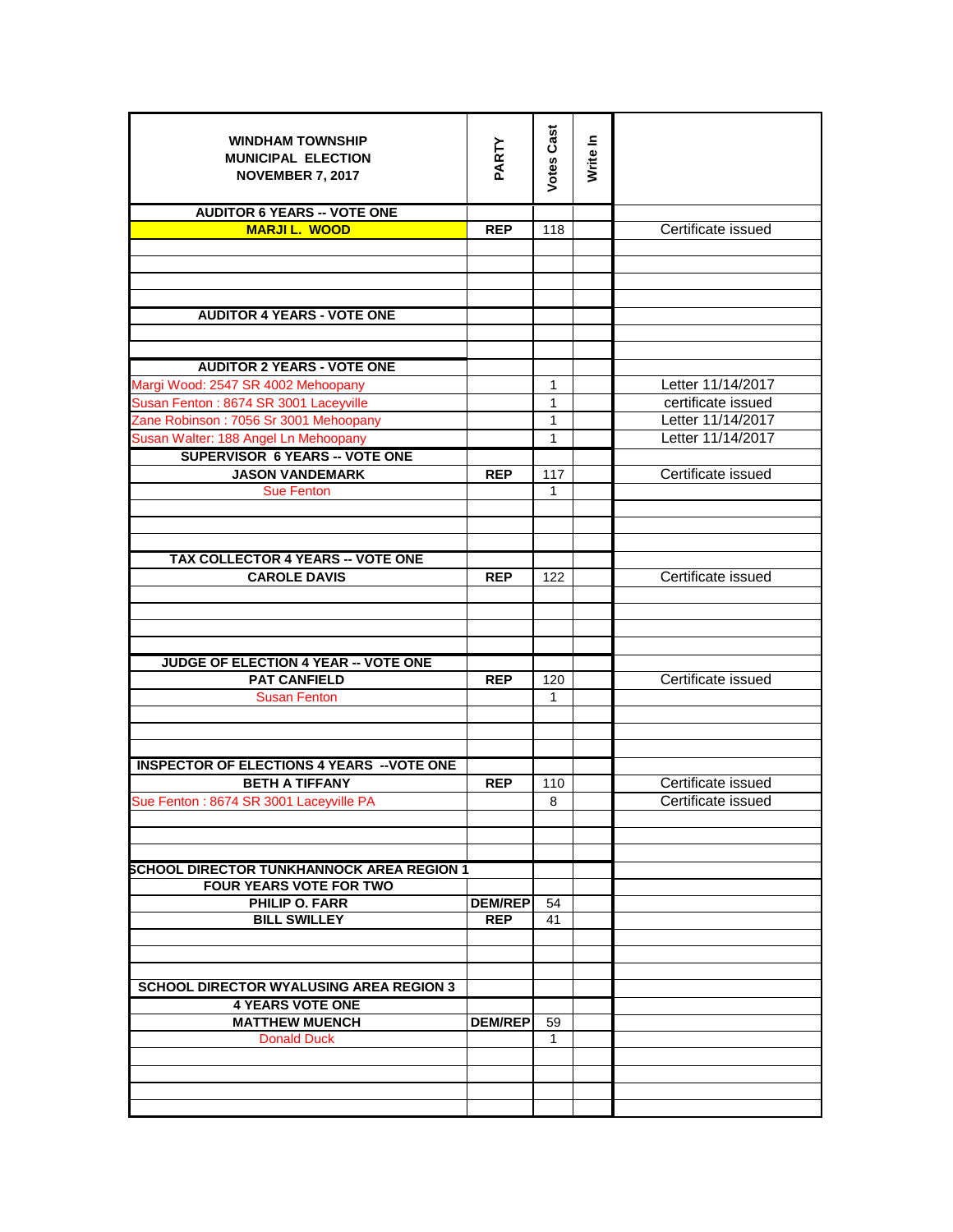## PROPOSED CONSTITUTIONAL AMENDMENT AMENDING THE HOMESTEAD PROPERTY TAX ASSESSMENT EXCLUSION

٦

 $\blacksquare$ 

| <b>MUNICIPAL ELECTION -</b><br>November 7, 2017 | Shall the Pennsylvania Constitution be amended to permit the General<br>Assembly to enact legislation authorizing local taxing authorities to<br>exclude from taxation up to 100 percent of the assessed value of each<br>homestead property within a local taxing jurisdiction, rather than limit the<br>exclusion to one-half of the median assessed value of all homestead<br>property, which is the existing law? |                |             |             |             |             |             |   |   |             |             |             |           |             |             |             |  |
|-------------------------------------------------|-----------------------------------------------------------------------------------------------------------------------------------------------------------------------------------------------------------------------------------------------------------------------------------------------------------------------------------------------------------------------------------------------------------------------|----------------|-------------|-------------|-------------|-------------|-------------|---|---|-------------|-------------|-------------|-----------|-------------|-------------|-------------|--|
| <b>Candidates Name</b>                          | YES                                                                                                                                                                                                                                                                                                                                                                                                                   | $\overline{2}$ |             |             |             |             |             |   |   |             |             |             |           |             |             |             |  |
| <b>Braintrim Township</b>                       | 32                                                                                                                                                                                                                                                                                                                                                                                                                    | 35             |             |             |             |             |             |   |   |             |             |             |           |             |             |             |  |
| Clinton Township                                | 179                                                                                                                                                                                                                                                                                                                                                                                                                   | 90             |             |             |             |             |             |   |   |             |             |             |           |             |             |             |  |
| Eaton Township                                  | 213                                                                                                                                                                                                                                                                                                                                                                                                                   | 81             |             |             |             |             |             |   |   |             |             |             |           |             |             |             |  |
| <b>Exeter Township</b>                          | 105                                                                                                                                                                                                                                                                                                                                                                                                                   | 50             |             |             |             |             |             |   |   |             |             |             |           |             |             |             |  |
| Factoryville Borough Ward 1                     | 55                                                                                                                                                                                                                                                                                                                                                                                                                    | 40             |             |             |             |             |             |   |   |             |             |             |           |             |             |             |  |
| Factoryville Borough Ward 2                     | 45                                                                                                                                                                                                                                                                                                                                                                                                                    | 27             |             |             |             |             |             |   |   |             |             |             |           |             |             |             |  |
| Falls Township #1                               | 101                                                                                                                                                                                                                                                                                                                                                                                                                   | 46             |             |             |             |             |             |   |   |             |             |             |           |             |             |             |  |
| Falls Township #2                               | 170                                                                                                                                                                                                                                                                                                                                                                                                                   | 69             |             |             |             |             |             |   |   |             |             |             |           |             |             |             |  |
| Forkston Township                               | 52                                                                                                                                                                                                                                                                                                                                                                                                                    | 17             |             |             |             |             |             |   |   |             |             |             |           |             |             |             |  |
| Laceyville Borough                              | 35                                                                                                                                                                                                                                                                                                                                                                                                                    | 12             |             |             |             |             |             |   |   |             |             |             |           |             |             |             |  |
| Lemon Township                                  | 179                                                                                                                                                                                                                                                                                                                                                                                                                   | 79             |             |             |             |             |             |   |   |             |             |             |           |             |             |             |  |
| Mehoopany Township                              | 89                                                                                                                                                                                                                                                                                                                                                                                                                    | 41             |             |             |             |             |             |   |   |             |             |             |           |             |             |             |  |
| Meshoppen Borough                               | 17                                                                                                                                                                                                                                                                                                                                                                                                                    | 20             |             |             |             |             |             |   |   |             |             |             |           |             |             |             |  |
| Meshoppen Township                              | 51                                                                                                                                                                                                                                                                                                                                                                                                                    | 26             |             |             |             |             |             |   |   |             |             |             |           |             |             |             |  |
| Monroe Township                                 | 179                                                                                                                                                                                                                                                                                                                                                                                                                   | 61             |             |             |             |             |             |   |   |             |             |             |           |             |             |             |  |
| Nicholson Borough at Large                      | 101                                                                                                                                                                                                                                                                                                                                                                                                                   | 55             |             |             |             |             |             |   |   |             |             |             |           |             |             |             |  |
| Nicholson Towhsip                               | 184                                                                                                                                                                                                                                                                                                                                                                                                                   | 100            |             |             |             |             |             |   |   |             |             |             |           |             |             |             |  |
| North Branch Township                           | 23                                                                                                                                                                                                                                                                                                                                                                                                                    | 14             |             |             |             |             |             |   |   |             |             |             |           |             |             |             |  |
| Northmoreland Township                          | 224                                                                                                                                                                                                                                                                                                                                                                                                                   | 78             |             |             |             |             |             |   |   |             |             |             |           |             |             |             |  |
| Noxen Township                                  | 78                                                                                                                                                                                                                                                                                                                                                                                                                    | 33             |             |             |             |             |             |   |   |             |             |             |           |             |             |             |  |
| Overfield Township                              | 272                                                                                                                                                                                                                                                                                                                                                                                                                   | 148            |             |             |             |             |             |   |   |             |             |             |           |             |             |             |  |
| Tunkhannock Borough Ward 1                      | 35                                                                                                                                                                                                                                                                                                                                                                                                                    | 15             |             |             |             |             |             |   |   |             |             |             |           |             |             |             |  |
| Tunkhannock Borough Ward 2                      | 63                                                                                                                                                                                                                                                                                                                                                                                                                    | 48             |             |             |             |             |             |   |   |             |             |             |           |             |             |             |  |
| Tunkhannock Borough Ward 3                      | 53                                                                                                                                                                                                                                                                                                                                                                                                                    | 19             |             |             |             |             |             |   |   |             |             |             |           |             |             |             |  |
| Tunkhannock Borough Ward 4                      | 57                                                                                                                                                                                                                                                                                                                                                                                                                    | 35             |             |             |             |             |             |   |   |             |             |             |           |             |             |             |  |
| Tunkhannock Township #1                         | 406                                                                                                                                                                                                                                                                                                                                                                                                                   | 222            |             |             |             |             |             |   |   |             |             |             |           |             |             |             |  |
| Tunkhannock Township #2                         | 187                                                                                                                                                                                                                                                                                                                                                                                                                   | 110            |             |             |             |             |             |   |   |             |             |             |           |             |             |             |  |
| Washington Township                             | 177                                                                                                                                                                                                                                                                                                                                                                                                                   | 76             |             |             |             |             |             |   |   |             |             |             |           |             |             |             |  |
| Windham Township                                | 83                                                                                                                                                                                                                                                                                                                                                                                                                    | 40             |             |             |             |             |             |   |   |             |             |             |           |             |             |             |  |
| <b>TOTALS</b>                                   | 3445                                                                                                                                                                                                                                                                                                                                                                                                                  | 1687           | $\mathbf 0$ | $\mathbf 0$ | $\mathbf 0$ | $\mathbf 0$ | $\mathbf 0$ | 0 | 0 | $\mathbf 0$ | $\mathbf 0$ | $\mathbf 0$ | $\pmb{0}$ | $\mathbf 0$ | $\mathbf 0$ | $\mathbf 0$ |  |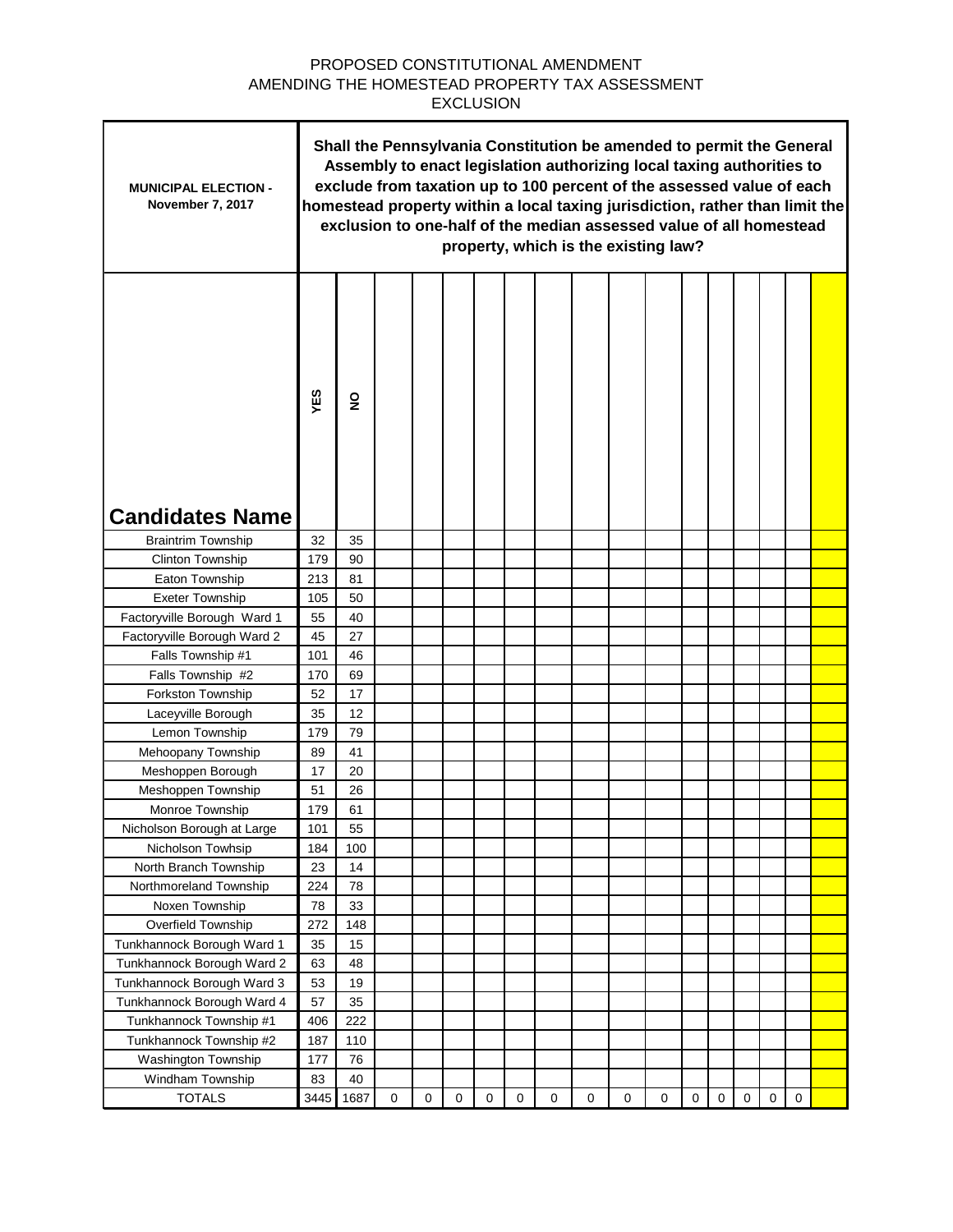| <b>MUNICIPAL ELECTION -</b><br>November 7, 2017 |        | Shall Thomas G. Saylor be retained for an additional term as Justice of the<br>Supreme Court of the Commonwealth of Pennsylvania? |             |   |   |             |             |             |             |   |             |           |             |           |                     |             |  |
|-------------------------------------------------|--------|-----------------------------------------------------------------------------------------------------------------------------------|-------------|---|---|-------------|-------------|-------------|-------------|---|-------------|-----------|-------------|-----------|---------------------|-------------|--|
| <b>Candidates Name</b>                          | YES    | $\overline{2}$                                                                                                                    |             |   |   |             |             |             |             |   |             |           |             |           |                     |             |  |
| <b>Braintrim Township</b>                       | 38     | 24                                                                                                                                |             |   |   |             |             |             |             |   |             |           |             |           |                     |             |  |
| Clinton Township                                | 170    | 84                                                                                                                                |             |   |   |             |             |             |             |   |             |           |             |           |                     |             |  |
| Eaton Township                                  | 178    | 82                                                                                                                                |             |   |   |             |             |             |             |   |             |           |             |           |                     |             |  |
| <b>Exeter Township</b>                          | 95     | 41                                                                                                                                |             |   |   |             |             |             |             |   |             |           |             |           |                     |             |  |
| Factoryville Borough Ward 1                     | 56     | 25                                                                                                                                |             |   |   |             |             |             |             |   |             |           |             |           |                     |             |  |
| Factoryville Borough Ward 2                     | 47     | 20                                                                                                                                |             |   |   |             |             |             |             |   |             |           |             |           |                     |             |  |
| Falls Township #1                               | 101    | 42                                                                                                                                |             |   |   |             |             |             |             |   |             |           |             |           |                     |             |  |
| Falls Township #2                               | 151    | 68                                                                                                                                |             |   |   |             |             |             |             |   |             |           |             |           |                     |             |  |
| Forkston Township                               | 40     | 26                                                                                                                                |             |   |   |             |             |             |             |   |             |           |             |           |                     |             |  |
| Laceyville Borough                              | 34     | 13                                                                                                                                |             |   |   |             |             |             |             |   |             |           |             |           |                     |             |  |
| Lemon Township                                  | 171    | 70                                                                                                                                |             |   |   |             |             |             |             |   |             |           |             |           |                     |             |  |
| Mehoopany Township                              | 86     | 36                                                                                                                                |             |   |   |             |             |             |             |   |             |           |             |           |                     |             |  |
| Meshoppen Borough                               | 20     | 9                                                                                                                                 |             |   |   |             |             |             |             |   |             |           |             |           |                     |             |  |
| Meshoppen Township                              | 60     | 17                                                                                                                                |             |   |   |             |             |             |             |   |             |           |             |           |                     |             |  |
| Monroe Township                                 | 151    | 73                                                                                                                                |             |   |   |             |             |             |             |   |             |           |             |           |                     |             |  |
| Nicholson Borough at Large                      | 107    | 40                                                                                                                                |             |   |   |             |             |             |             |   |             |           |             |           |                     |             |  |
| Nicholson Towhsip                               | 189    | 72                                                                                                                                |             |   |   |             |             |             |             |   |             |           |             |           |                     |             |  |
| North Branch Township                           | $27\,$ | 11                                                                                                                                |             |   |   |             |             |             |             |   |             |           |             |           |                     |             |  |
| Northmoreland Township                          | 202    | $90\,$                                                                                                                            |             |   |   |             |             |             |             |   |             |           |             |           |                     |             |  |
| Noxen Township                                  | 73     | 32                                                                                                                                |             |   |   |             |             |             |             |   |             |           |             |           |                     |             |  |
| Overfield Township                              | 290    | 110                                                                                                                               |             |   |   |             |             |             |             |   |             |           |             |           |                     |             |  |
| Tunkhannock Borough Ward 1                      | 34     | 14                                                                                                                                |             |   |   |             |             |             |             |   |             |           |             |           |                     |             |  |
| Tunkhannock Borough Ward 2                      | 77     | 27                                                                                                                                |             |   |   |             |             |             |             |   |             |           |             |           |                     |             |  |
| Tunkhannock Borough Ward 3                      | 53     | 16                                                                                                                                |             |   |   |             |             |             |             |   |             |           |             |           |                     |             |  |
| Tunkhannock Borough Ward 4                      | 63     | 27                                                                                                                                |             |   |   |             |             |             |             |   |             |           |             |           |                     |             |  |
| Tunkhannock Township #1                         | 383    | 174                                                                                                                               |             |   |   |             |             |             |             |   |             |           |             |           |                     |             |  |
| Tunkhannock Township #2                         | 188    | 85                                                                                                                                |             |   |   |             |             |             |             |   |             |           |             |           |                     |             |  |
| Washington Township                             | 179    | 70                                                                                                                                |             |   |   |             |             |             |             |   |             |           |             |           |                     |             |  |
| Windham Township                                | 86     | 31                                                                                                                                |             |   |   |             |             |             |             |   |             |           |             |           |                     |             |  |
| <b>TOTALS</b>                                   | 3349   | 1429                                                                                                                              | $\mathbf 0$ | 0 | 0 | $\mathbf 0$ | $\mathbf 0$ | $\mathbf 0$ | $\mathbf 0$ | 0 | $\mathbf 0$ | $\pmb{0}$ | $\mathbf 0$ | $\pmb{0}$ | $\mathsf{O}\xspace$ | $\mathbf 0$ |  |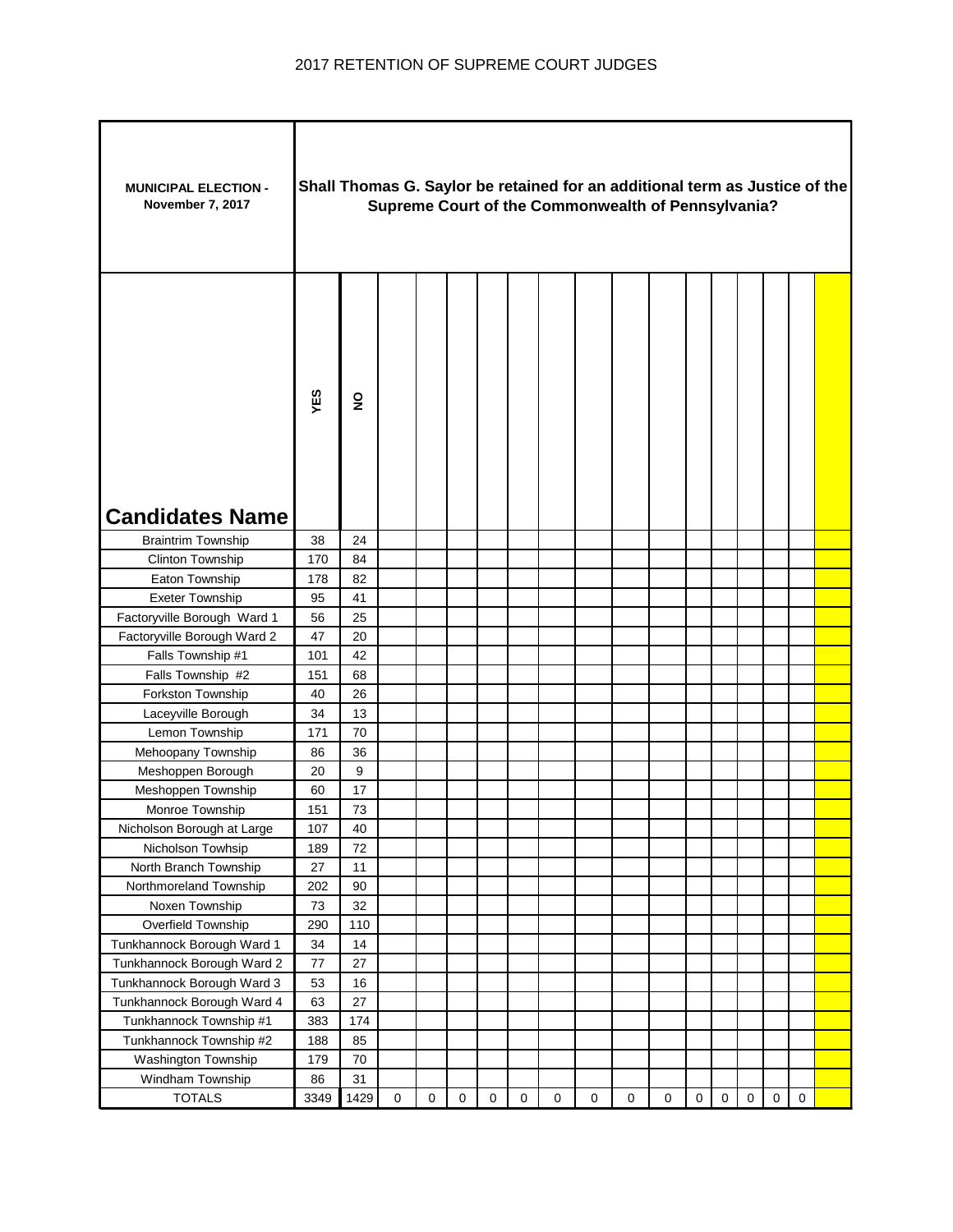| <b>MUNICIPAL ELECTION -</b><br>November 7, 2017 |      | Shall Debra Todd be retained for an additional term as Justice of the<br>Supreme Court of the Commonwealth of Pennsylvania? |             |             |             |           |             |             |   |   |           |           |             |             |           |             |  |
|-------------------------------------------------|------|-----------------------------------------------------------------------------------------------------------------------------|-------------|-------------|-------------|-----------|-------------|-------------|---|---|-----------|-----------|-------------|-------------|-----------|-------------|--|
| <b>Candidates Name</b>                          | YES  | $\overline{2}$                                                                                                              |             |             |             |           |             |             |   |   |           |           |             |             |           |             |  |
| <b>Braintrim Township</b>                       | 44   | 19                                                                                                                          |             |             |             |           |             |             |   |   |           |           |             |             |           |             |  |
| Clinton Township                                | 163  | 94                                                                                                                          |             |             |             |           |             |             |   |   |           |           |             |             |           |             |  |
| Eaton Township                                  | 172  | 86                                                                                                                          |             |             |             |           |             |             |   |   |           |           |             |             |           |             |  |
| <b>Exeter Township</b>                          | 80   | 52                                                                                                                          |             |             |             |           |             |             |   |   |           |           |             |             |           |             |  |
| Factoryville Borough Ward 1                     | 57   | 27                                                                                                                          |             |             |             |           |             |             |   |   |           |           |             |             |           |             |  |
| Factoryville Borough Ward 2                     | 55   | 17                                                                                                                          |             |             |             |           |             |             |   |   |           |           |             |             |           |             |  |
| Falls Township #1                               | 103  | 38                                                                                                                          |             |             |             |           |             |             |   |   |           |           |             |             |           |             |  |
| Falls Township #2                               | 151  | 70                                                                                                                          |             |             |             |           |             |             |   |   |           |           |             |             |           |             |  |
| Forkston Township                               | 44   | 22                                                                                                                          |             |             |             |           |             |             |   |   |           |           |             |             |           |             |  |
| Laceyville Borough                              | 28   | 19                                                                                                                          |             |             |             |           |             |             |   |   |           |           |             |             |           |             |  |
| Lemon Township                                  | 168  | 76                                                                                                                          |             |             |             |           |             |             |   |   |           |           |             |             |           |             |  |
| Mehoopany Township                              | 84   | 40                                                                                                                          |             |             |             |           |             |             |   |   |           |           |             |             |           |             |  |
| Meshoppen Borough                               | 23   | $\overline{7}$                                                                                                              |             |             |             |           |             |             |   |   |           |           |             |             |           |             |  |
| Meshoppen Township                              | 58   | 16                                                                                                                          |             |             |             |           |             |             |   |   |           |           |             |             |           |             |  |
| Monroe Township                                 | 135  | 92                                                                                                                          |             |             |             |           |             |             |   |   |           |           |             |             |           |             |  |
| Nicholson Borough at Large                      | 110  | 40                                                                                                                          |             |             |             |           |             |             |   |   |           |           |             |             |           |             |  |
| Nicholson Towhsip                               | 182  | 76                                                                                                                          |             |             |             |           |             |             |   |   |           |           |             |             |           |             |  |
| North Branch Township                           | 22   | 15                                                                                                                          |             |             |             |           |             |             |   |   |           |           |             |             |           |             |  |
| Northmoreland Township                          | 204  | 88                                                                                                                          |             |             |             |           |             |             |   |   |           |           |             |             |           |             |  |
| Noxen Township                                  | 69   | 33                                                                                                                          |             |             |             |           |             |             |   |   |           |           |             |             |           |             |  |
| Overfield Township                              | 298  | 105                                                                                                                         |             |             |             |           |             |             |   |   |           |           |             |             |           |             |  |
| Tunkhannock Borough Ward 1                      | 33   | 14                                                                                                                          |             |             |             |           |             |             |   |   |           |           |             |             |           |             |  |
| Tunkhannock Borough Ward 2                      | 73   | 33                                                                                                                          |             |             |             |           |             |             |   |   |           |           |             |             |           |             |  |
| Tunkhannock Borough Ward 3                      | 55   | 14                                                                                                                          |             |             |             |           |             |             |   |   |           |           |             |             |           |             |  |
| Tunkhannock Borough Ward 4                      | 60   | 27                                                                                                                          |             |             |             |           |             |             |   |   |           |           |             |             |           |             |  |
| Tunkhannock Township #1                         | 364  | 177                                                                                                                         |             |             |             |           |             |             |   |   |           |           |             |             |           |             |  |
| Tunkhannock Township #2                         | 195  | 79                                                                                                                          |             |             |             |           |             |             |   |   |           |           |             |             |           |             |  |
| Washington Township                             | 162  | 81                                                                                                                          |             |             |             |           |             |             |   |   |           |           |             |             |           |             |  |
| Windham Township                                | 91   | 28                                                                                                                          |             |             |             |           |             |             |   |   |           |           |             |             |           |             |  |
| <b>TOTALS</b>                                   | 3283 | 1485                                                                                                                        | $\mathbf 0$ | $\mathbf 0$ | $\mathbf 0$ | $\pmb{0}$ | $\mathbf 0$ | $\mathbf 0$ | 0 | 0 | $\pmb{0}$ | $\pmb{0}$ | $\mathsf 0$ | $\mathbf 0$ | $\pmb{0}$ | $\mathsf 0$ |  |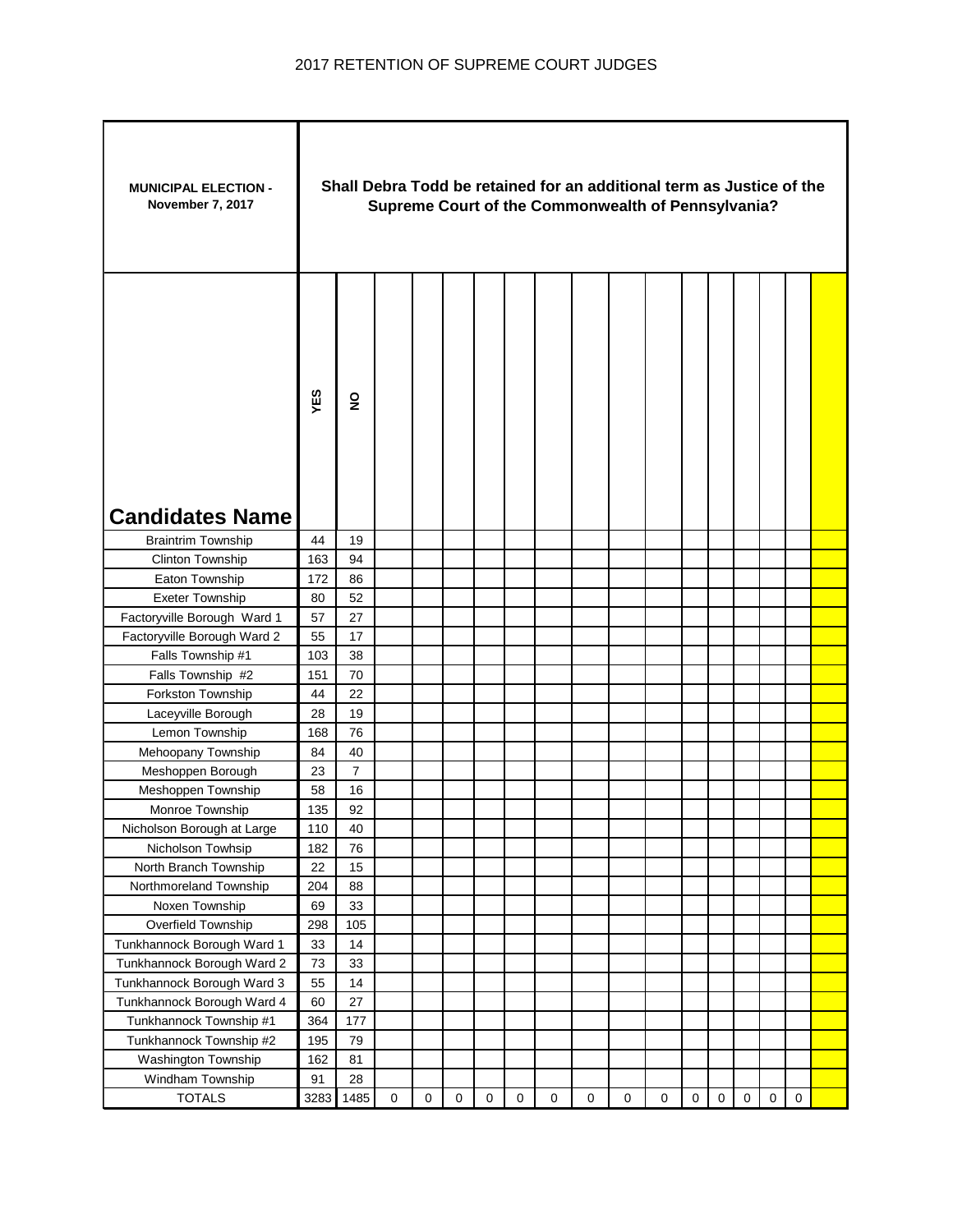| <b>MUNICIPAL ELECTION -</b><br>November 7, 2017 |      | Shall Jacqueline O. Shogan be retained for an additional term as Judge of<br>the Superior Court of the Commonwealth of Pennsylvania? |             |   |             |             |             |             |             |             |             |             |   |           |           |             |  |
|-------------------------------------------------|------|--------------------------------------------------------------------------------------------------------------------------------------|-------------|---|-------------|-------------|-------------|-------------|-------------|-------------|-------------|-------------|---|-----------|-----------|-------------|--|
| <b>Candidates Name</b>                          | YES  | $\overline{2}$                                                                                                                       |             |   |             |             |             |             |             |             |             |             |   |           |           |             |  |
| <b>Braintrim Township</b>                       | 41   | 20                                                                                                                                   |             |   |             |             |             |             |             |             |             |             |   |           |           |             |  |
| Clinton Township                                | 171  | 84                                                                                                                                   |             |   |             |             |             |             |             |             |             |             |   |           |           |             |  |
| Eaton Township                                  | 184  | 75                                                                                                                                   |             |   |             |             |             |             |             |             |             |             |   |           |           |             |  |
| <b>Exeter Township</b>                          | 98   | 37                                                                                                                                   |             |   |             |             |             |             |             |             |             |             |   |           |           |             |  |
| Factoryville Borough Ward 1                     | 54   | 28                                                                                                                                   |             |   |             |             |             |             |             |             |             |             |   |           |           |             |  |
| Factoryville Borough Ward 2                     | 50   | 21                                                                                                                                   |             |   |             |             |             |             |             |             |             |             |   |           |           |             |  |
| Falls Township #1                               | 110  | 36                                                                                                                                   |             |   |             |             |             |             |             |             |             |             |   |           |           |             |  |
| Falls Township #2                               | 145  | 69                                                                                                                                   |             |   |             |             |             |             |             |             |             |             |   |           |           |             |  |
| Forkston Township                               | 44   | 23                                                                                                                                   |             |   |             |             |             |             |             |             |             |             |   |           |           |             |  |
| Laceyville Borough                              | 35   | 12                                                                                                                                   |             |   |             |             |             |             |             |             |             |             |   |           |           |             |  |
| Lemon Township                                  | 172  | 71                                                                                                                                   |             |   |             |             |             |             |             |             |             |             |   |           |           |             |  |
| Mehoopany Township                              | 85   | 37                                                                                                                                   |             |   |             |             |             |             |             |             |             |             |   |           |           |             |  |
| Meshoppen Borough                               | 21   | 8                                                                                                                                    |             |   |             |             |             |             |             |             |             |             |   |           |           |             |  |
| Meshoppen Township                              | 61   | 14                                                                                                                                   |             |   |             |             |             |             |             |             |             |             |   |           |           |             |  |
| Monroe Township                                 | 153  | 74                                                                                                                                   |             |   |             |             |             |             |             |             |             |             |   |           |           |             |  |
| Nicholson Borough at Large                      | 118  | 31                                                                                                                                   |             |   |             |             |             |             |             |             |             |             |   |           |           |             |  |
| Nicholson Towhsip                               | 187  | 69                                                                                                                                   |             |   |             |             |             |             |             |             |             |             |   |           |           |             |  |
| North Branch Township                           | 25   | 14                                                                                                                                   |             |   |             |             |             |             |             |             |             |             |   |           |           |             |  |
| Northmoreland Township                          | 200  | 89                                                                                                                                   |             |   |             |             |             |             |             |             |             |             |   |           |           |             |  |
| Noxen Township                                  | 70   | 33                                                                                                                                   |             |   |             |             |             |             |             |             |             |             |   |           |           |             |  |
| Overfield Township                              | 293  | 103                                                                                                                                  |             |   |             |             |             |             |             |             |             |             |   |           |           |             |  |
| Tunkhannock Borough Ward 1                      | 31   | 15                                                                                                                                   |             |   |             |             |             |             |             |             |             |             |   |           |           |             |  |
| Tunkhannock Borough Ward 2                      | 78   | 27                                                                                                                                   |             |   |             |             |             |             |             |             |             |             |   |           |           |             |  |
| Tunkhannock Borough Ward 3                      | 57   | 13                                                                                                                                   |             |   |             |             |             |             |             |             |             |             |   |           |           |             |  |
| Tunkhannock Borough Ward 4                      | 67   | 22                                                                                                                                   |             |   |             |             |             |             |             |             |             |             |   |           |           |             |  |
| Tunkhannock Township #1                         | 389  | 167                                                                                                                                  |             |   |             |             |             |             |             |             |             |             |   |           |           |             |  |
| Tunkhannock Township #2                         | 188  | 82                                                                                                                                   |             |   |             |             |             |             |             |             |             |             |   |           |           |             |  |
| Washington Township                             | 176  | $72\,$                                                                                                                               |             |   |             |             |             |             |             |             |             |             |   |           |           |             |  |
| Windham Township                                | 86   | 28                                                                                                                                   |             |   |             |             |             |             |             |             |             |             |   |           |           |             |  |
| <b>TOTALS</b>                                   | 3389 | 1374                                                                                                                                 | $\mathbf 0$ | 0 | $\mathbf 0$ | $\mathbf 0$ | $\mathbf 0$ | $\mathbf 0$ | $\mathbf 0$ | $\mathbf 0$ | $\mathsf 0$ | $\mathbf 0$ | 0 | $\pmb{0}$ | $\pmb{0}$ | $\mathbf 0$ |  |